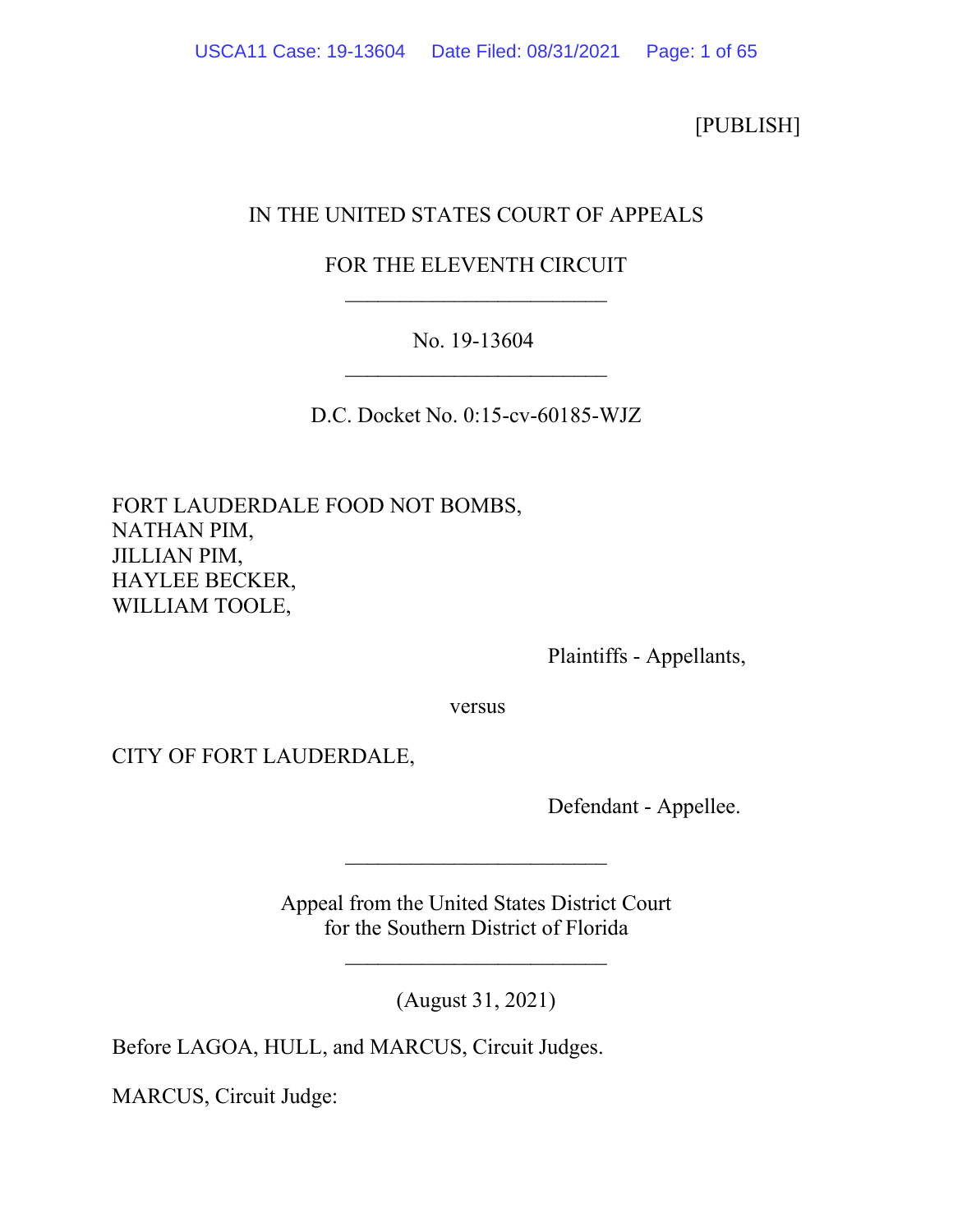This case presents the second appellate skirmish in Fort Lauderdale Food Not Bombs's ("FLFNB") challenge to Fort Lauderdale's efforts to shut down the practice of sharing food with the homeless in downtown Stranahan Park. FLFNB hosts food-sharing events in order to communicate the group's message that scarce social resources are unjustly skewed towards military projects and away from feeding the hungry. In Round One, a panel of this Court held FLFNB's food sharing to be expressive conduct protected by the First Amendment and remanded the case to the district court to address whether the City's regulations actually violated the First Amendment. Now, in Round Two, we must decide whether Fort Lauderdale Park Rule 2.2, which requires City permission for social service foodsharing events in all Fort Lauderdale parks, can withstand First Amendment scrutiny as applied to FLFNB's demonstrations.

It cannot. The Park Rule commits the regulation of FLFNB's protected expression to the standardless discretion of the City's permitting officials. The Park Rule bans social service food sharing in Stranahan Park unless authorized pursuant to a written agreement with Fort Lauderdale (the "City"). That's all the rule says. It provides no guidance and in no way explains when, how, or why the City will agree in writing. As applied to FLFNB's protected expression, it violates the First Amendment. It is neither narrowly drawn to further a substantial government interest that is unrelated to the suppression of free expression, nor, as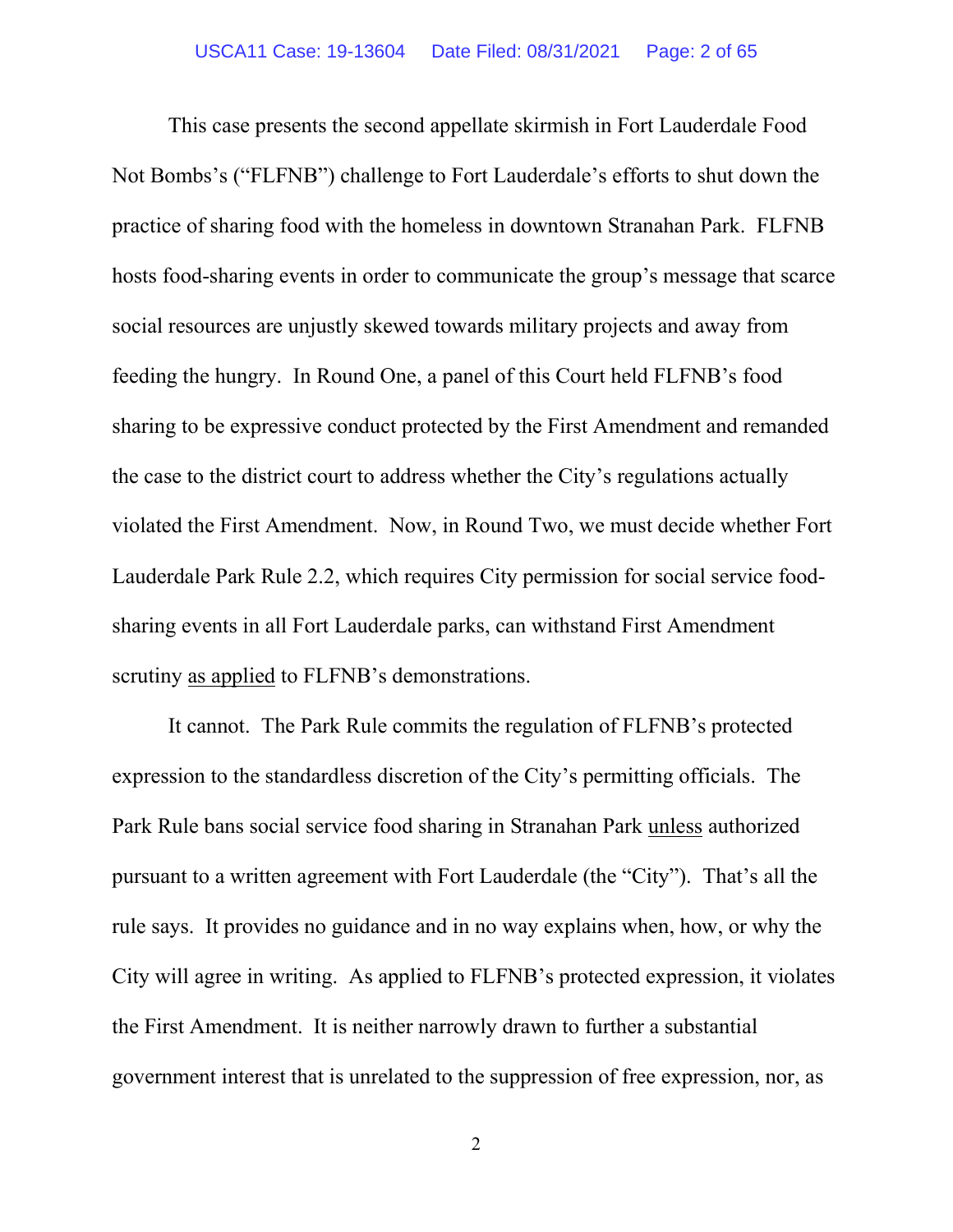#### USCA11 Case: 19-13604 Date Filed: 08/31/2021 Page: 3 of 65

applied, does it amount to a reasonable time, place, and manner regulation on expression in a public forum. Accordingly, we reverse the district court's order granting summary judgment in favor of the City and remand for further proceedings consistent with this opinion.

I.

A.

Fort Lauderdale Food Not Bombs is a nonprofit unincorporated association affiliated with the international advocacy organization Food Not Bombs. FLFNB advocates the message "that food is a human right, not a privilege, which society has a responsibility to provide for all." Fort Lauderdale Food Not Bombs v. City of Fort Lauderdale, 901 F.3d 1235, 1238 (11th Cir. 2018) ("FLFNB I").

At the center of FLFNB's efforts are its weekly food sharing events in Fort Lauderdale's downtown Stranahan Park. Stranahan Park "is known in the community as a location where the homeless tend to congregate and, according to FLFNB, 'has traditionally been a battleground over the City's attempts to reduce the visibility of homelessness." Id. "At these events, FLFNB distributes vegetarian or vegan food, free of charge, to anyone who chooses to participate. FLFNB does not serve food as a charity, but rather to communicate its message 'that [ ] society can end hunger and poverty if we redirect our collective resources from the military and war . . . .' Providing food in a visible public space, and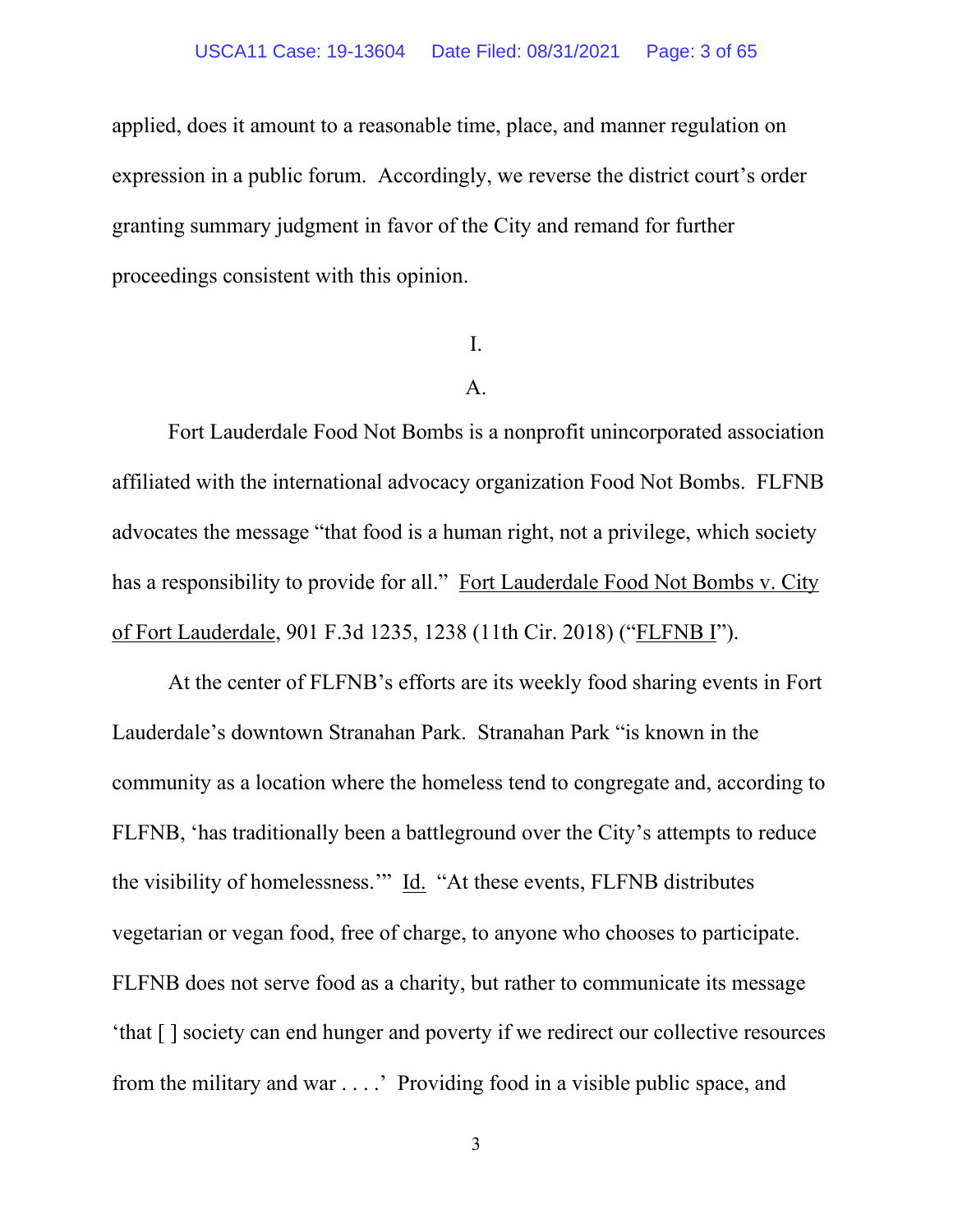partaking in meals that are shared with others, is an act of political solidarity meant to convey the organization's message." Id.

"FLFNB sets up a table underneath a gazebo in the park, distributes food, and its members . . . eat together with all of the participants, many of whom are homeless individuals residing in the downtown Fort Lauderdale area. FLFNB's set-up includes a banner with the name 'Food Not Bombs' and the organization's logo -- a fist holding a carrot -- and individuals associated with the organization pass out literature during the event." Id. This includes flyers to convey FLFNB's social-justice message that all who are hungry deserve food.

#### B.

Sometime before 2000, the City of Fort Lauderdale promulgated Park Rule

### $2.2:$

Parks shall be used for recreation and relaxation, ornament, light and air for the general public. Parks shall not be used for business or social service purposes unless authorized pursuant to a written agreement with City. As used herein, social services shall include, but not be limited to, the provision of food, clothing, shelter or medical care to persons in order to meet their physical needs.

Some years ago, Arnold Abbott, who led a program to feed the homeless on a public Fort Lauderdale beach, obtained a state-court injunction against the Park Rule on the ground that it violated Florida's Religious Freedom Restoration Act, Fla. Stat. § 761.03. (Abbott is not affiliated with FLFNB.) The injunction required the City to either stop enforcing the Park Rule, designate an area in which Abbott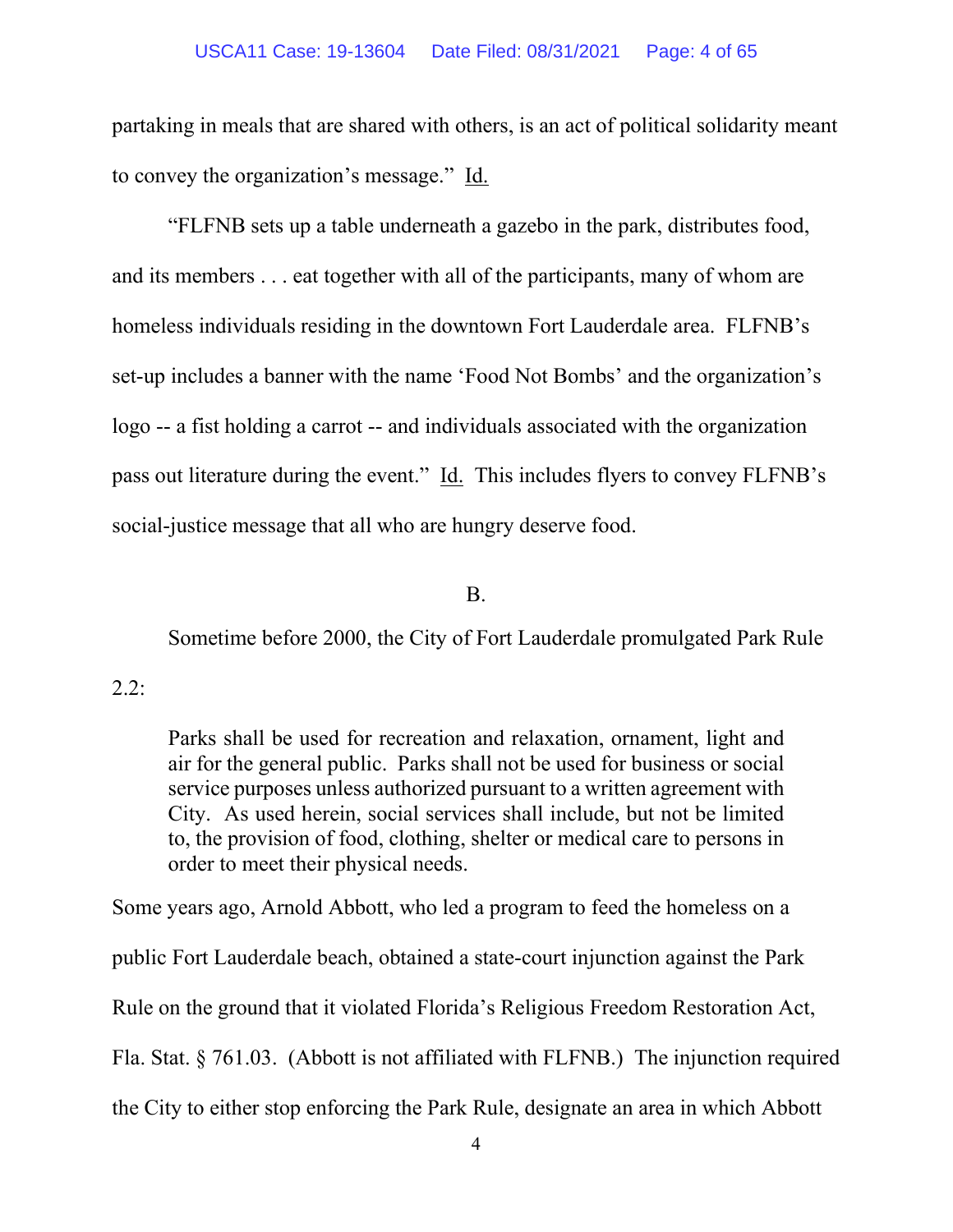could lawfully distribute food, or specify objective criteria for permitted foodsharing locations. See Abbott v. City of Fort Lauderdale, 783 So. 2d 1213, 1215 (Fla. Dist. Ct. App. 2001).

The City stopped enforcing the Park Rule until October 22, 2014, when it enacted Ordinance C-14-42 to amend the Fort Lauderdale Uniform Land Development Regulations ("ULDR"). The City enacted this ordinance at least in part as an effort to bring itself into compliance with the state-court injunction so that it could resume enforcement of the Park Rule. In the years leading up to the enactment of Ordinance C-14-42, some citizens had complained about a series of problems they believed to be associated with feeding the homeless in public spaces, including safety risks, a lack of proper water and restroom facilities, and the negative impact this conduct may have on surrounding communities. In January 2014, the City Commission held a workshop on the "the homeless population in the City of Fort Lauderdale," where stakeholders debated public food distribution and related issues.

Ordinance C-14-42, as relevant here, (1) defines an Outdoor Food Distribution Center as "[a]ny location or site temporarily used to furnish meals to members of the public without cost or at a very low cost as a social service"; (2) defines "social service[]" as "[a]ny service provided to the public to address public welfare and health such as, but not limited to, the provision of food; hygiene care;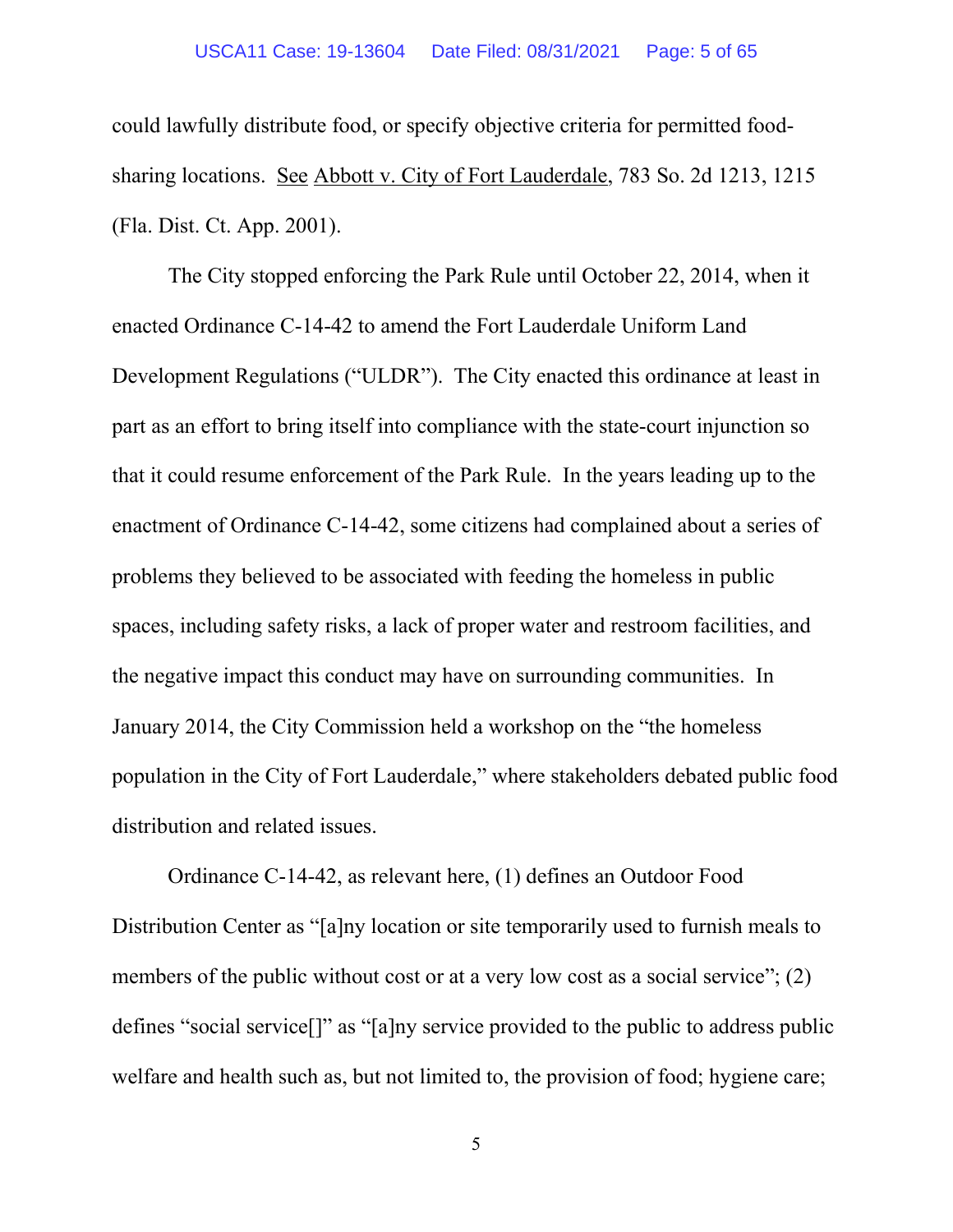group rehabilitative or recovery assistance, or any combination thereof; rehabilitative or recovery programs utilizing counseling, self-help or other treatment or assistance; and day shelter or any combination of same"; and (3) requires a conditional use zoning permit for the operation of an Outdoor Food Distribution Center in Stranahan Park.<sup>[1](#page-5-0)</sup> The other city parks in Fort Lauderdale (of which there are more than 90, City of Fort Lauderdale, City Parks, https://www.fortlauderdale.gov/departments/parks-recreation/city-parks (last visited June 29, 2021)) are zoned so that public food-sharing events are not allowed at all, even by permit. Thus, the Ordinance prohibits social service food distribution in most parks and does not provide for food sharing as of right in any park.

To obtain a conditional use permit, an individual or group must wind through a lengthy process for receiving a zoning variance. This involves an initial application to the Development Review Committee (which meets twice a month); upon approval, a subsequent submission and presentation to the Planning and Zoning Board (which meets once a month); and then a subsequent review by the

<span id="page-5-0"></span><sup>&</sup>lt;sup>1</sup> Ordinance C-14-42 implemented these regulations of outdoor food distribution by adding new provisions -- ULDR §§ 47-1B.31(B)(4), (C)(2)(c) -- and by making additions to ULDR §§ 47-6.12; 47-6.13; 47-7.10; 47-8.10; 47-8.11; 47-8.12; 47-8.13; and 47-13.10. We refer to these specific components of Ordinance C-14-42 -- those that regulate outdoor food distribution -- as the "Ordinance." Other provisions of Ordinance C-14-42 regulate other social services not relevant to this case, such as providing addiction treatment centers. The constitutionality of the other provisions of Ordinance C-14-42 is not before this Court.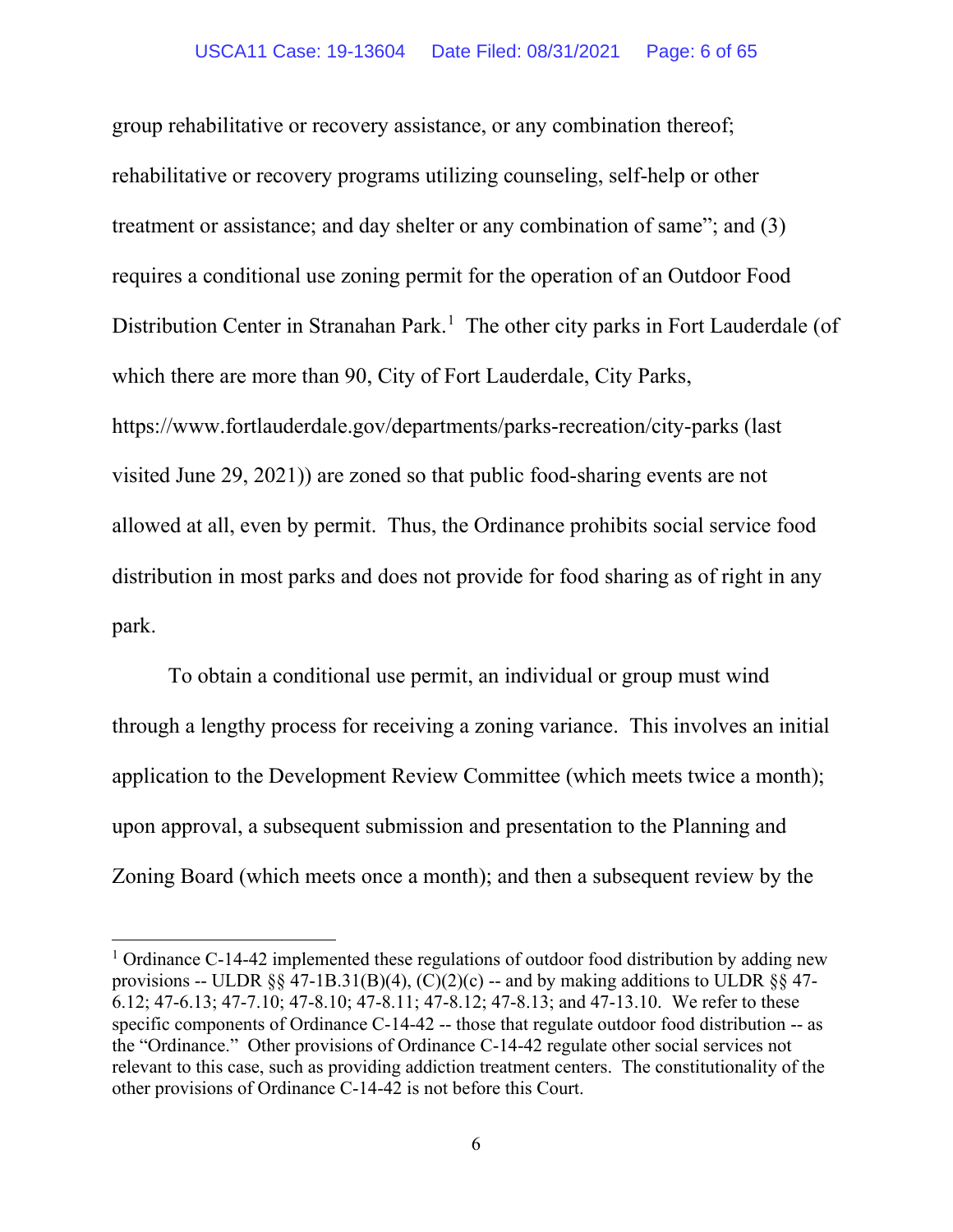City Commission. The City Commission has 30 days to decide whether to conduct its own review of the application; if the City Commission does not, the application is considered approved and returns to the Development Review Committee for a check to make sure the final permit is the same as the plan the Zoning Board approved. There is no deadline for a permit to issue, and the City's zoning administrator could not provide an average time for resolving applications. Applicants must pay a fee for City staff time spent reviewing an application; the fee can rise as high as \$6,000, which the City may reduce in its unguided discretion.

Permitting requirements for outdoor food distribution include that the proposed activities must not impose a nuisance or cause a change to the character of the area, that the use be 500 feet away from similar uses and residential property, that food be timely served and stored at safe temperatures, that a certified food service manager attend the event, and that the site provide handwashing, wastewater disposal, and restroom facilities.

Soon after the Ordinance passed, the City began enforcing it along with the Park Rule. Police officers interrupted and stopped an FLFNB demonstration in Stranahan Park on November 7, 2014. On that day, the city arrested and cited FLFNB members and other demonstrators for violating both the Ordinance and the Park Rule. The City also issued citations to participants in FLFNB demonstrations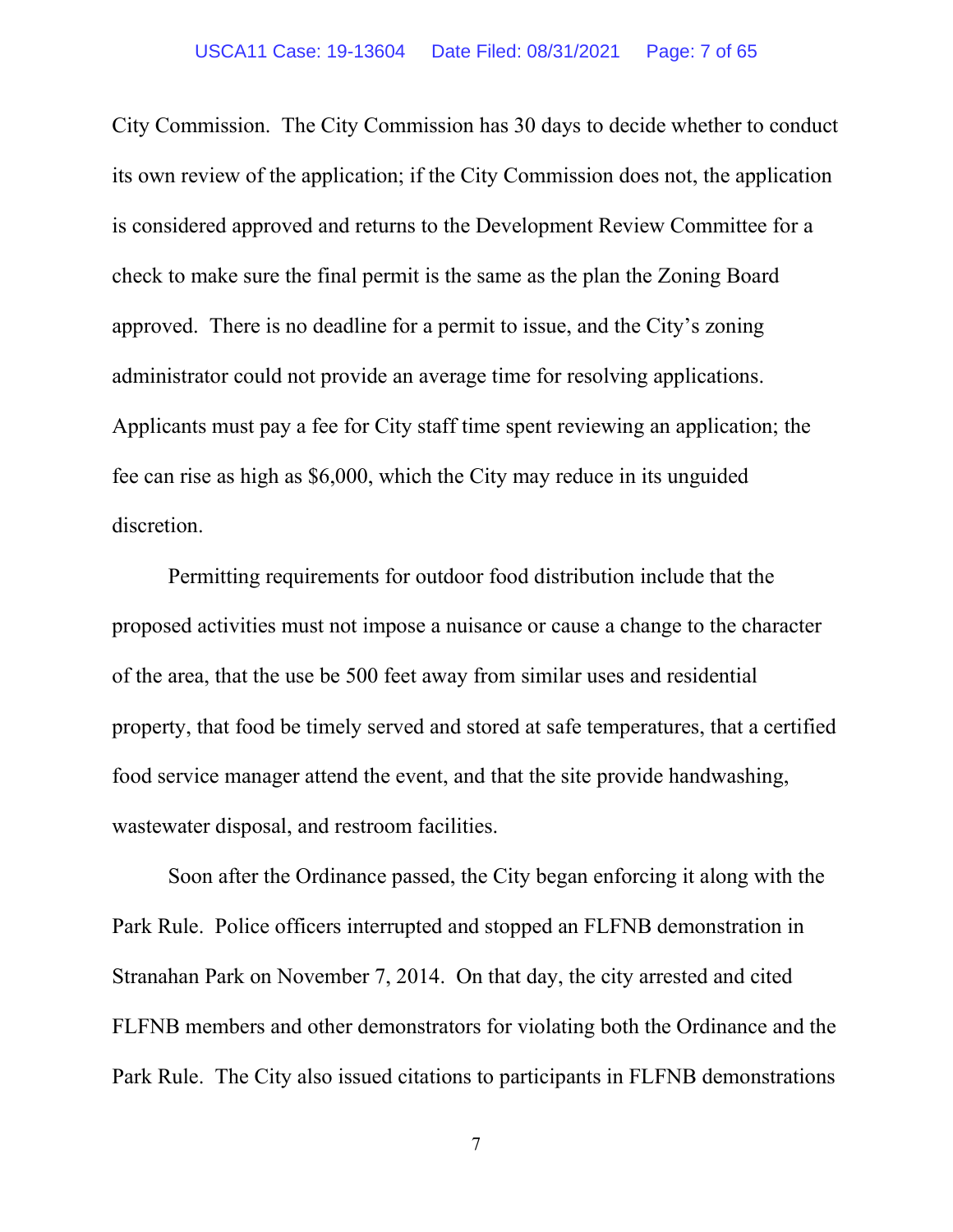on November 14 and November 21. FLFNB members Nathan Pim, Jillian Pim, Haylee Becker, and William Toole were not personally arrested or cited, but were present at each of these events and witnessed their co-demonstrators being arrested and cited on November 7 and November 14. They did not directly witness any arrests or citations at the November 21 event; police later delivered a citation to the home of a participant in that demonstration.

The City also enforced the Ordinance and the Park Rule against Abbott, who moved the state court for an order to enforce its 2000 injunction and halt enforcement. See Mot. to Enforce Inj., Abbott v. City of Fort Lauderdale, No. 99- 03583 (05), Dkt. No. 37 (Fla. Cir. Ct. Nov. 12, 2014). The Seventeenth Judicial Circuit Court in Broward County issued a temporary stay on December 2, 2014, and the City stopped enforcing the Ordinance along with the Park Rule. Even though the state-court stay expired on January 1, 2015, the City voluntarily continued its non-enforcement, and has not enforced the Ordinance or the Park Rule since. FLFNB continues to hold weekly food-sharing demonstrations in Stranahan Park.

### $C_{\cdot}$

Soon after the state-court stay expired, on January 29, 2015, FLFNB and members Nathan Pim, Jillian Pim, Haylee Becker, and William Toole (the "Individual Plaintiffs," and, together with FLFNB, the "Plaintiffs") sued the City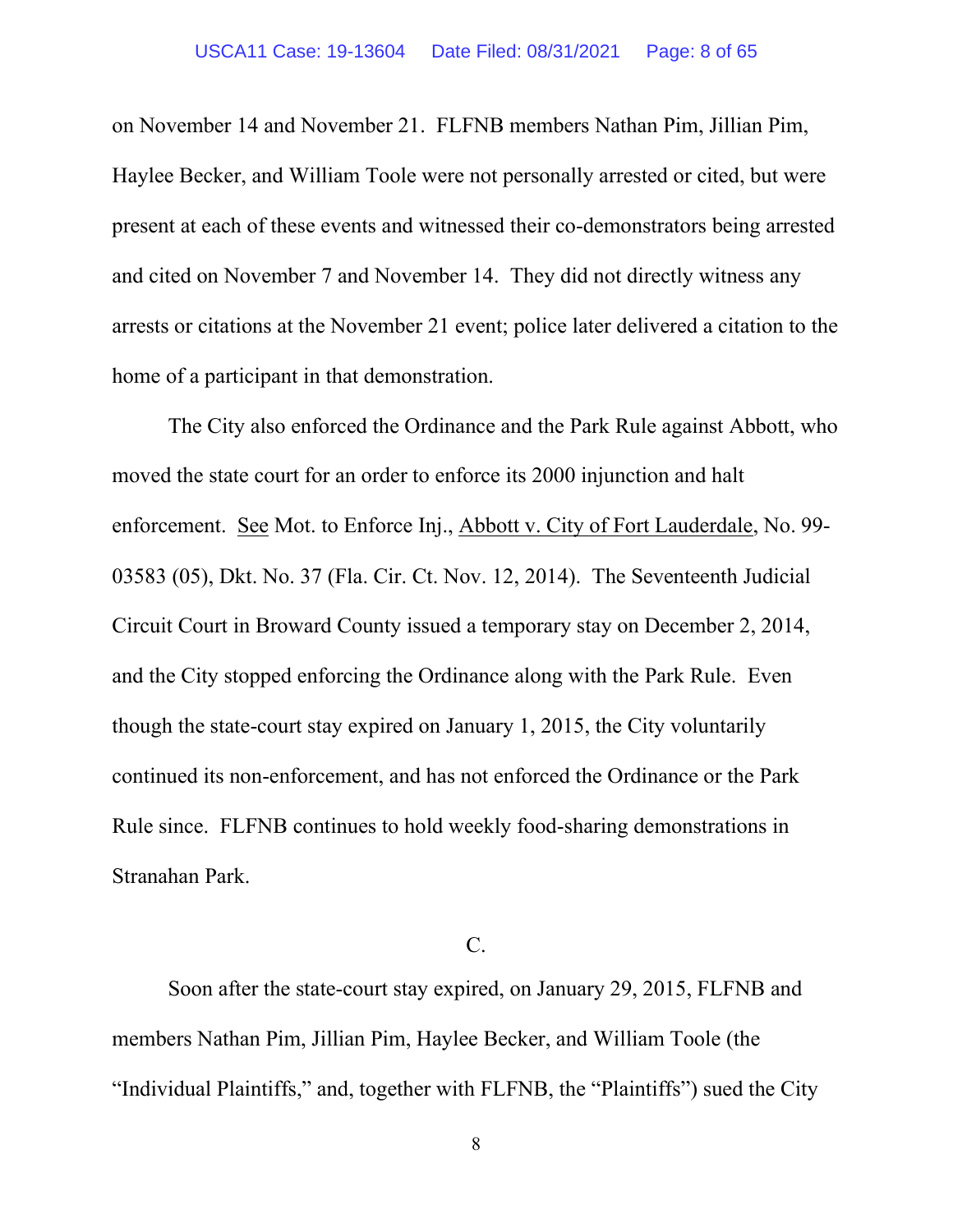in the United States District Court for the Southern District of Florida pursuant to 42 U.S.C. § 1983. They alleged that the Ordinance and the Park Rule violated their First Amendment rights to free expression and expressive association, and that these regulations were unconstitutionally vague, both facially and as applied. The Plaintiffs sought declaratory and injunctive relief as well as compensatory damages.

After discovery, the parties cross-moved for summary judgment. The district court granted the City's motion on all claims, holding that FLFNB's foodsharing was not expressive conduct entitled to First Amendment protection. Fort Lauderdale Food Not Bombs v. City of Fort Lauderdale, No. 15-60185-CIV, 2016 WL 11700270, at \*9 (S.D. Fla. Sept. 30, 2016). In an analysis heavily influenced by its initial holding that FLFNB was not engaged in expressive conduct, the district court concluded that the Ordinance and the Park Rule did not infringe on the Plaintiffs' rights to expressive association. Id. Finally, the district court held that the Ordinance and the Park Rule were not unconstitutionally vague. The court acknowledged that this holding was also influenced by its conclusion that FLFNB was not engaged in expressive conduct. Id. at \*10.

The Plaintiffs appealed the trial court's judgment to this Court. On November 7, 2017, while the appeal was pending, the City repealed the Ordinance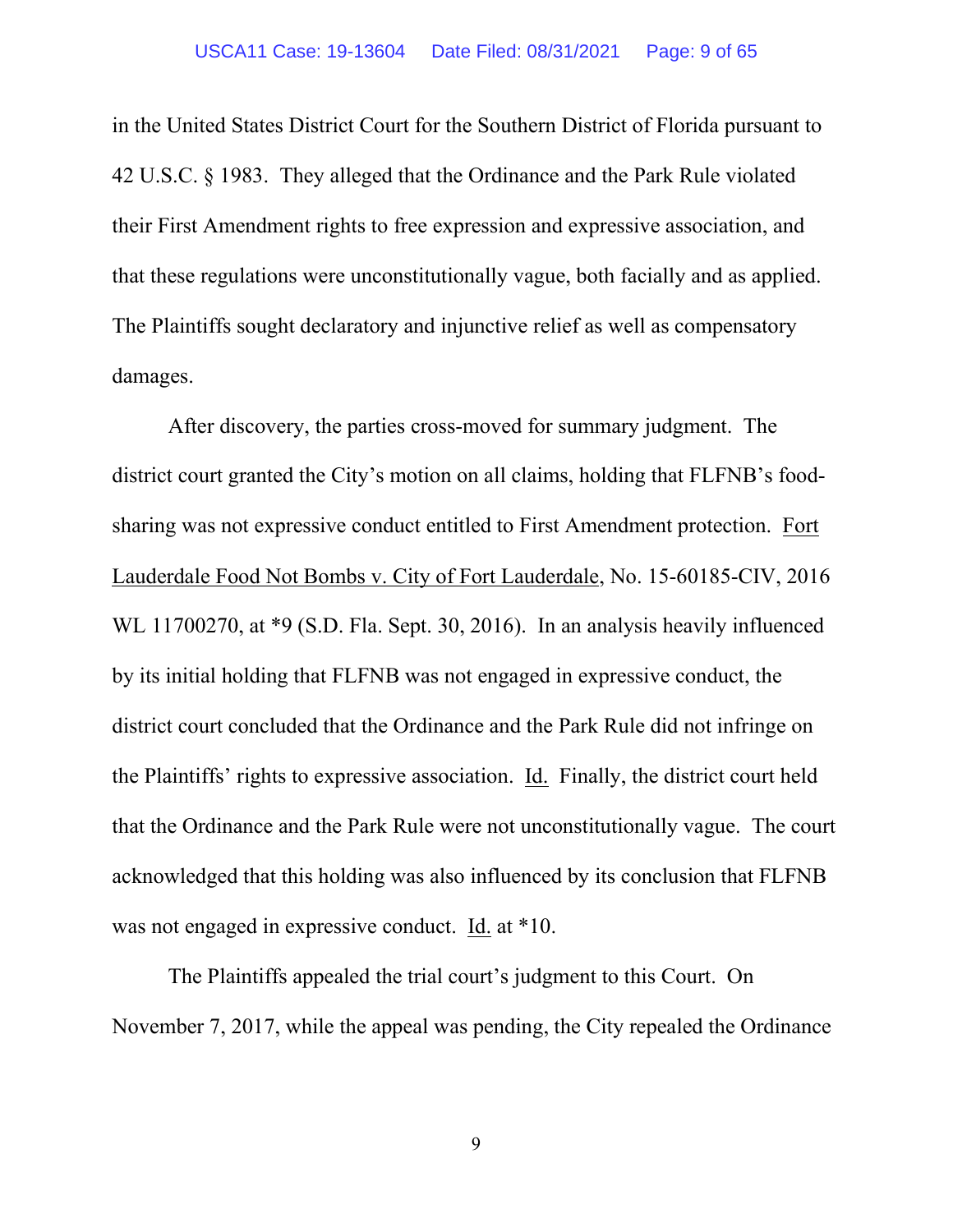insofar as it regulated outdoor food distribution. However, Fort Lauderdale did not repeal the Park Rule, which remains on the books.

In Round One, a panel of this Court reversed the district court's summary judgment order. FLFNB I, 901 F.3d at 1245. We applied the two-part inquiry drawn from Spence v. Washington, 418 U.S. 405, 410–411 (1974), and held that FLFNB's demonstrations were expressive conduct protected by the First Amendment. FLFNB I, 901 F.3d at 1240–43. First, the panel had little difficulty concluding that FLFNB "inten[ded] to convey a particularized message" with its food sharing events. Id. at 1240 (quoting Spence, 418 U.S. at 410–411). FLFNB shared food in order "to convey that all persons are equal, regardless of socioeconomic status, and that everyone should have access to food as a human right." Id. at 1240–41.

Next, the panel closely examined the circumstances surrounding FLFNB's food sharing in order to apply the second part of the Spence inquiry -- whether a "reasonable person would interpret FLFNB's food sharing events 'as some sort of message.'" Id. at 1242 (quoting Holloman ex rel. Holloman v. Harland, 370 F.3d 1252, 1270 (11th Cir. 2004)). We held that five circumstances surrounding FLFNB's events would lead a reasonable observer to discern a message. First, FLFNB wasn't just a group of acquaintances eating together in a park -- it adorned its events with tables and banners and distributed literature explaining its political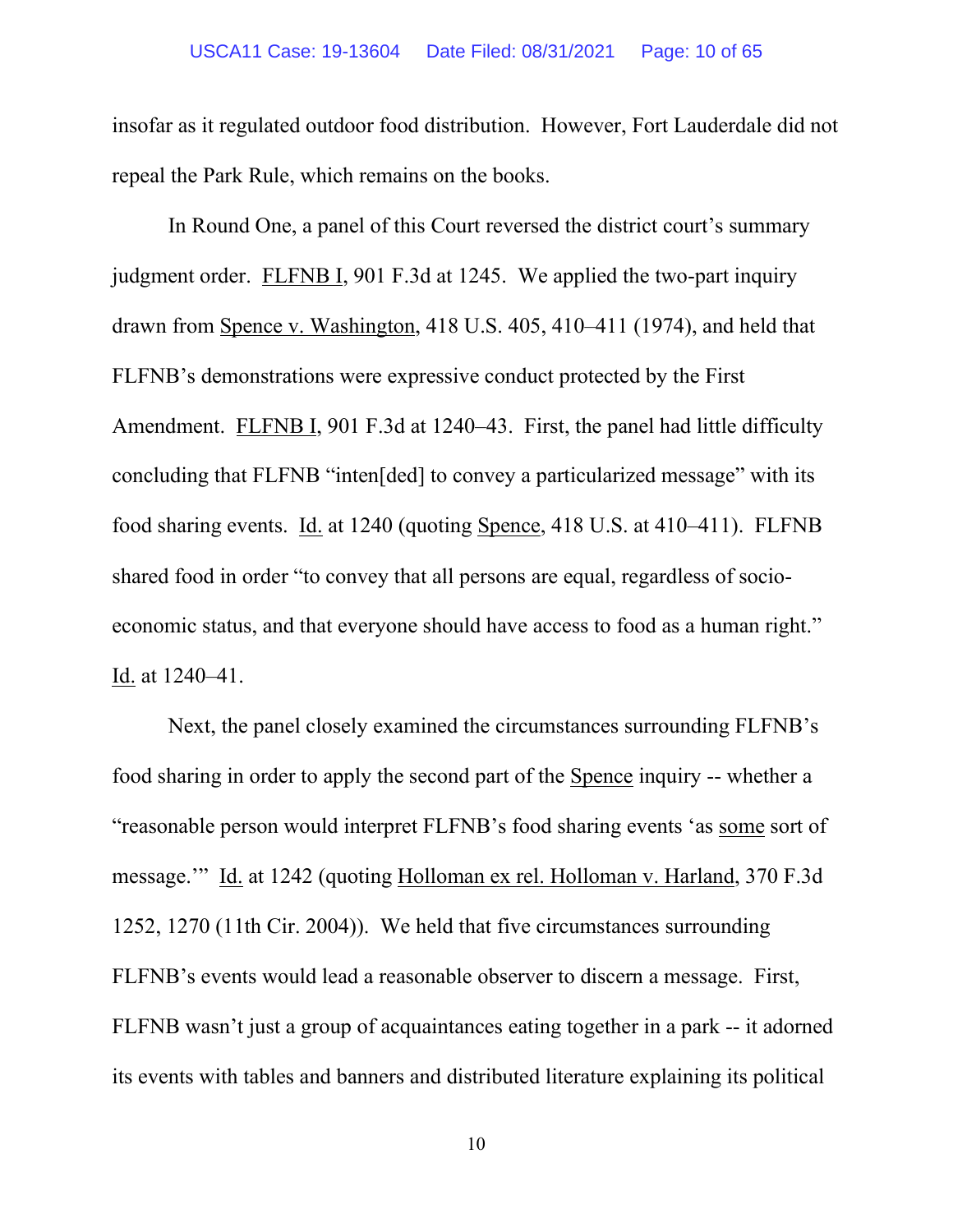message. Second, the events had "social implications" because they were open to all comers. Id. Third, FLFNB held its food sharings "in Stranahan Park, a public park near city government buildings." Id. Public parks, the panel noted, are "historically associated with the exercise of First Amendment rights." Id. (citation omitted). Fourth, treatment of the homeless was an issue of substantial public concern and discussion in the Fort Lauderdale community. Indeed, the City had held a public workshop on the issue, and local media had covered "the status of the City's homeless population" for years. Id. Fifth, the sharing of food with others in order to communicate a message was a tradition that "date[d] back millennia." Id. at 1243. All of these circumstances combined to "put[] FLFNB's food sharing events on the expressive side of the ledger." Id. at 1242.

Since each of the district court's merits holdings had turned in substantial part on its erroneous conclusion about expressive conduct, the panel remanded the case for the district court to reconsider these issues as well as to address in the first instance whether the Ordinance and the Park Rule violated the First Amendment. Id. at 1245 & n.2.

On remand, the district court took supplemental briefing, including on the effect of the repeal of the Ordinance. For a second time, the district court entered summary judgment in favor of the City. The court held that the Plaintiffs had standing based on the City's disruption of their events, and that FLFNB was a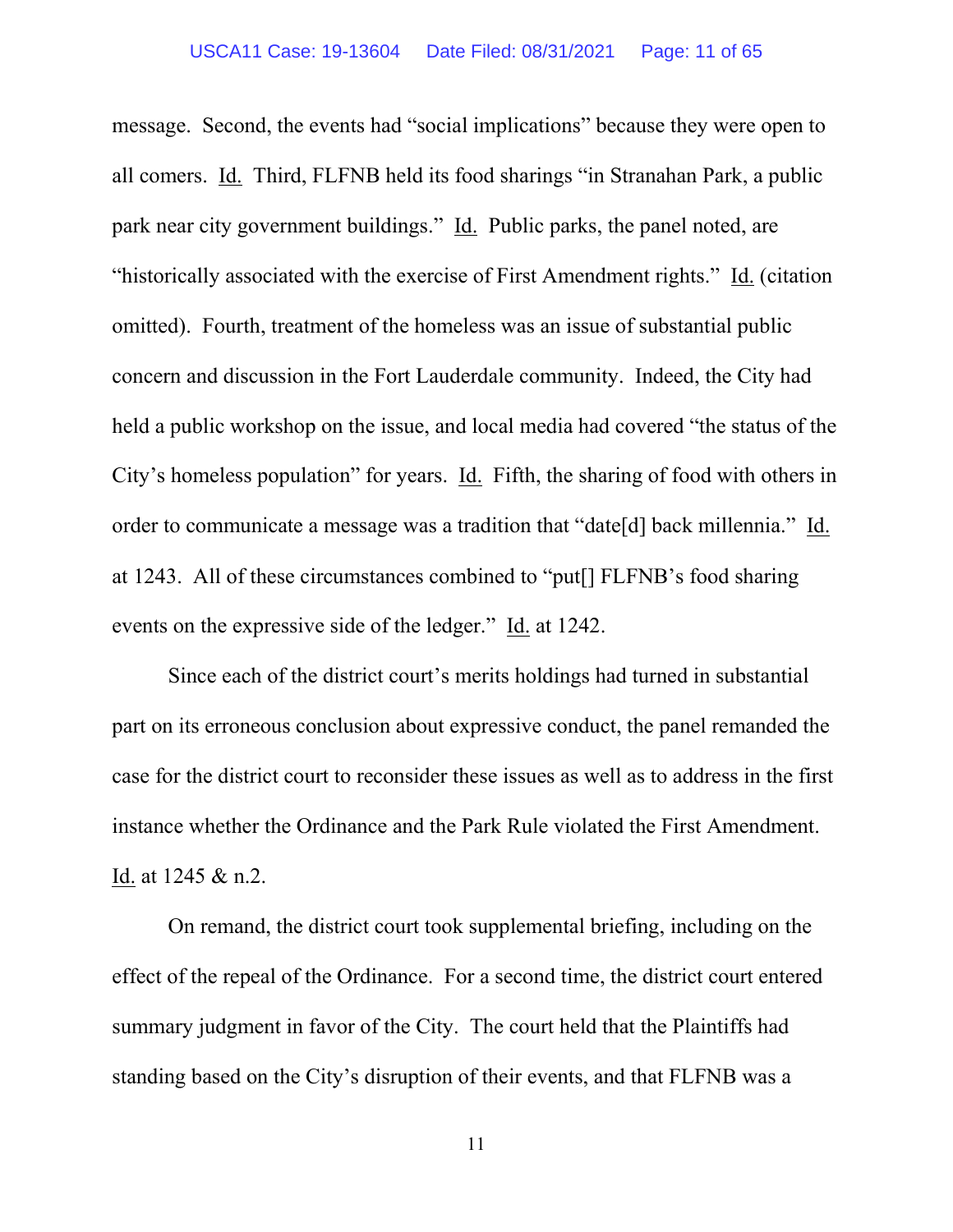"person" with a cause of action under 42 U.S.C. § 1983. The court noted that while the repeal of the Ordinance mooted the Plaintiffs' claims for declaratory and injunctive relief against the Ordinance, the court still had to rule on its constitutionality because the Plaintiffs also sought compensatory damages. Next, the district court held that even accepting FLFNB I's binding holding that the Ordinance and the Park Rule interfered with the Plaintiffs' expressive conduct, both regulations passed First Amendment muster as lawful, content-neutral time, place, and manner regulations.

As for the Plaintiffs' claims that the Ordinance and the Park Rule's permitting requirements acted as a prior restraint by giving City officials unguided discretion to block their expression, the district court observed that the regime was "somewhat suspect." After all, Fort Lauderdale's officials could charge as much as \$6,000 for the permitting process but could reduce that amount in any way if they "fe[lt]" it appropriate. Meanwhile, the Park Rule did not provide any standards to guide the exercise of discretion in determining whether to provide City permission to share food in the park. Even so, the district court concluded that the permitting schemes were not subject to either as-applied or facial challenges, because the Plaintiffs never applied for a permit and because the regulations were "laws . . . of general application" that did not directly regulate protected expression. The district court also rejected the Plaintiffs' expressive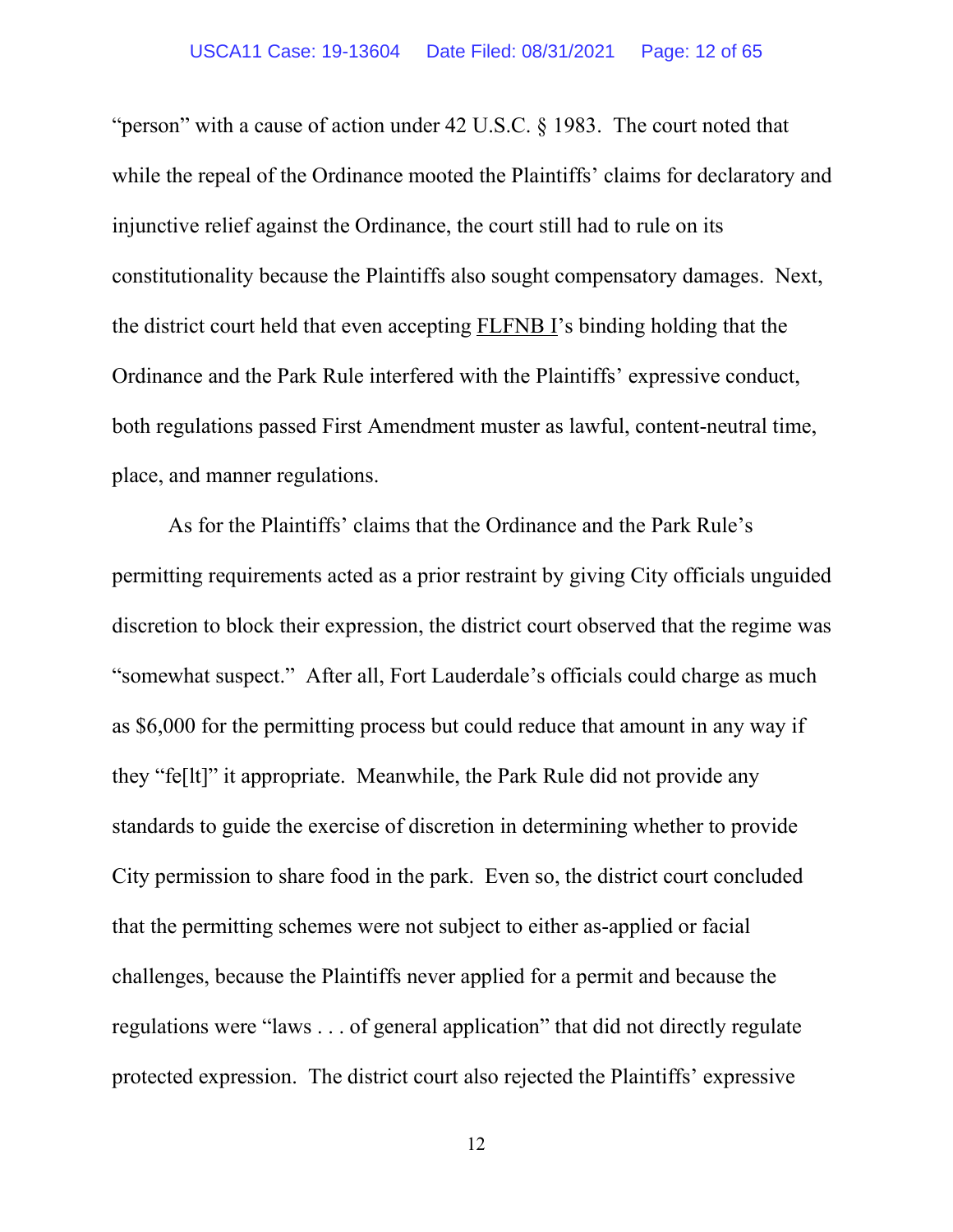#### USCA11 Case: 19-13604 Date Filed: 08/31/2021 Page: 13 of 65

association arguments, reasoning that the regulations "impose a content-neutral restriction on a kind of expressive conduct that is only incidentally associative." Finally, the trial court held that the terms found in the Ordinance and in the Park Rule, such as "social service," were not unconstitutionally vague.

Again, the Plaintiffs timely appealed to this Court.

#### II.

Before we can consider the merits of the Plaintiffs' claims, we are required to address three threshold matters. As for the first one, we conclude that FLFNB is a "person" and therefore a proper plaintiff under § 1983 of Title 42. Second, as for the City's Ordinance, the Plaintiffs' claims for injunctive and declaratory relief are moot; however, their monetary damages claims arising out of the enforcement of the Ordinance are not. Finally, all of the Plaintiffs have standing to bring their remaining claims. Our review on each of these issues is de novo. See Hoever v. Marks, 993 F.3d 1353, 1357 (11th Cir. 2021); Taylor v. Polhill, 964 F.3d 975, 980 (11th Cir. 2020); Coral Springs St. Sys., Inc. v. City of Sunrise, 371 F.3d 1320, 1328 (11th Cir. 2004).

#### A.

First, the City argues that FLFNB, as an unincorporated association, is not a "person" that may bring suit under § 1983, which provides in relevant part:

Every person who, under color of any statute, ordinance, regulation, custom, or usage, of any State or Territory or the District of Columbia,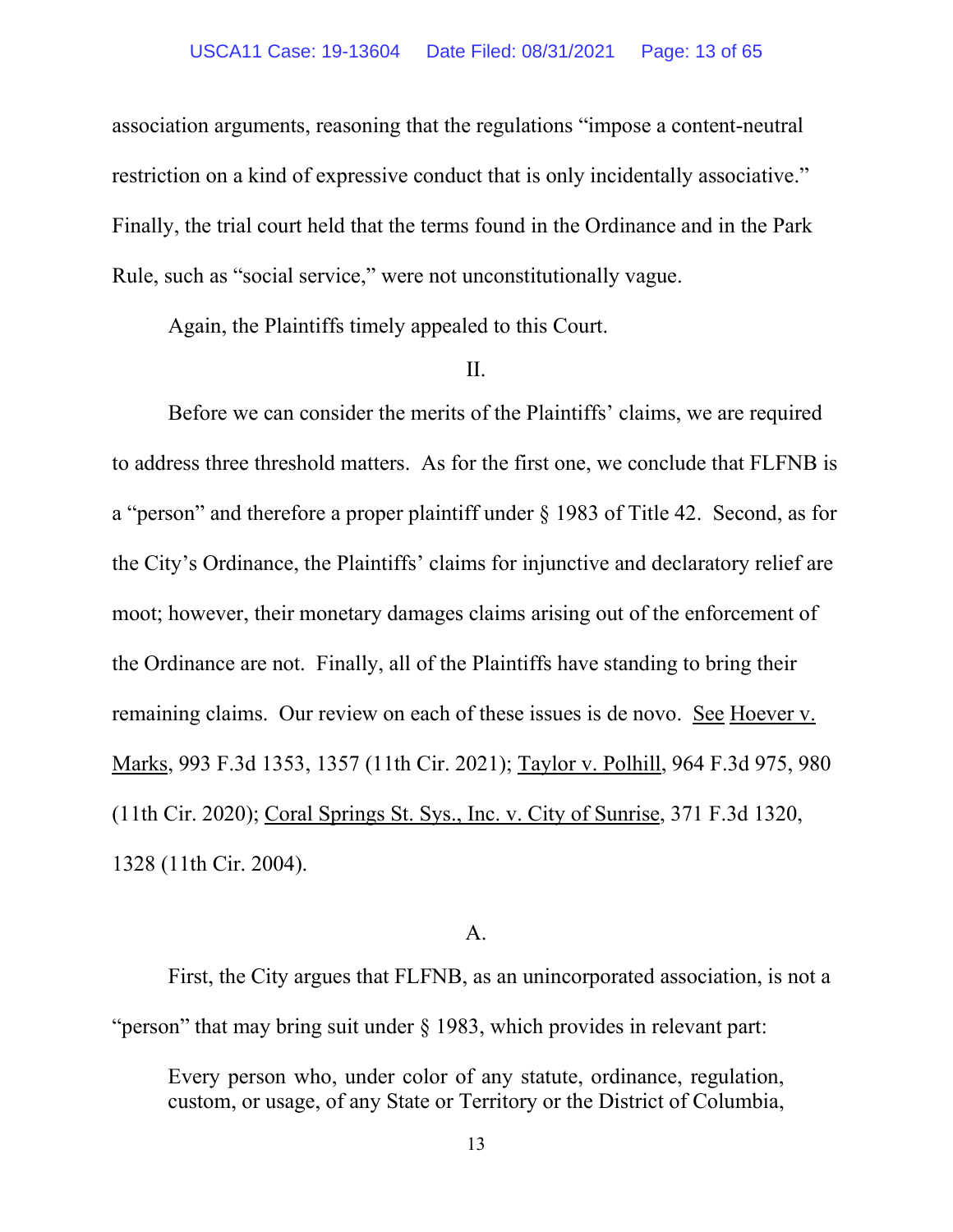subjects, or causes to be subjected, any citizen of the United States or other person within the jurisdiction thereof to the deprivation of any rights, privileges, or immunities secured by the Constitution and laws, shall be liable to the party injured in an action at law, suit in equity, or other proper proceeding for redress, except that in any action brought against a judicial officer for an act or omission taken in such officer's judicial capacity, injunctive relief shall not be granted unless a declaratory decree was violated or declaratory relief was unavailable.

42 U.S.C. § 1983 (emphasis added). There is some historical support for the City's reading, but this view stands in tension with the text's ordinary meaning, Supreme Court precedent, successive amendments to § 1983, and longstanding, settled practice. Absent clear direction from the Supreme Court, we decline the City's invitation to bar all unincorporated associations (other than unions) from being able to sue under § 1983.

"As with any statutory interpretation question, our analysis 'must begin, and usually ends, with the text of the statute.'" United States v. Stevens, 997 F.3d 1307, 1314 (11th Cir. 2021) (citation omitted). When examining the phrase "any citizen of the United States or other person," "person" must refer to something beyond individuals who are United States citizens; otherwise, the term would be redundant. See, e.g., Corley v. United States, 556 U.S. 303, 314 (2009) (noting that "one of the most basic interpretive canons" is "that '[a] statute should be construed so that effect is given to all its provisions, so that no part will be inoperative or superfluous, void or insignificant'") (citation omitted and alteration accepted). At the very least, the phrase extends a  $\S$  1983 cause of action to non-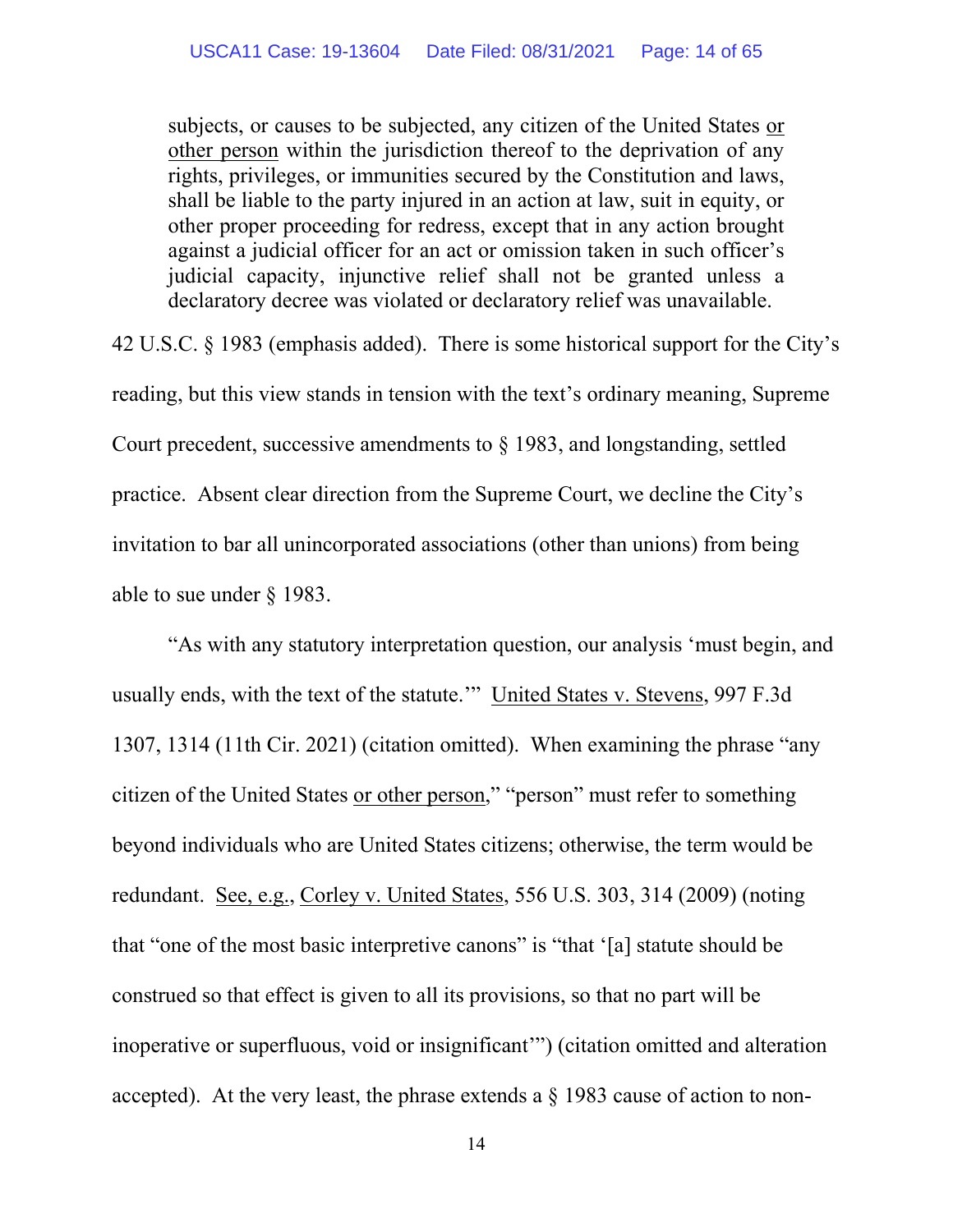citizen individuals. Congress enacted Section 1 of the Civil Rights Act of 1871 (also known as the Ku Klux Klan Act), the original version of what is now § 1983, in order to enforce the Fourteenth Amendment. See, e.g., Ngiraingas v. Sanchez, 495 U.S. 182, 187 (1990). The word "person" in the Fourteenth Amendment includes not only citizens but also non-citizens within the United States. E.g., Graham v. Richardson, 403 U.S. 365, 371 (1971); see also Hague v. Comm. for Indus. Org., 307 U.S. 496, 526 (1939) (opinion of Stone, J.) ("It will be observed that the cause of action, given by [Section 1 of the 1871 Civil Rights Act], extends broadly to . . . those rights secured to persons, whether citizens of the United States or not, to whom the [Fourteenth] Amendment in terms extends the benefit of the due process and equal protection clauses."). We also know that the word "person" in § 1983 extends to corporations, both municipal and otherwise. See Monell v. Dep't of Soc. Servs., 436 U.S. 658, 687, 690 (1978). Indeed, in Monell, the Supreme Court observed that "by 1871, it was well understood that corporations should be treated as natural persons for virtually all purposes of constitutional and statutory analysis." Id. at 687.

However, the Supreme Court has also ruled that Native American Tribes seeking to vindicate sovereign rights, States, State officers acting in their official capacities, Territories, and Territory officers acting in their official capacities are not "persons." Inyo Cnty. v. Paiute-Shoshone Indians of the Bishop Cmty. of the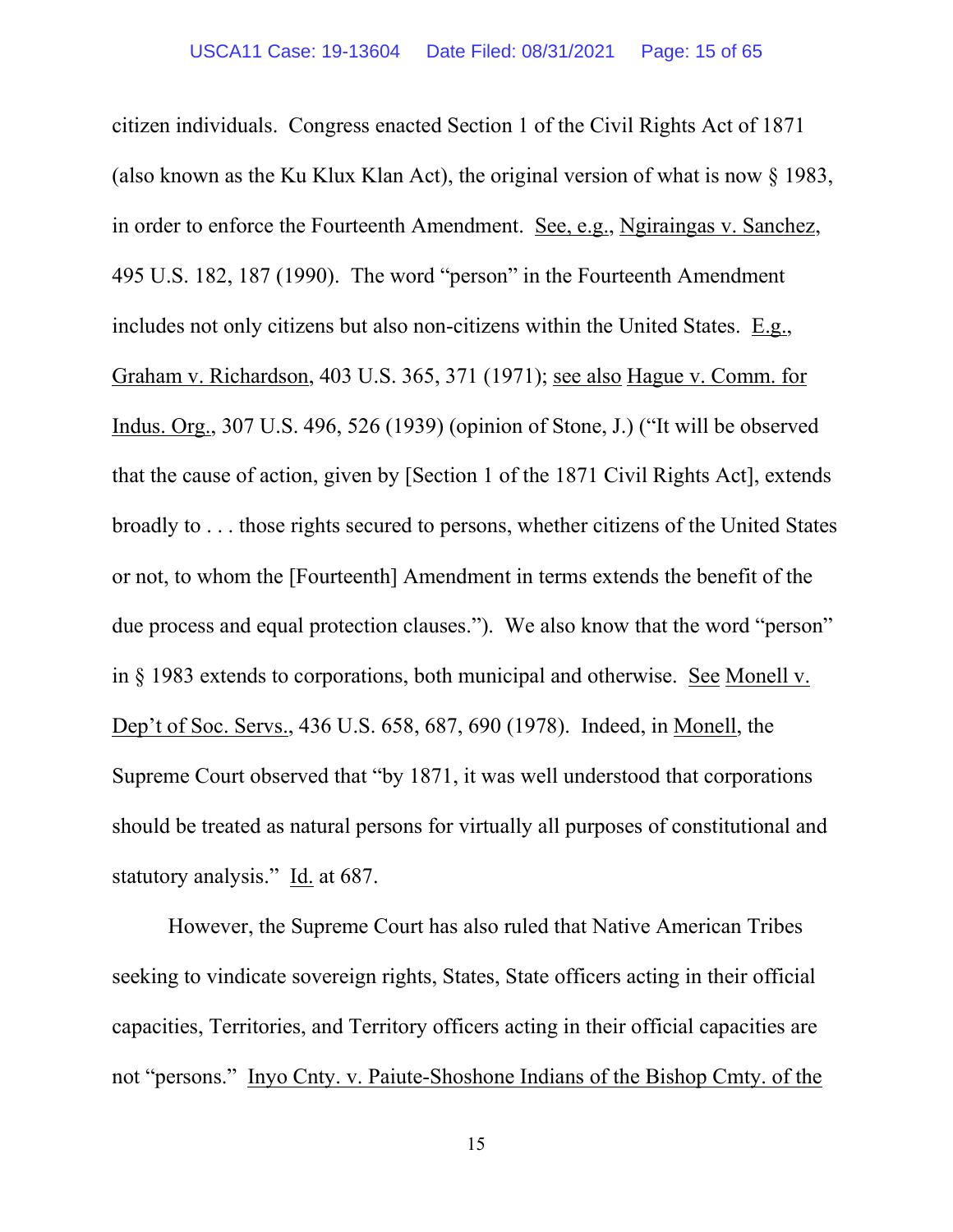Bishop Colony, 538 U.S. 701, 712 (2003) (reasoning that § 1983 "was designed to secure private rights against government encroachment" to reach this conclusion in the case of a Tribe suing to vindicate its right to sovereign immunity from state process); Ngiraingas, 495 U.S. at 187–92 (examining historical sources and the context surrounding amendments to  $\S$  1983 to reach this conclusion with respect to Territories and their officers); Will v. Mich. Dep't of State Police, 491 U.S. 58, 64–67 (1989) (relying on federalism concerns, the Eleventh Amendment, and the "often-expressed understanding that 'in common usage, the term 'person' does not include the sovereign, and statutes employing the word are ordinarily construed to exclude it" to reach this conclusion regarding States and their officials) (alterations accepted and citation omitted). Monell, Ngiraingas, and Will each interpreted the first use of the word "person" in  $\S$  1983, which relates to which entities may be proper § 1983 defendants -- "[e]very person" who under color of law causes a deprivation of federal rights shall be liable to the party injured. By contrast, today we interpret  $\S 1983$ 's second use of the word "person" -- "any citizen or other person" -- a phrase that delineates which entities may be proper § 1983 plaintiffs. But these cases are nonetheless instructive, because we "generally presume that 'identical words used in different parts of the same act are intended to have the same meaning." United States v. Cleveland Indians Baseball Co., 532 U.S. 200, 213 (2001) (citation omitted).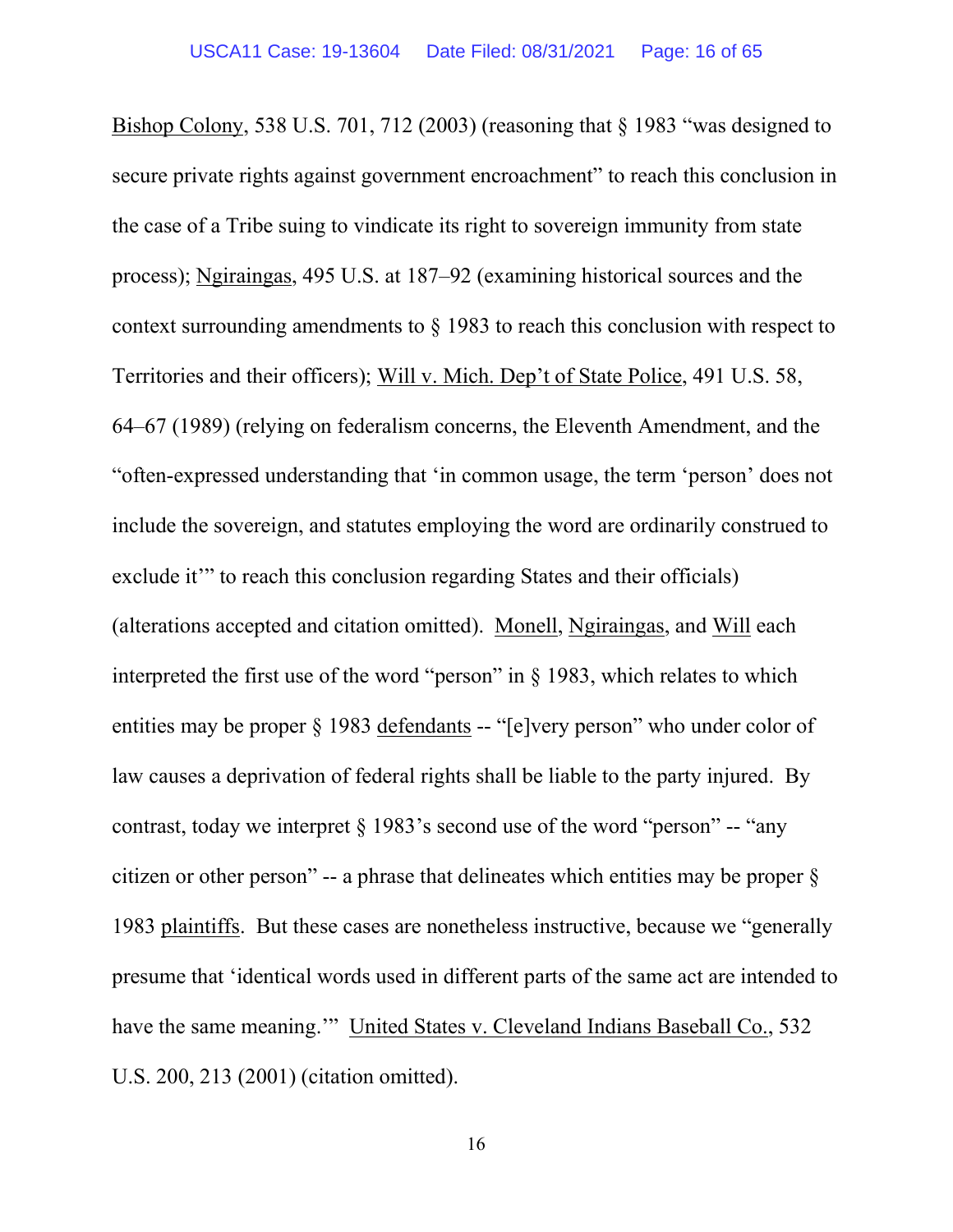In order to decide whether FLFNB has a cause of action in this case, we must determine whether "other persons," in addition to including non-citizen individuals and corporate entities, extends to unincorporated associations. The words "other person," by themselves, do not definitively answer the question. Cf. Ngiraingas, 495 U.S. at 187 ("[Section 1983] itself obviously affords no clue as to whether its word 'person' includes a Territory."). Unlike sovereign entities, there is no presumption that unincorporated associations are not persons. To the contrary, the ordinary meaning of "person" in legal contexts includes unincorporated associations. See Antonin Scalia & Bryan A. Garner, Reading Law: The Interpretation of Legal Texts 273 (2012) ("Traditionally the word person . . . denotes not only natural persons (human beings) but also artificial persons such as corporations, partnerships, associations, and both public and private organizations.") (second emphasis added). Thus, the most natural reading of § 1983 extends a cause of action to unincorporated associations.

On the other hand, we "normally interpret[] a statute in accord with the ordinary public meaning of its terms at the time of its enactment." Bostock v. Clayton Cnty., 140 S. Ct. 1731, 1738 (2020). And in 1871, unincorporated associations were not legal persons with the capacity to sue or be sued absent some express authorization. United Mine Workers of Am. v. Coronado Coal Co., 259 U.S. 344, 385 (1922) ("Undoubtedly at common law an unincorporated association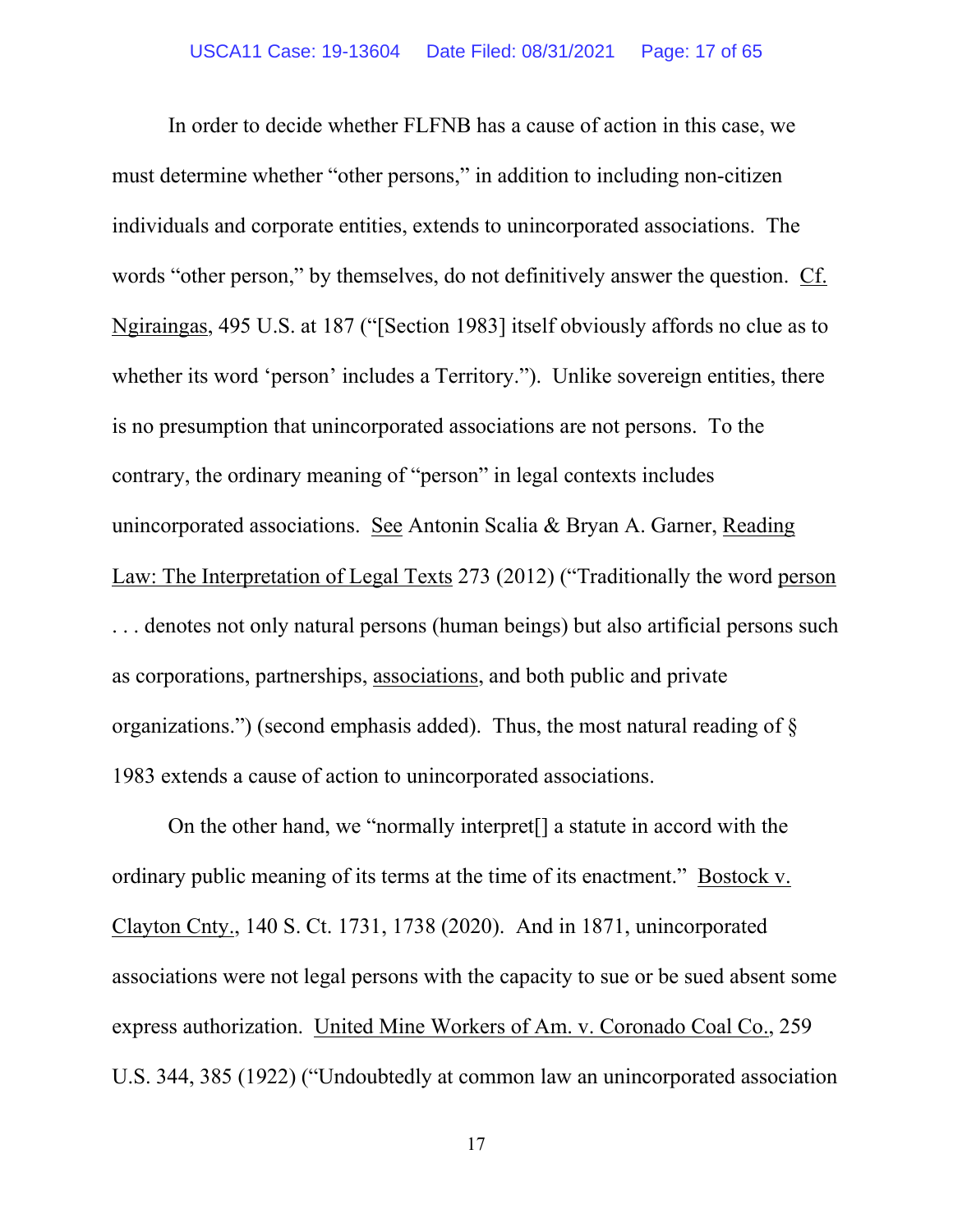#### USCA11 Case: 19-13604 Date Filed: 08/31/2021 Page: 18 of 65

of persons was not recognized as having any other character than a partnership in whatever was done, and it could only sue or be sued in the names of its members, and their liability had to be enforced against each member."); Wesley A. Sturges, Unincorporated Associations as Parties to Actions, 33 Yale L.J. 383, 383 (1924) (citing authorities dating as far back as 1884 to observe that "[t]he cases are remarkably in accord that, in the absence of enabling statute, an unincorporated association cannot sue or be sued in the common or association name").

Moreover, reading the word "person" to exclude unincorporated associations is fully consonant with the 1871 version of the Dictionary Act, which expressly limited "person" to "bodies politic and corporate." See, e.g., Will, 491 U.S. at 69 n.8. The Dictionary Act -- a statute that provides general definitions for common terms used across the United States Code, see 1 U.S.C. § 1 -- did not expand to include "associations" until 1948. See Act of June 25, 1948, Pub. L. No. 80-772, § 6, 62 Stat. 683, 859 (1948); Lippoldt v. Cole, 468 F.3d 1204, 1214 (10th Cir. 2006). The 1871 Dictionary Act definition matches the definition of "person" found in the first edition of Black's Law Dictionary, published in 1891, which confirms that an entity needed some express authorization in positive law to achieve legal personhood. Person, Black's Law Dictionary (1891) ("Persons are divided by law into natural and artificial. Natural persons are such as the God of nature formed us; artificial are such as are created and devised by human laws, for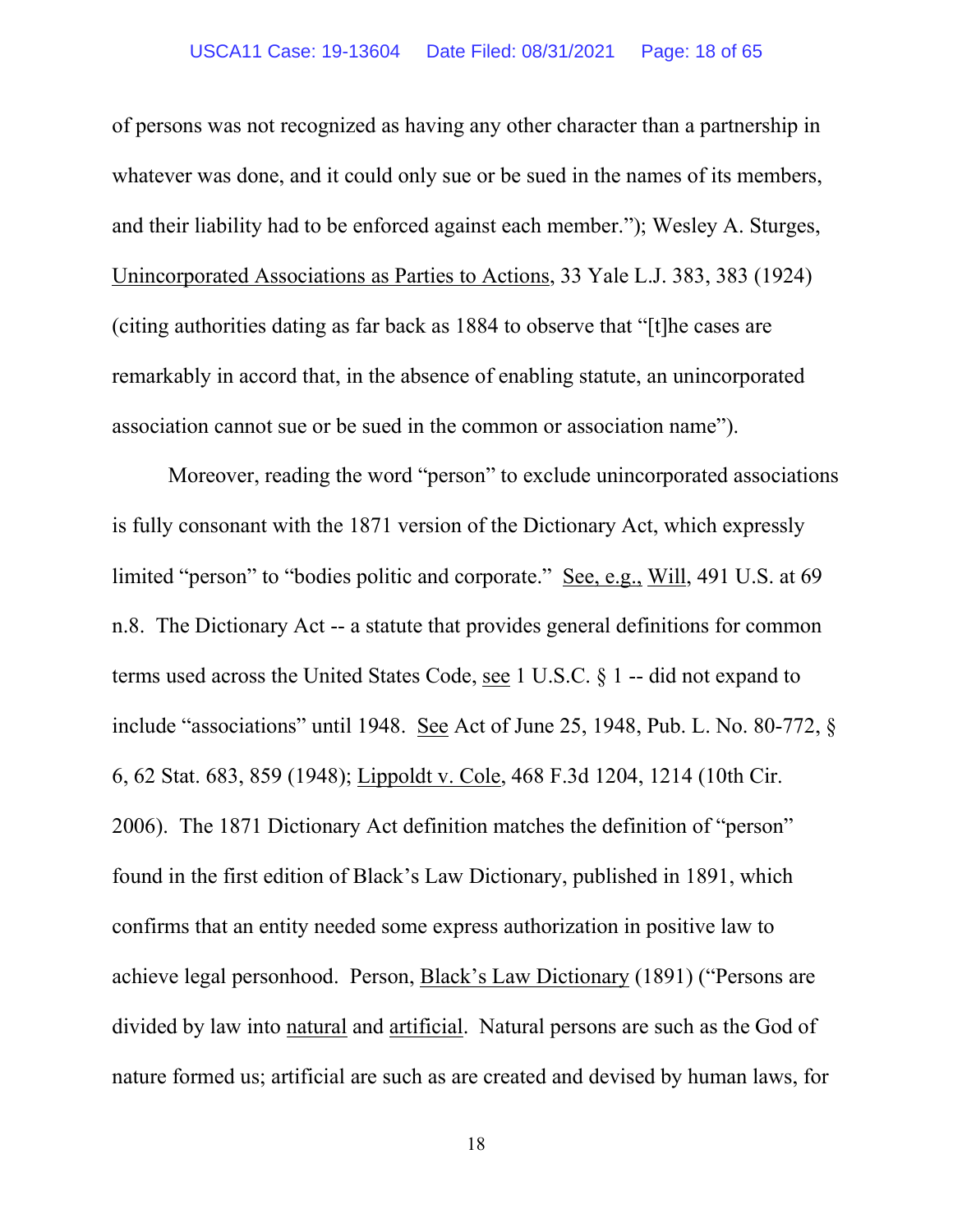the purposes of society and government, which are called 'corporations' or 'bodies politic.'").

What's more, the legislative history surrounding the adoption of the 1871 Civil Rights Act does not suggest any departure from the established legal meaning of "person" as it related to the capacity to sue in 1871. See Monell, 436 U.S. at 690 (analyzing the legislative history of Section 1 to interpret § 1983). The drafters of Section 1 of the 1871 Civil Rights Act likely did not contemplate that unincorporated associations were "persons" under the Act. The Republican sponsors of the Civil Rights Act were aghast at reports of widespread vigilante violence against federal officials, northern transplants, Blacks, and Republicans in the post-war South. These attacks, they believed, were the work of recalcitrant Confederates, including individuals organized as the Ku Klux Klan, who faced only weak opposition from ineffectual state officials. See, e.g., Cong. Globe, 42d Cong., 1st Sess., 320 (1871) (hereinafter "Globe") (Rep. Stoughton) ("There exists at this time in the southern States a treasonable conspiracy against the lives, persons, and property of Union citizens, less formidable it may be, but not less dangerous, to American liberty than that which inaugurated the horrors of the rebellion."); id. at 820 (Sen. Sherman) (observing that the bill was based on the fact that "an organized conspiracy, spreading terror and violence, murdering and scourging both white and black, both women and men, and pervading large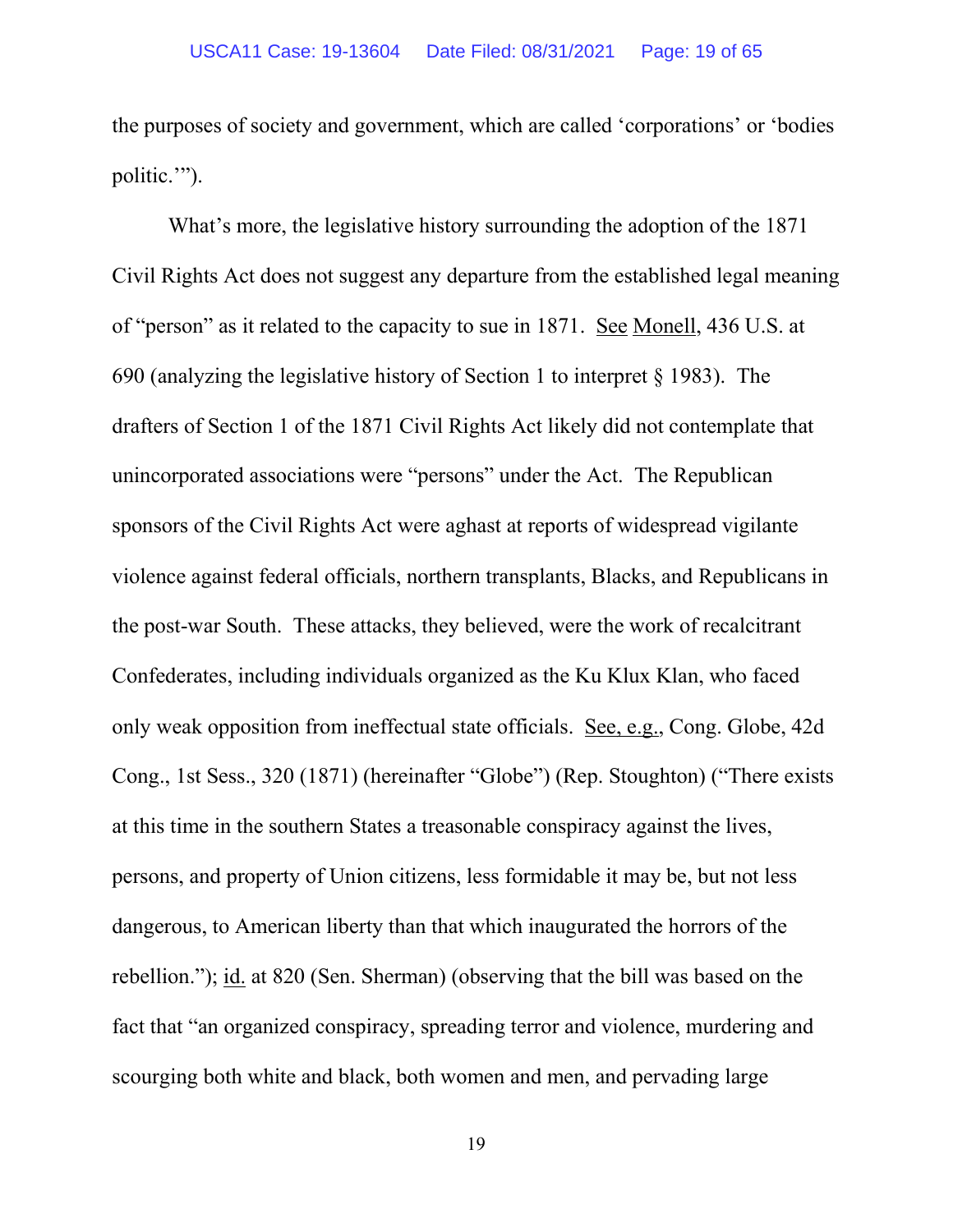#### USCA11 Case: 19-13604 Date Filed: 08/31/2021 Page: 20 of 65

communities of this country, now exists unchecked by punishment, independent of law, uncontrolled by magistrates" and that "of all the multitude of injuries not in a single case has redress ever been meted out to one of the multitude who has been injured").

Section 1 itself "was the subject of only limited debate and was passed without amendment." Monell, 436 U.S. at 665. At most, read together with statements about the 1871 Act generally, floor discussions of Section 1 suggest that both proponents and opponents of the 1871 Act believed that the typical plaintiff would be an individual who suffered a violation of constitutional rights, especially the denial of the equal protection of the laws at the hands of state officials. Thus, for example, proponent Senator Dawes spoke of "citizen[s]" who suffered violations of their rights -- phrasing that implies a concern for the individual plaintiff. Globe at 477 ("I conclude . . . [that] Congress has power to legislate for the protection of every American citizen in the full, free, and undisturbed enjoyment of every right, privilege, or immunity secured to him by the Constitution; and that this may be done . . . [b]y giving him a civil remedy in the United States courts for any damage sustained in that regard."). For their part, Democrats who opposed the passage of Section 1 generally claimed that it was too broad, but notably did not argue that the word "person" did anything to expand the range of entities that could traditionally sue. They, too, seemed to envision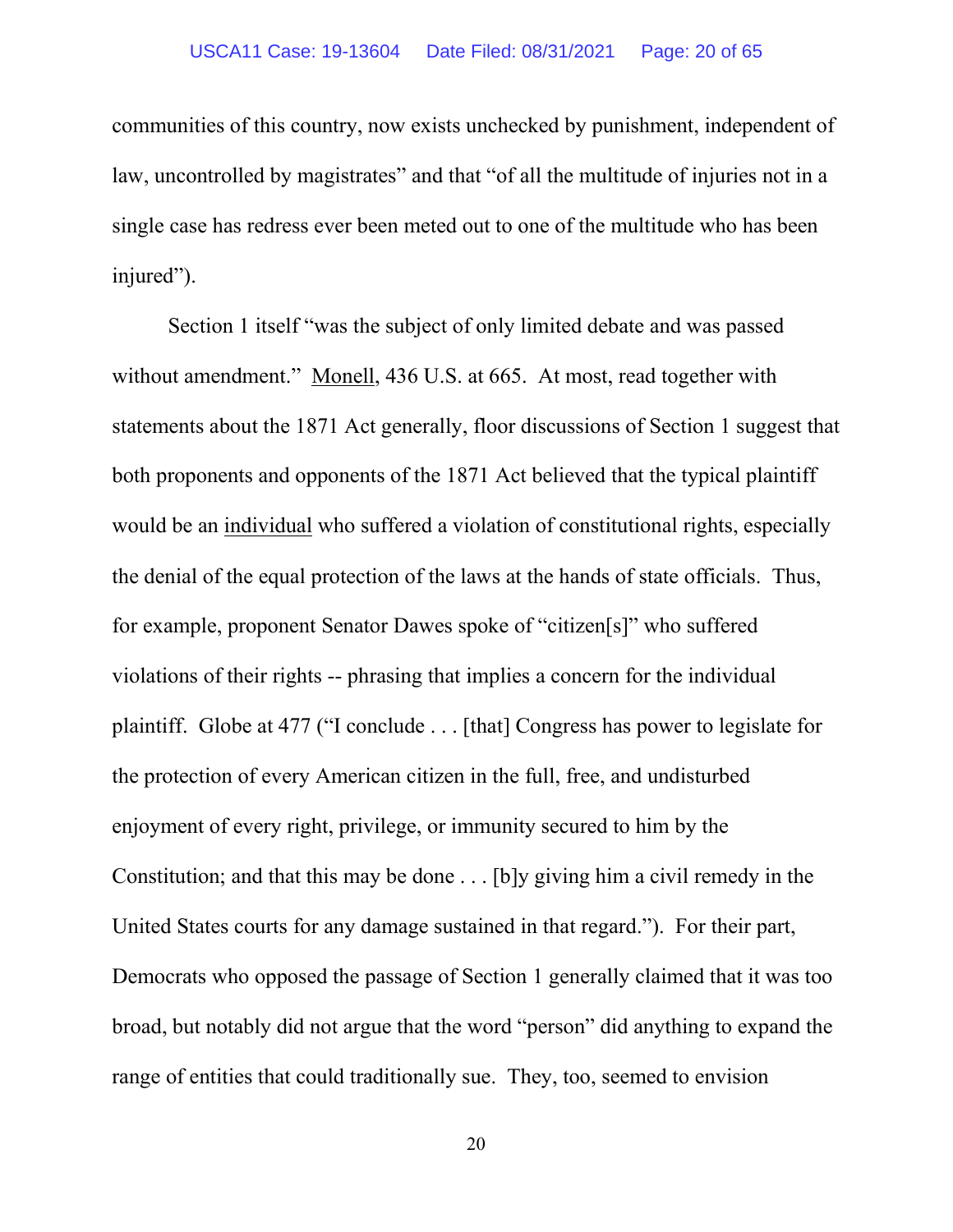individual plaintiffs. E.g., id. at 337 (Rep. Whithorne) (complaining that "any person within the limits of the United States who conceives that he has been deprived of any right, privilege, or immunity secured him by the Constitution" would be able to sue and conjuring the hypothetical example of a drunk suing a police officer who had confiscated his pistol).

All told, historical context suggests that the word "person" as used in Section 1 of the 1871 Civil Rights Act did not extend to unincorporated associations. But this does not end the analysis, because we are not interpreting Section 1 of the 1871 Civil Rights Act. Instead, we must apply § 1983 of Title 42 of the United States Code as it exists today, that is, as thrice amended since its initial enactment in 1871. We must therefore account for any changes in the legal meaning of "person" that may have informed Congress's decision to perpetuate that term across amended versions of § 1983. Indeed, the Supreme Court in Ngiraingas looked not only to the history of the 1871 Civil Rights Act but also to "the successive enactments of  $\lceil \xi \rceil$  1983], in context" -- and to changes to the definition of "person" in the Dictionary Act -- in order to interpret the word "person." 495 U.S. at 189, 191 n.10.

Congress amended the text of § 1983 twice after the 1948 amendment to the Dictionary Act -- which made clear that "person" in "any Act of Congress" includes "associations" and "societies" in addition to "corporations," "companies,"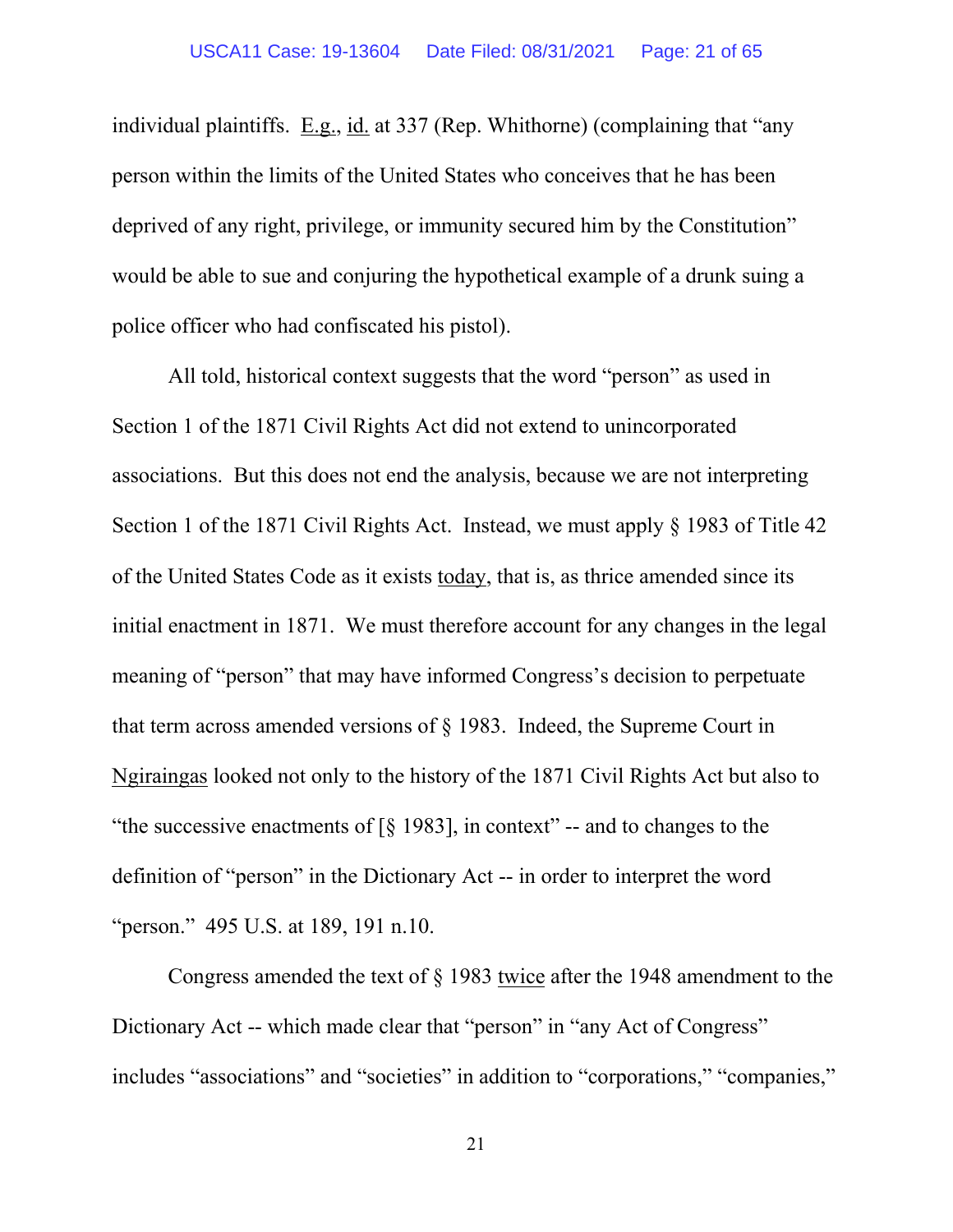"firms," "partnerships," "joint stock companies," and "individuals." See 62 Stat. at 859; 1 U.S.C. § 1. A congressional amendment in 1979 extended § 1983's coverage to injuries inflicted by those acting under the color of District of Columbia law; a 1996 amendment limited the availability of injunctive relief against judicial defendants. See Act of December 29, 1979, Pub. L. No. 96-170, 93 Stat. 1284 (1979); Federal Courts Improvement Act of 1996, Pub. L. No. 104- 317, 110 Stat. 3847 (1996). In neither re-enacted version of § 1983 did Congress narrow the definition of "person" in light of the intervening clarification in the Dictionary Act that associations are "persons" as that term is used in federal statutes. Cf. United States v. Bryant, 996 F.3d 1243, 1258 (11th Cir. 2021) ("[W]hen interpreting statutes, what Congress chose not to change can be as important as what it chose to change.").

Similarly, Congress enacted both of these amendments after the 1937 promulgation of Federal Rule of Civil Procedure 17(b), which provided "that a partnership or other unincorporated association, which has no such capacity by the law of such state, may sue or be sued in its common name for the purpose of enforcing for or against it a substantive right existing under the Constitution or law of the United States." Parties, 1937 Rep. Advisory Comm. on Civ. Rules 47 (1937); see also Fed. R. Civ. P. 17(b)(3) (the Rule's current text remains nearly identical to that of the original version); Centro De La Comunidad Hispana De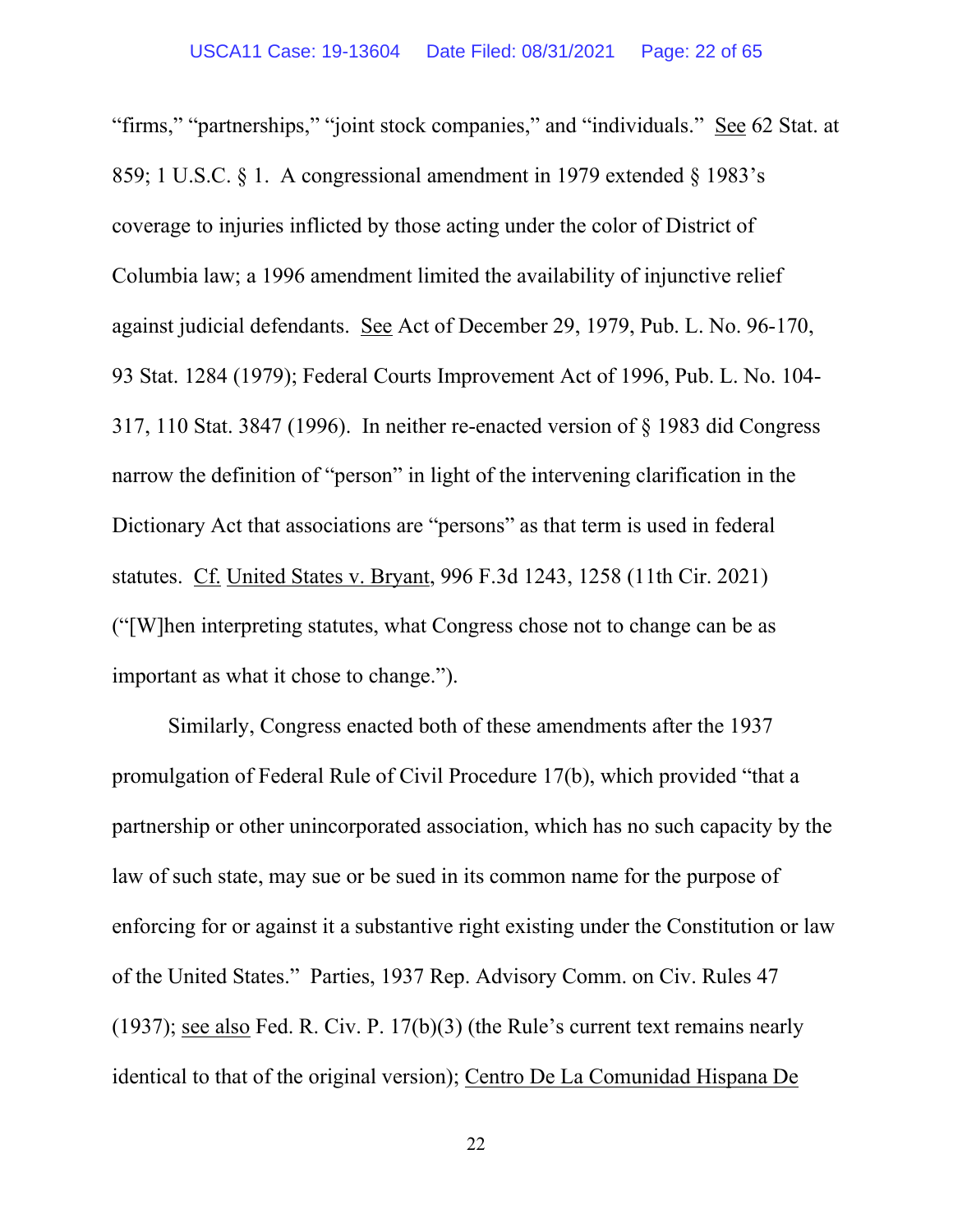Locust Valley v. Town of Oyster Bay, 954 F. Supp. 2d 127, 137 (E.D.N.Y. 2013) (relying on Rule  $17(b)(3)$  to conclude that "an unincorporated association [] ha[d] legal capacity to bring [a § 1983] suit because all of its claims allege[d] violations of the United States Constitution"), aff'd, 868 F.3d 104 (2d Cir. 2017), and aff'd, 705 F. App'x 10 (2d Cir. 2017); Playboy Enters., Inc. v. Pub. Serv. Comm'n of P.R., 698 F. Supp. 401, 413–14 (D.P.R. 1988) (similar analysis regarding the unincorporated Puerto Rico Cable Television association), aff'd as modified on other grounds, 906 F.2d 25 (1st Cir. 1990).

And perhaps most significantly, the Supreme Court held in 1974 that an unincorporated union could "sue under 42 U.S.C. § 1983 as [a] person[] deprived of [its] rights secured by the Constitution and laws." Allee v. Medrano, 416 U.S. 802, 819 n.13 (1974). Thus, by the time of the 1979 and 1996 amendments to § 1983, federal law made it quite clear that unincorporated associations were "persons" that could sue to enforce constitutional rights under § 1983. It is telling that against this backdrop, Congress did not choose to restrict the scope of the term "person" when it re-enacted amended versions of § 1983. See Pollitzer v. Gebhardt, 860 F.3d 1334, 1340 (11th Cir. 2017) ("Congress is presumed to be aware of an administrative or judicial interpretation of a statute and to adopt that interpretation when it re-enacts a statute without change.") (emphasis added) (quoting Lorillard v. Pons, 434 U.S. 575, 580 (1978)); Fajardo v. U.S. Att'y Gen.,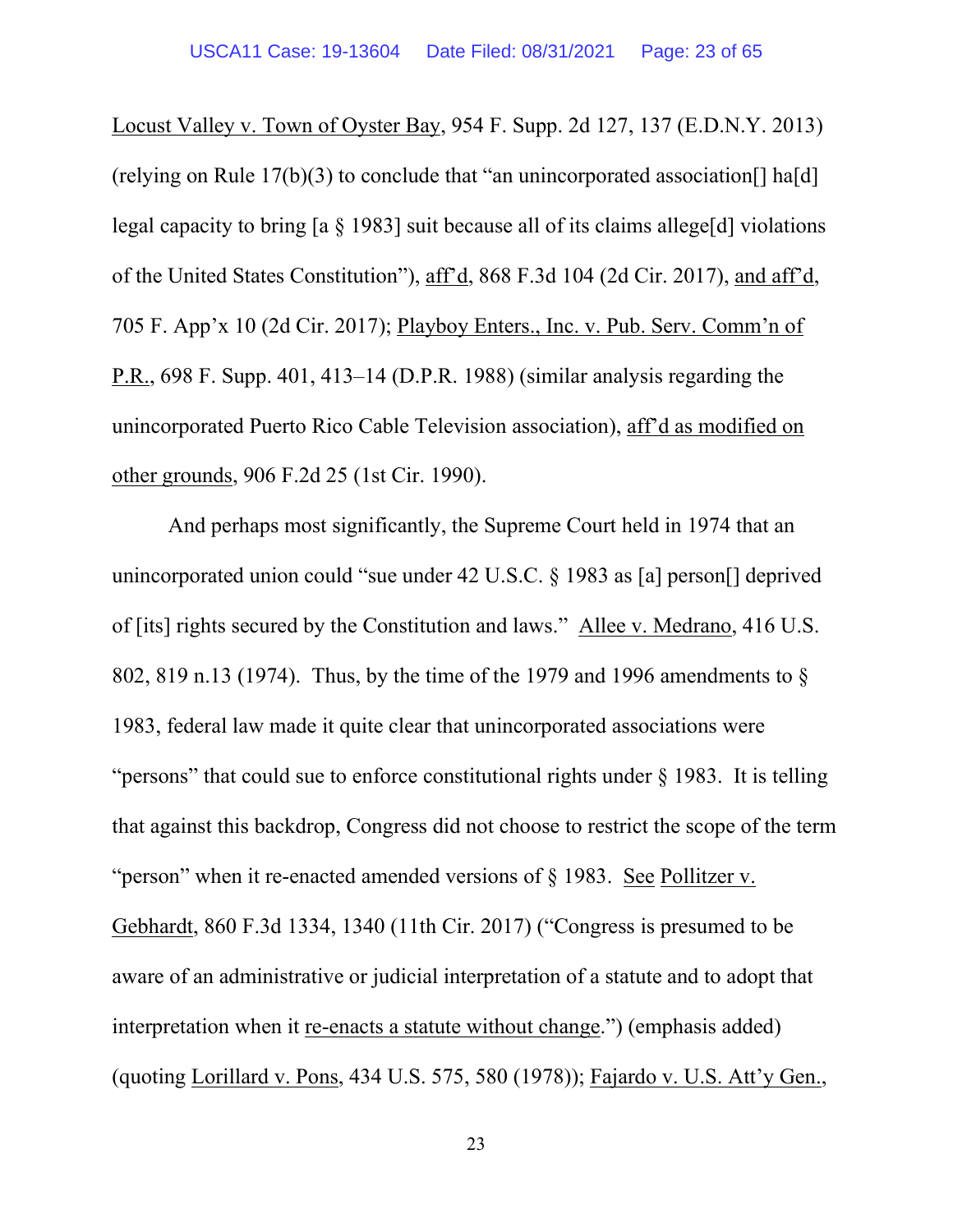659 F.3d 1303, 1310 (11th Cir. 2011) ("Where words are employed in a statute which had at the time a well-known meaning at common law or in the law of this country they are presumed to have been used in that sense unless the context compels to the contrary.") (emphasis added) (quoting Lorillard, 434 U.S. at 583); Scalia & Garner, supra, at 322 ("The clearest application of the prior-construction canon occurs with reenactments: If a word or phrase has been authoritatively interpreted by the highest court in a jurisdiction . . . a later version of that act perpetuating the wording is presumed to carry forward that interpretation."). Whatever "person" meant in 1871, its meaning included unincorporated associations by the time Congress "perpetuated" the word "person" in new versions of § 1983 in 1979 and 1996. See Scalia & Garner, supra, at 322.

Even setting these textual and historical considerations aside, Allee suggests that an unincorporated entity like FLFNB, just like the unincorporated union in that case, is a "person" for § 1983 purposes. In Allee, individual organizers and a union brought a § 1983 action against Texas officials on behalf of a class of union members, alleging that law enforcement had threatened and harassed them for engaging in union organizing activities, including by bringing criminal charges in bad faith. 416 U.S. at 804–09. A question arose as to whether there were pending state prosecutions against any of the plaintiffs -- if not, the plaintiffs' request for injunctive relief would be partially moot. Id. at 818. The Supreme Court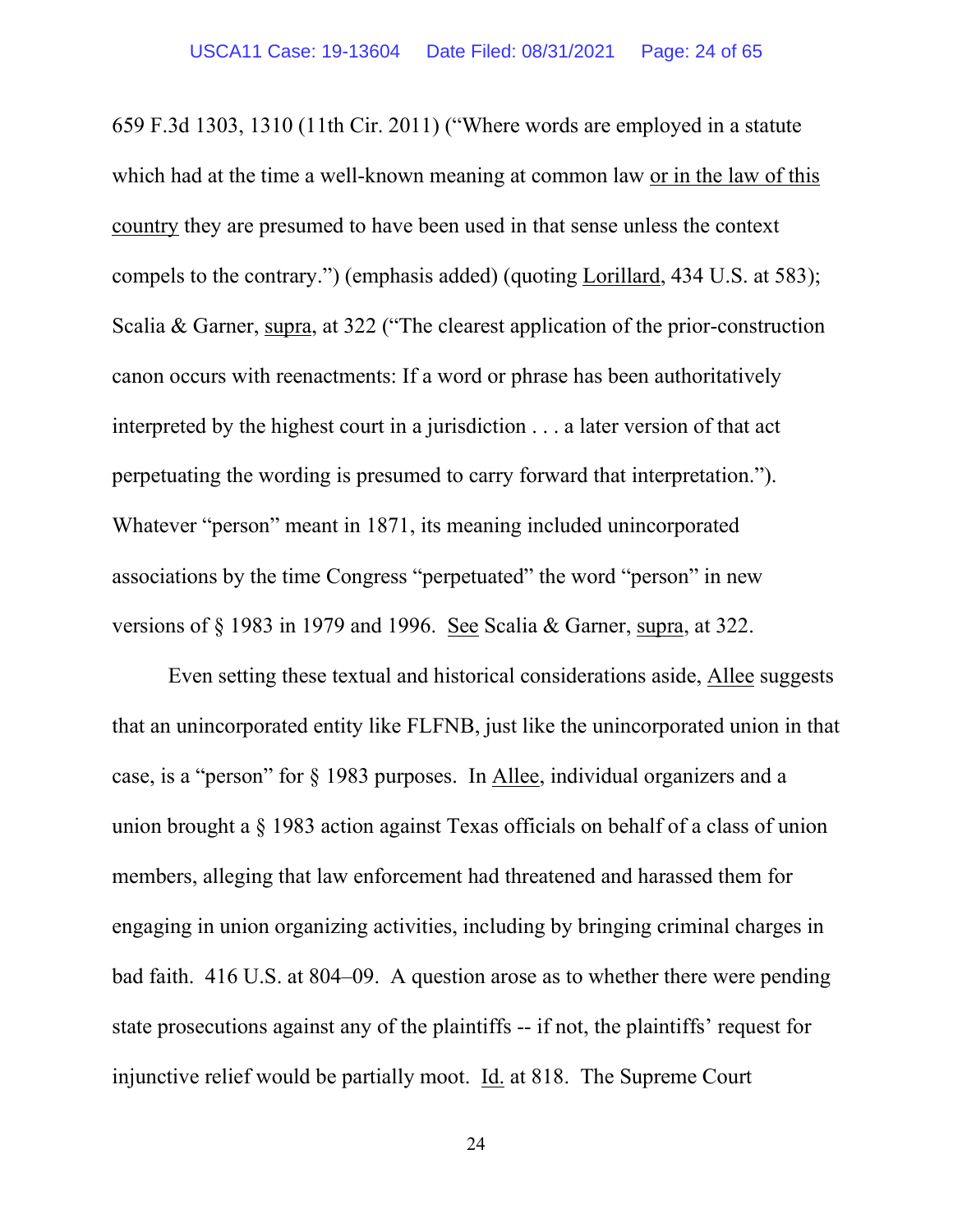#### USCA11 Case: 19-13604 Date Filed: 08/31/2021 Page: 25 of 65

instructed that on remand, if there were indeed pending prosecutions against the unnamed class members, the district court "must find that the class was properly represented" by the named plaintiffs in part because the named-plaintiff union was a "person[]" that could sue under § 1983 and that had standing to complain of the unlawful intimidation of its members. Id. at 819 n.13; see also id. at 831 (Burger, C.J., concurring in the result in part and dissenting in part) (acknowledging that the union plaintiff was unincorporated).

In holding that "[u]nions may sue under 42 U.S.C. § 1983 as persons," the Court in Allee did not rest on any distinctive features of unions or suggest that unions should be treated differently than any other kinds of unincorporated associations. Id. at 819 n.13. The Court might have relied on, but did not so much as mention, characteristics surrounding unions that other types of unincorporated associations may not share, such as their affirmative recognition and privileges in federal and state law. See Coronado Coal Co., 259 U.S. at 385–90. Instead, the Court concluded, without limiting its reasoning, that unincorporated unions were § 1983 "persons." The understanding of the meaning of the term "person" at the time the Civil Rights Act was passed in 1871 presented no obstacle to the result the Supreme Court reached in Allee. A union was neither an individual nor a corporation, yet the Supreme Court held that it still fell within the ambit of the term "other person."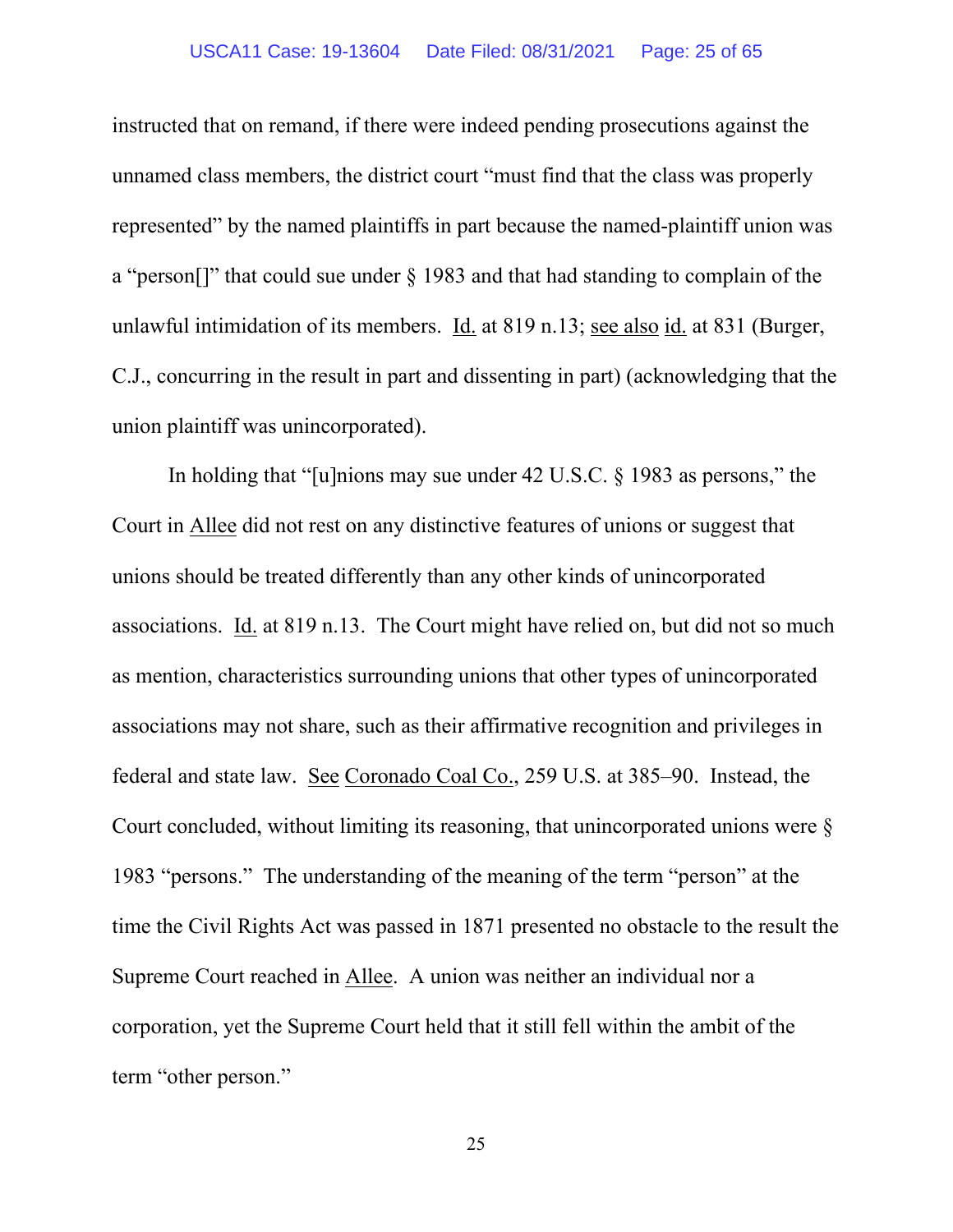In keeping with a broad reading of Allee, most federal courts to have confronted the question of whether a non-union unincorporated association is a "person" under § 1983 have answered in the affirmative. In Barrett v. United States, the Second Circuit reasoned that an estate administratrix could bring a § 1983 suit on behalf of the estate beneficiaries because they were a group of individuals "associated for a special purpose." 689 F.2d 324, 333 (2d Cir. 1982) ("Unions and unincorporated associations have also been found to possess standing to assert a § 1983 claim."). The Second Circuit weighed in again in Jund v. Town of Hempstead, this time to hold that unincorporated local Republican committees were proper § 1983 defendants. 941 F.2d 1271, 1279–80 (2d Cir. 1991). And at least two district courts have adopted this reading. In Gay-Straight All. of Okeechobee High Sch. v. Sch. Bd. of Okeechobee Cnty., a court in the Southern District of Florida held that an "unincorporated, voluntary association of students" at a Florida high school was a § 1983 "person." 477 F. Supp. 2d 1246, 1248, 1249–51 (S.D. Fla. 2007). A court in the Northern District of Illinois similarly held that an unincorporated organization representing the interests of a public housing development could bring a § 1983 suit and noted that "[u]nincorporated organizations have been found to be 'persons' entitled to bring suit under § 1983." Cabrini-Green Loc. Advisory Council v. Chi. Hous. Auth., No. 04 C 3792, 2005 WL 61467, at \*3 (N.D. Ill. Jan. 10, 2005).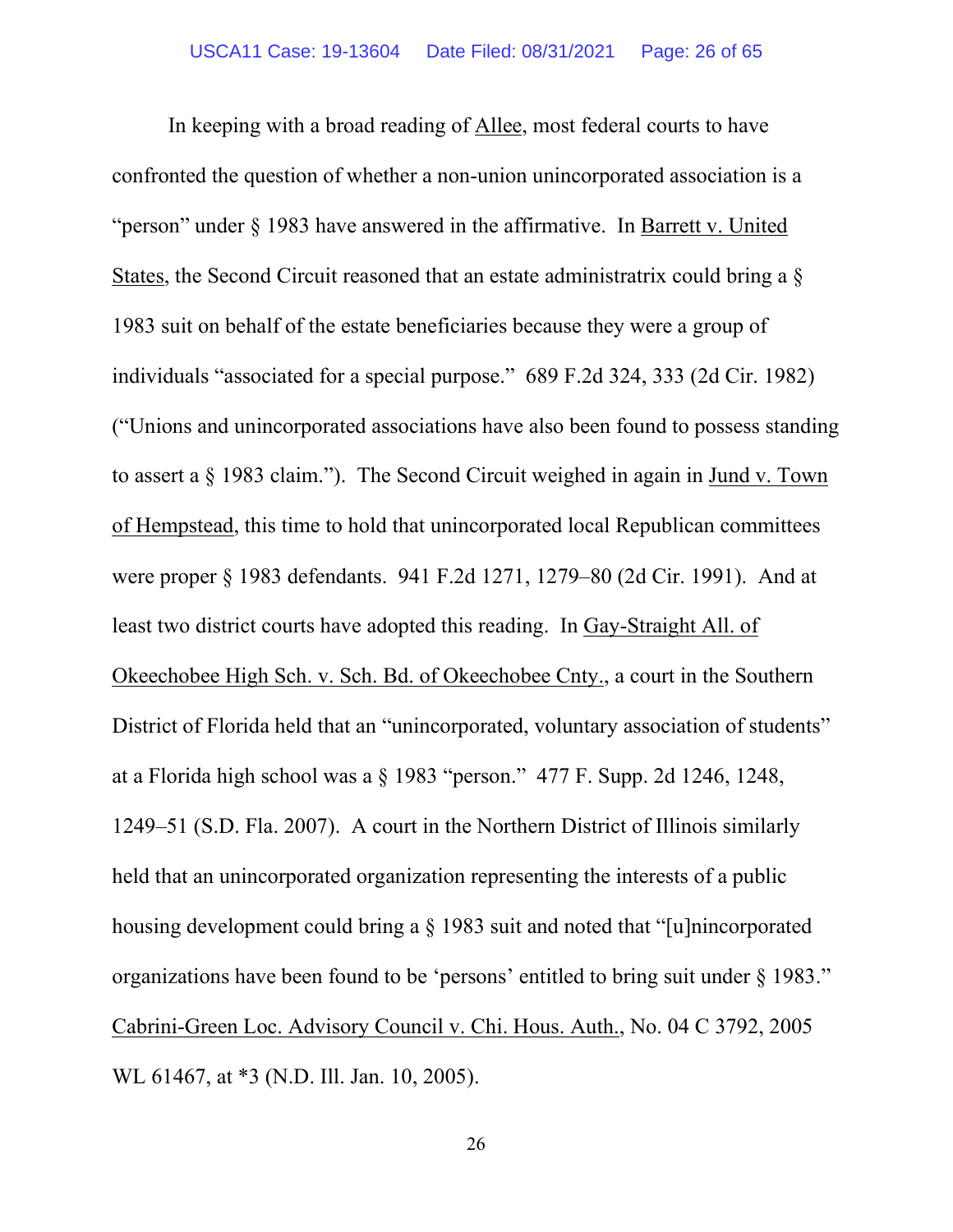Moreover, there is a longstanding and robust practice of treating unincorporated associations as proper § 1983 plaintiffs as a matter of course. The Eleventh Circuit and an array of other courts have evaluated § 1983 claims brought by all manner of unincorporated associations seeking to vindicate a diverse array of constitutional interests -- including the Orlando and Santa Monica local Food Not Bombs chapters -- without even hinting that they lacked a § 1983 cause of action. See, e.g., First Vagabonds Church of God v. City of Orlando, 638 F.3d 756, 758 (11th Cir. 2011) (en banc) (Orlando Food Not Bombs); Santa Monica Food Not Bombs v. City of Santa Monica, 450 F.3d 1022, 1031 (9th Cir. 2006) (Santa Monica Food Not Bombs); Rounds v. Or. State Bd. of Higher Educ., 166 F.3d 1032, 1034 (9th Cir. 1999) (Students for Legal government, an unincorporated association of University of Oregon students); Citizens Against Tax Waste v. Westerville City Sch., 985 F.2d 255, 256–57 (6th Cir. 1993) (Citizens Against Tax Waste, an "unincorporated association of property owners in the Westerville City School District"); Marcavage v. City of New York, 918 F. Supp. 2d 266, 267 (S.D.N.Y. 2013) (Repent America, an unincorporated association dedicated to Christian evangelism); Occupy Fresno v. Cnty. of Fresno, 835 F. Supp. 2d 849, 853 (E.D. Cal. 2011) (Occupy Fresno, an unincorporated association of individuals who wished to assemble in a park); Good News Emp. Ass'n v. Hicks, No. C-03-3542 VRW, 2005 WL 351743, at \*1 (N.D. Cal. Feb. 14,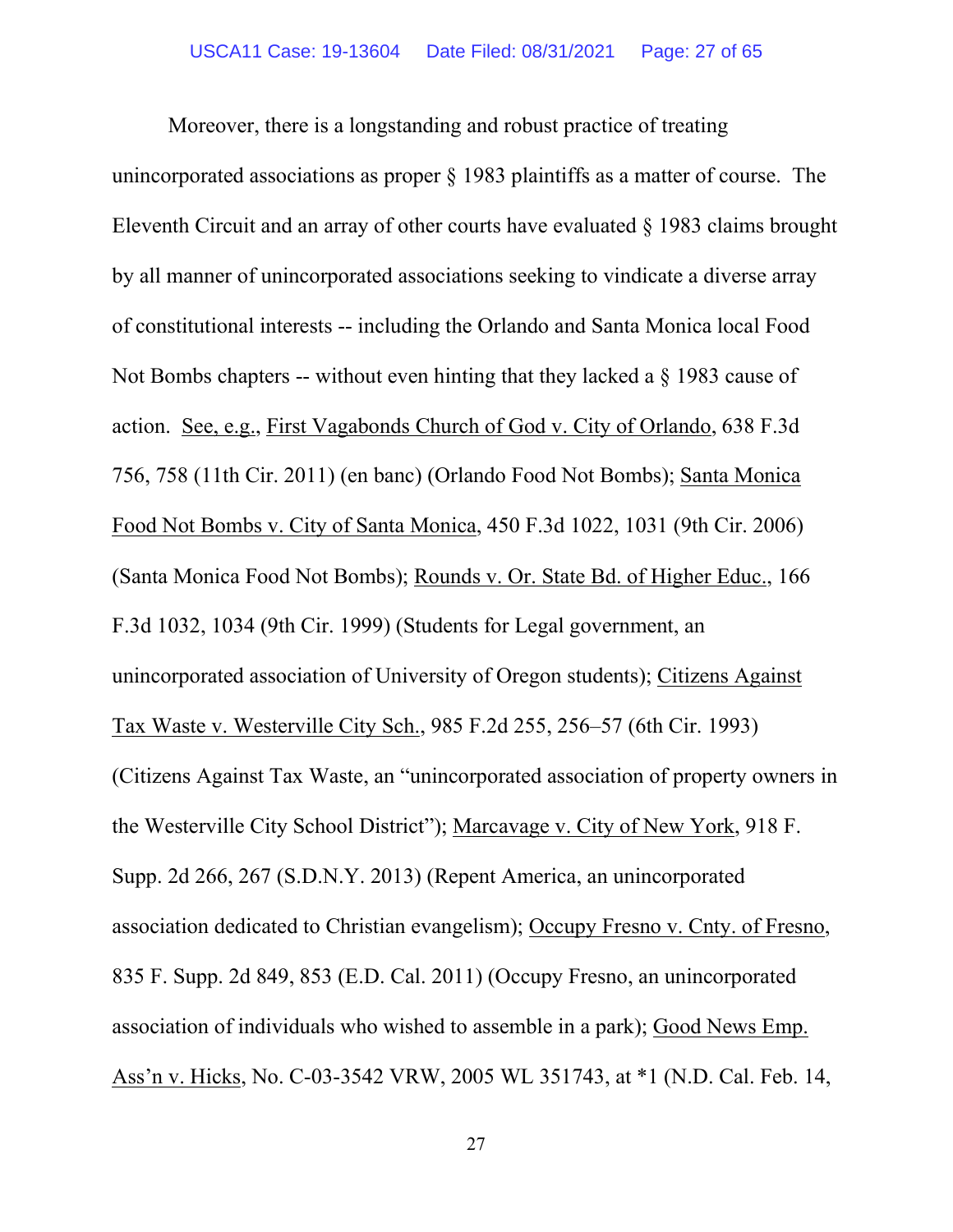2005), aff'd, 223 F. App'x 734 (9th Cir. 2007) (unincorporated association organized to promote a faith-based concept of "Natural Family and Marriage"); Nat'l Ass'n of Alzheimer's Victims & Friends v. Pa. Dep't of Pub. Welfare, No. CIV.A. 88-2426, 1988 WL 29338, at \*1 (E.D. Pa. Mar. 23, 1988) (National Association of Alzheimer's Victims & Friends, an "unincorporated association founded for the purpose of providing a mutual care and support group for persons suffering from Alzheimer's disease and their families and concerned friends"); Republican Coll. Council of Pa. v. Winner, 357 F. Supp. 739, 740 (E.D. Pa. 1973) (Republican College Council of Pennsylvania). The same is true of a historically significant set of § 1983 plaintiffs, the unincorporated local chapters of the NAACP. See N.A.A.C.P. v. Brackett, 130 F. App'x 648 (4th Cir. 2005).

This body of practice is not a body of holdings and, of course, cannot alter the meaning of the word "person" as used in the statute. But when combined with the ordinary meaning of the text, Allee, persuasive interpretations from other courts, and the body of law informing Congress's amendments to § 1983 -- all of which indicate that unincorporated associations are "persons" -- it at least underscores the need for compelling evidence before we adopt the City's contrary interpretation. See Nasrallah v. Barr, 140 S. Ct. 1683, 1697–98, (2020) (Thomas, J., dissenting) (protesting that when "presented with two competing statutory interpretations[,] one of which ma[de] sense of" the statute "without upending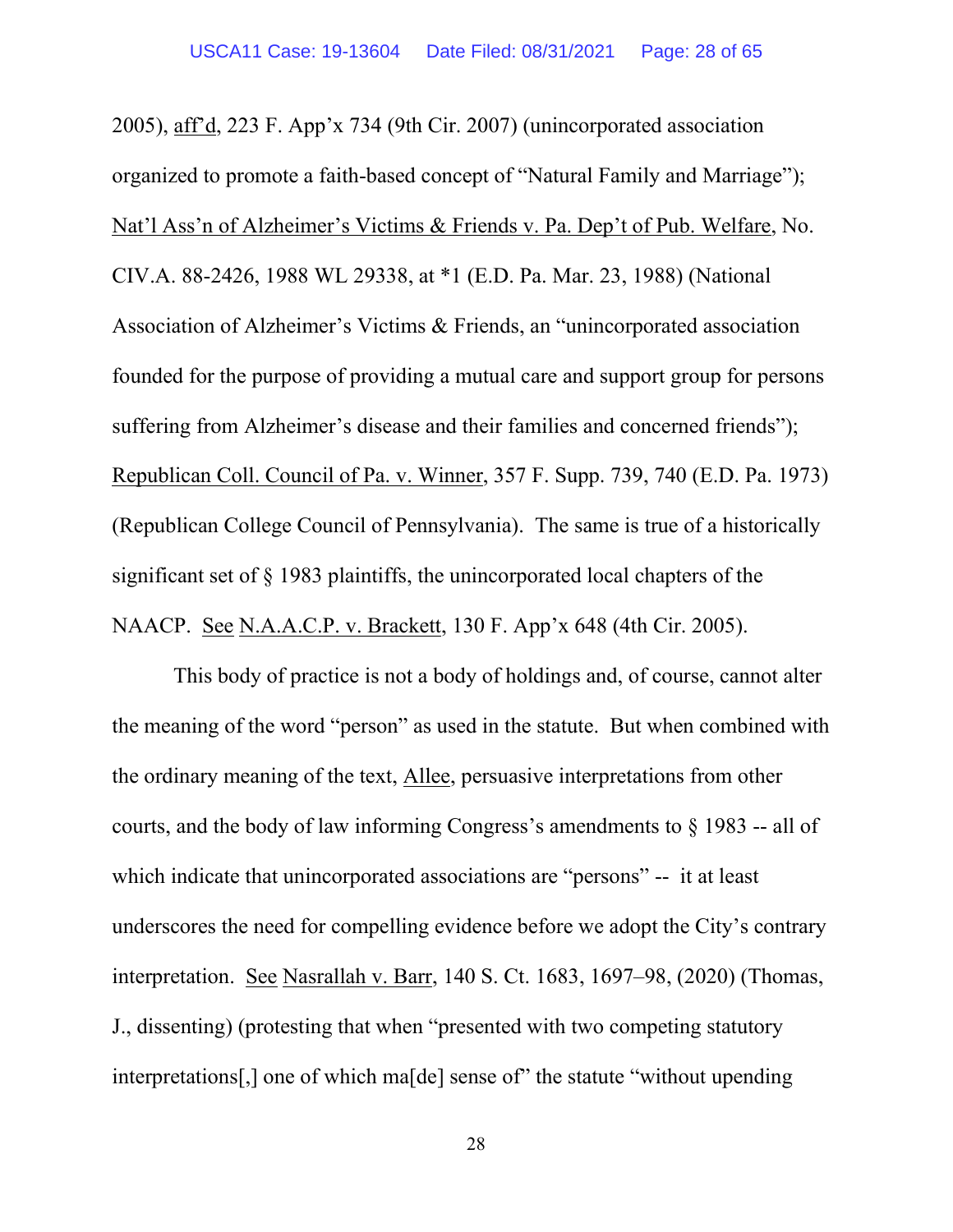settled practice, and one of which significantly undermine[d the statute] by removing a vast swath of claims from its reach," the Supreme Court majority should have "justif[ied]" its choice of the latter interpretation and "candidly confront[ed] its implications"); Fowler v. U.S. Parole Comm'n, 94 F.3d 835, 840 (3d Cir. 1996) (While "a practice bottomed upon an erroneous interpretation of the law is not legitimized merely by repetition," "general acceptance of a practice must be considered in any reasoned [statutory interpretation] analysis.").

The Tenth Circuit, which holds that unincorporated associations cannot sue under § 1983, stands alone against the trend of treating unincorporated associations as "persons." See Lippoldt, 468 F.3d at 1216 (holding that Operation Save America, an unincorporated association devoted to anti-abortion advocacy, was not a "person" within the meaning of § 1983); see also Tate v. Univ. Med. Ctr. of So. Nev., No. 2:09-CV-01748-LDG (NJK), 2013 WL 1249590, at \*11 (D. Nev. Mar. 26, 2013) (stating, in a single sentence devoid of analysis, that an unincorporated association was not a "person" subject to suit under § 1983), rev'd on other grounds, 617 F. App'x 724 (9th Cir. 2015). The Tenth Circuit's otherwise thorough discussion of the legislative history of the 1871 Civil Rights Act, the background law in 1871, and the 1871 Dictionary Act did not account for the fact that Congress re-enacted the word "person" in  $\S$  1983 twice after intervening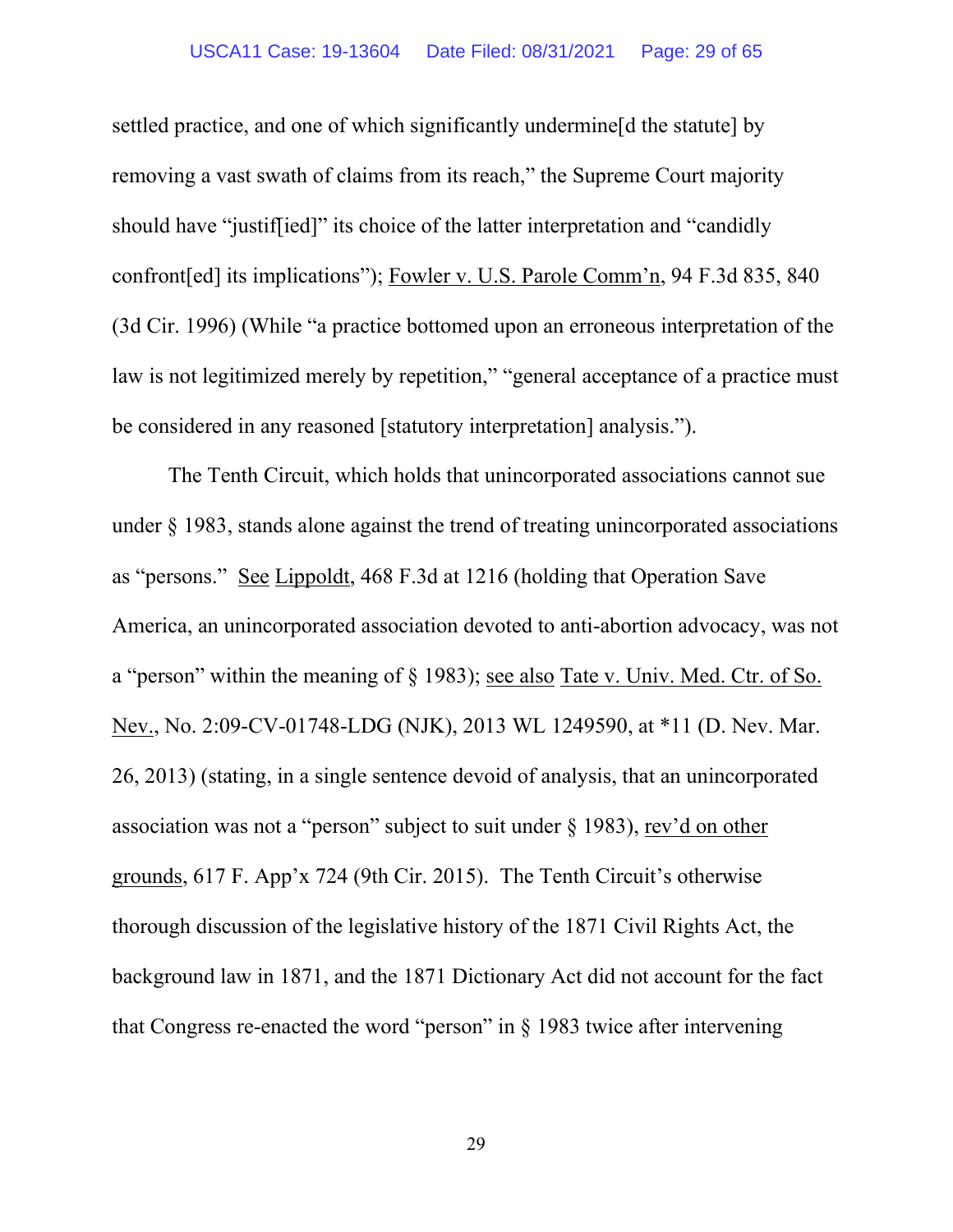developments in federal law clarified that unincorporated associations were "persons."

At bottom, in enacting § 1983, Congress "intended to give a broad remedy for violations of federally protected civil rights." Monell, 436 U.S. at 685. And the Supreme Court has instructed us that "Congress intended  $\S$  [1983] to be broadly construed." Id. at 686. "[A]ny plan to restrict the scope of § 1983 comes with a heavy burden of justification -- a burden that is both constitutional and historical." Harry A. Blackmun, Section 1983 and Federal Protection of Individual Rights — Will the Statute Remain Alive or Fade Away?, 60 N.Y.U. L. Rev. 1, 28 (1985). Absent some indication from the Supreme Court that unincorporated associations are not "persons," we decline the City's invitation to upset longstanding practice recognizing that unincorporated associations are "persons" that may sue under  $\S$  1983. See id. at 3 (warning "that any restriction of what has become a major symbol of federal protection of basic rights [should] not be made in irresponsible haste" and that absent strong historical evidence, the scope and "underlying principles of § 1983 liability should be secure"). We hold that FLFNB is a person that may bring suit under § 1983.

### B.

The second threshold question, also prefatory to an analysis of the merits, concerns the principle of mootness. The Plaintiffs seek declaratory, injunctive, and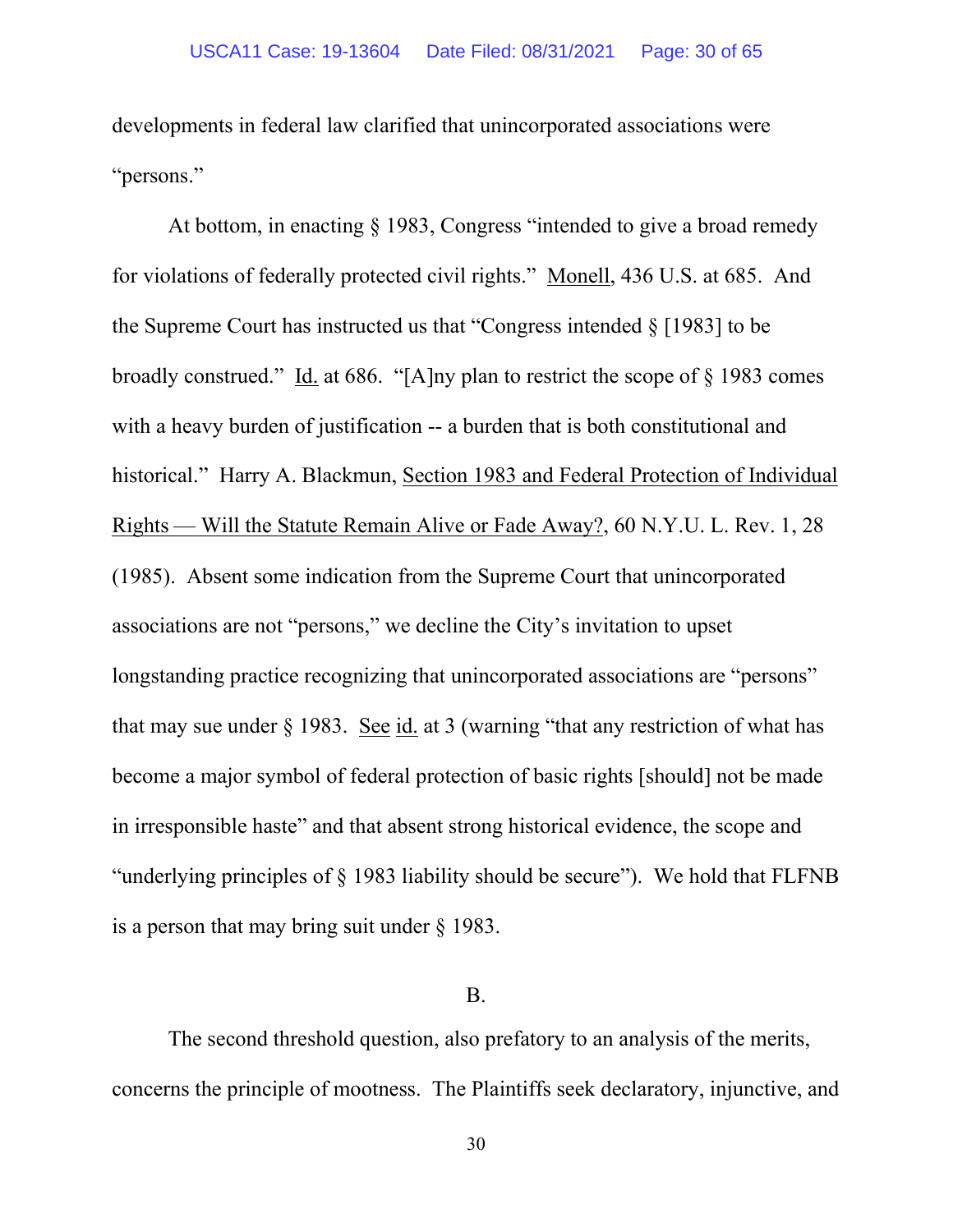damages relief as to both the Ordinance and the Park Rule. But well after the commencement of this litigation, the City repealed the challenged Ordinance. The Park Rule remains in effect, so the Ordinance's repeal does not affect the Plaintiffs' claims for declaratory, injunctive, and damages relief concerning the Park Rule. Likewise, the Plaintiffs' claims for monetary damages arising out of the application of the Ordinance while it was still on the books remain viable notwithstanding its subsequent repeal. See, e.g., Checker Cab Operators, Inc. v. Miami-Dade Cnty., 899 F.3d 908, 916 (11th Cir. 2018) ("Although a case will normally become moot when a subsequent [law] brings the existing controversy to an end, when the plaintiff has requested damages, those claims are not moot.") (alteration in original) (citation omitted). However, the repeal mooted the Plaintiffs' claims for declaratory and injunctive relief against the Ordinance.

"Plainly, if a suit is moot, it cannot present an Article III case or controversy and the federal courts lack subject matter jurisdiction to entertain it." Coral Springs, 371 F.3d at 1328. "Generally, a challenge to the constitutionality of a statute is mooted by repeal of the statute," but an exception "applies if there is a substantial likelihood that the challenged statutory language will be reenacted." Id. at 1329. The Plaintiffs have failed to meet their burden of proving that this exception applies. See Flanigan's Enters., Inc. of Ga. v. City of Sandy Springs, 868 F.3d 1248, 1256 (11th Cir. 2017) (en banc) ("[O]nce the repeal of an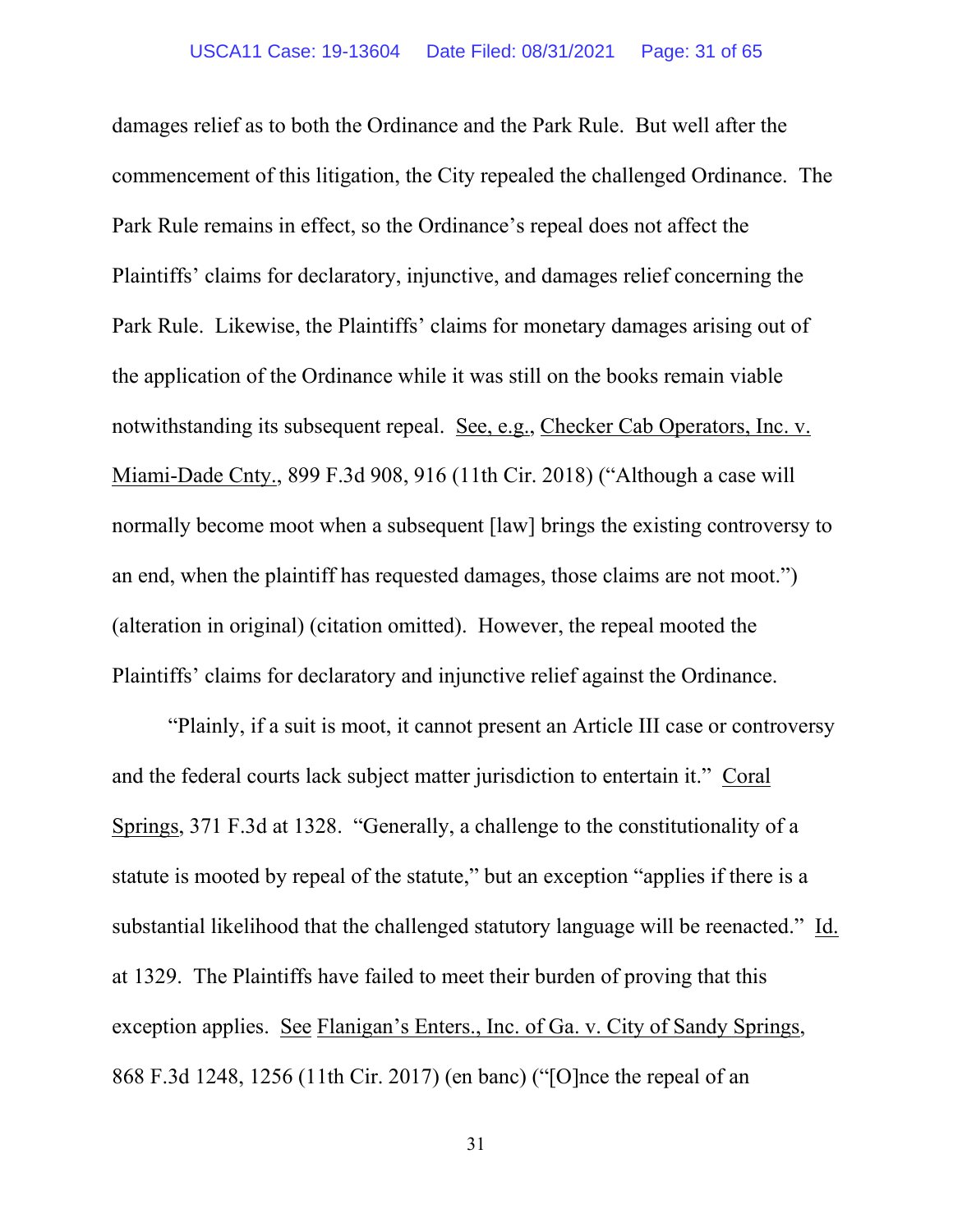#### USCA11 Case: 19-13604 Date Filed: 08/31/2021 Page: 32 of 65

ordinance has caused our jurisdiction to be questioned, [the plaintiff] bears the burden of presenting affirmative evidence that its challenge is no longer moot.") (alteration in original) (citation omitted).

"The key inquiry. . . is whether the evidence leads us to a reasonable expectation that the City will reverse course and reenact the allegedly offensive portion of its Code should this Court" conclude the case is moot. Id.; Coral Springs, 371 F.3d at 1331 ("Whether the repeal of a law will lead to a finding that the challenge to the law is moot depends most significantly on whether the court is sufficiently convinced that the repealed law will not be brought back."). The Plaintiffs must present "concrete evidence," rather than "mere speculation," that the City will return to its old ways. Nat'l Advert. Co. v. City of Miami, 402 F.3d 1329, 1334 (11th Cir. 2005).

"[T]hree broad factors" guide our inquiry: (1) "whether the change in conduct resulted from substantial deliberation or is merely an attempt to manipulate our jurisdiction"; (2) "whether the government's decision to terminate the challenged conduct was unambiguous," including "whether the actions that have been taken to allegedly moot the case reflect a rejection of the challenged conduct that is both permanent and complete"; and (3) "whether the government has consistently maintained its commitment to the new policy or legislative scheme." Flanigan's Enters., 868 F.3d at 1257. These factors are neither exclusive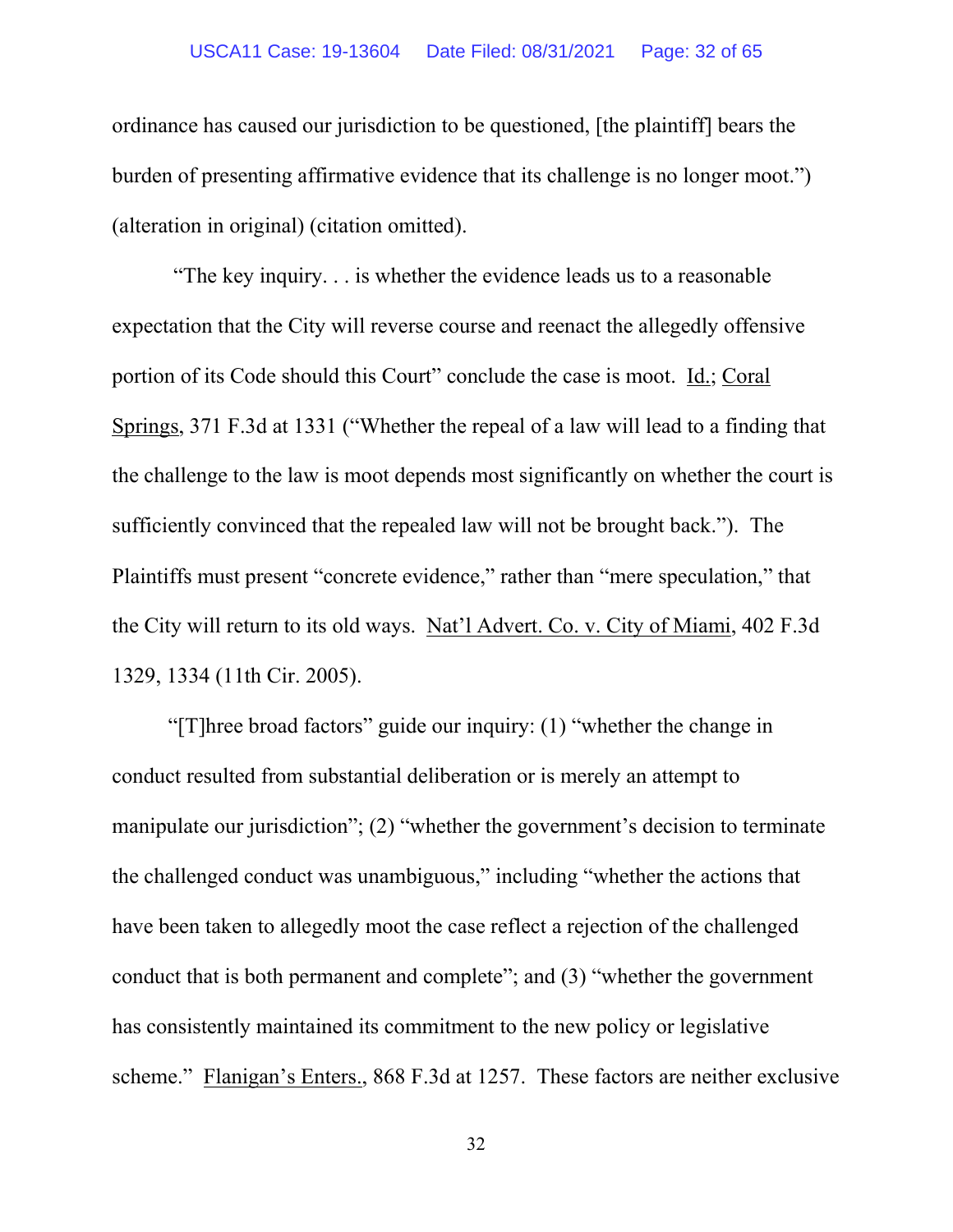#### USCA11 Case: 19-13604 Date Filed: 08/31/2021 Page: 33 of 65

nor dispositive; rather, the question is whether "the totality of [the] circumstances persuades the court that there is no reasonable expectation that the government entity will reenact the challenged legislation." Id.

The first factor does not help the Plaintiffs. The City repealed the ordinance through its normal legislative process, rather than in "secrecy" or "behind closed doors." Id. at 1260. The Commission considered the repeal at a public meeting, and the Plaintiffs do not provide any reason to believe that "the procedures used by the City to repeal the Ordinance [do not] reflect the same level of deliberation we would expect for any other change in policy." Id. Moreover, the timing of the repeal does not provide reason to "doubt the City's sincerity." Coral Springs, 371 F.3d at 1320. Notably, the City repealed the Ordinance after the district court had granted final judgment in its favor in this case and before this Court had reversed that judgment in FLFNB I. This factor weighs heavily against a conclusion that the City will re-enact the Ordinance.

So does the second factor. The City enforced the Ordinance only for a brief period (about one month) after its October 22, 2014 enactment; the City did not enforce the Ordinance between December 2, 2014 and its repeal on November 7, 2017. To be sure, this cessation of enforcement was not the result of an independent change of heart; rather, on December 2, a state court stayed enforcement in connection with a separate lawsuit challenging the Ordinance under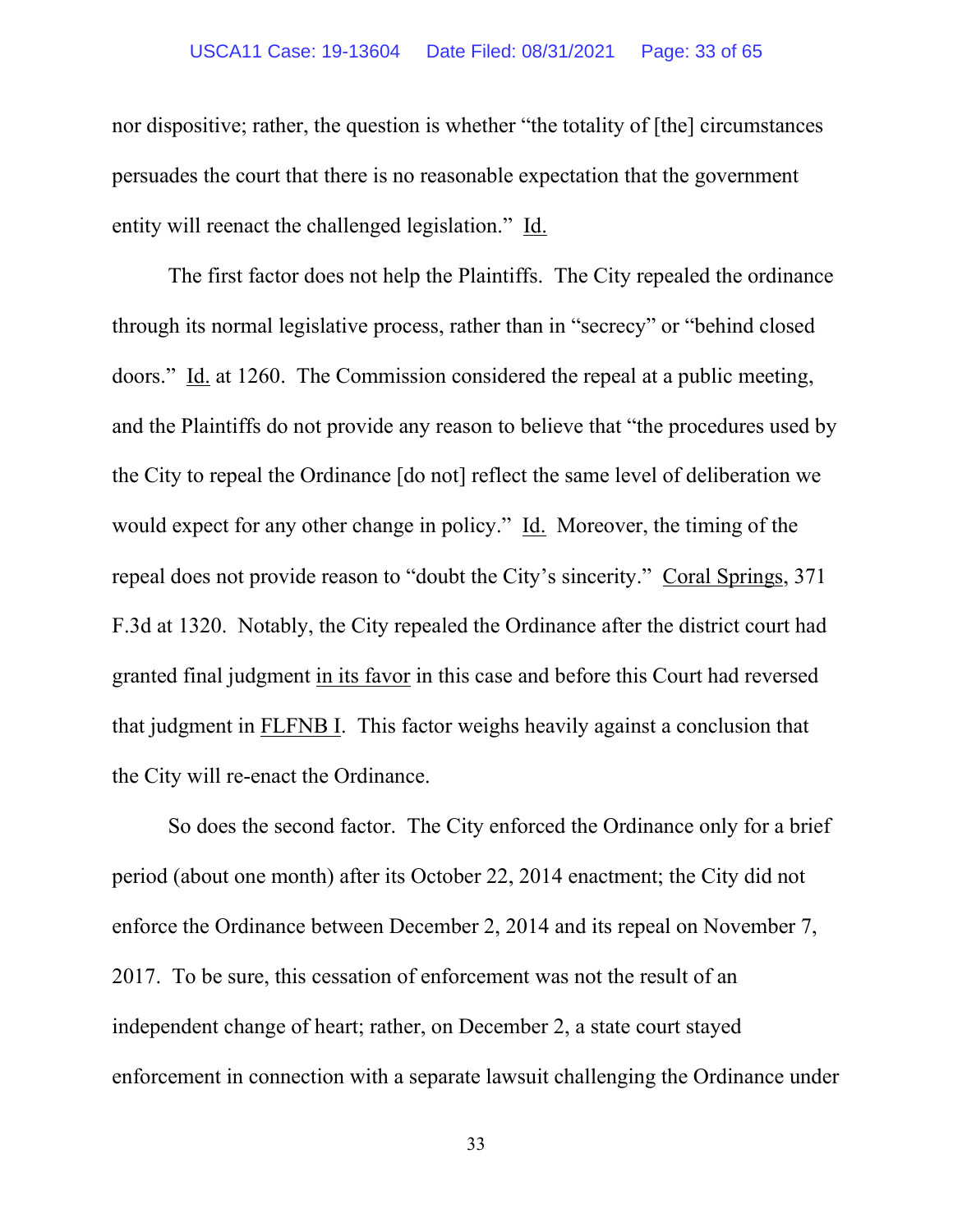Florida's Religious Freedom Restoration Act. And the City has not unequivocally assured that it will not re-enact the Ordinance. See Flanigan's, 868 F.3d at 1262 (city council had passed a resolution disavowing any intent to re-enact the challenged ordinance or anything similar). Still, all the Plaintiffs can offer on the second factor are inferences drawn from the timing of the City's enforcement decisions in relation to litigation developments. And these inferences are hardly ironclad: the City voluntarily continued its policy of non-enforcement even after the expiration of the state-court stay on January 1, 2015.

At first blush, the Plaintiffs do better on the third factor, for the Park Rule still remains in effect and implicates the gravamen of Plaintiffs' complaint by preventing them from carrying out their expressive food sharing in a public park. When "a superseding statute leaves objectionable features of the prior law substantially undisturbed, the case is not moot." Naturist Soc'y, Inc. v. Fillyaw, 958 F.2d 1515, 1520 (11th Cir. 1992); cf. Ne. Fla. Chapter of Associated Gen. Contractors of Am. v. City of Jacksonville, 508 U.S. 656, 662 (1993) (The enactment of a new statute similar to the one repealed saves a case from mootness so long as the new statute implicates "the gravamen of [the original] complaint," even if the new statute "differs in certain respects from the old one" or "disadvantage[s] [the plaintiffs] to a lesser degree than the old one."). Even so, the City stopped enforcing the Park Rule against FLFNB's demonstrations at the same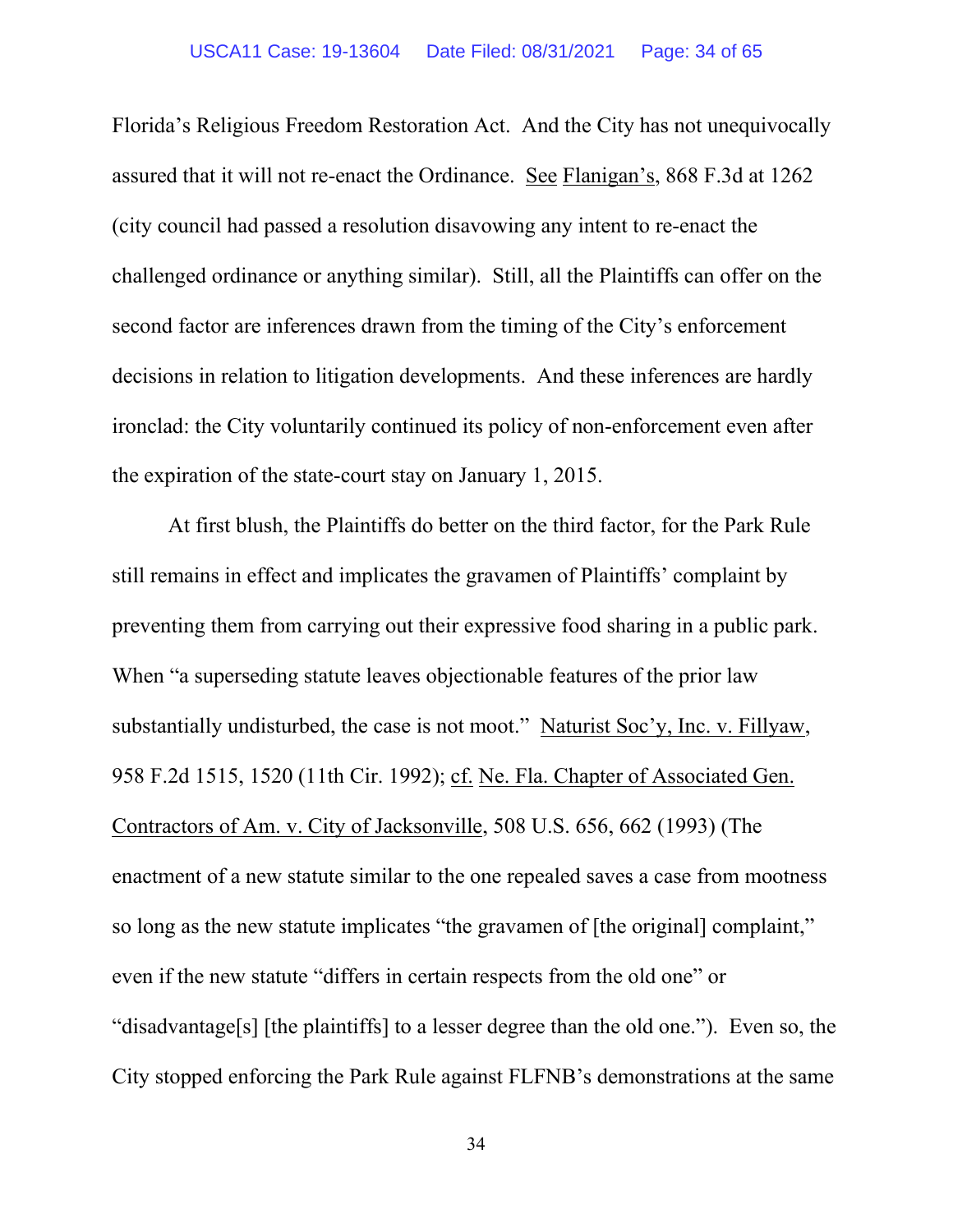time it stopped enforcing the Ordinance (on December 2, 2014). In practice, the City's commitment to its repeal of the Ordinance and retreat from the policies behind it has not wavered.

To sum it all up, notwithstanding the City's failure to repeal the Park Rule or to unequivocally "disavow[] any intent to reenact" the Ordinance, Flanigan's, 868 F.3d at 1263, the Ordinance's regulation of outdoor food distribution is a thing of the past. The Plaintiffs have not offered "concrete evidence" that the City might re-enact the Ordinance. Nat'l Advert. Co., 402 F.3d at 1334. Their case depends almost entirely on conjecture based on the timing of the City's actions and its commitment to a related rule. But the timing at best provides a weak reed to establish an intent to re-enact and at worst undermines the Plaintiffs' case: the City repealed the Ordinance after the district court initially upheld it. This sequence does not betray a strategic repeal to avoid adverse litigation developments. We lack jurisdiction to address the difficult constitutional questions that attend the Plaintiffs' requests for declaratory and injunctive relief against the Ordinance. These claims are moot.

## $C_{\cdot}$

The third, and last, of the threshold issues concerns Article III standing. The City argues that all of the Plaintiffs lack standing to assert damages claims based on the Ordinance and the Park Rule because these regulations, by the City's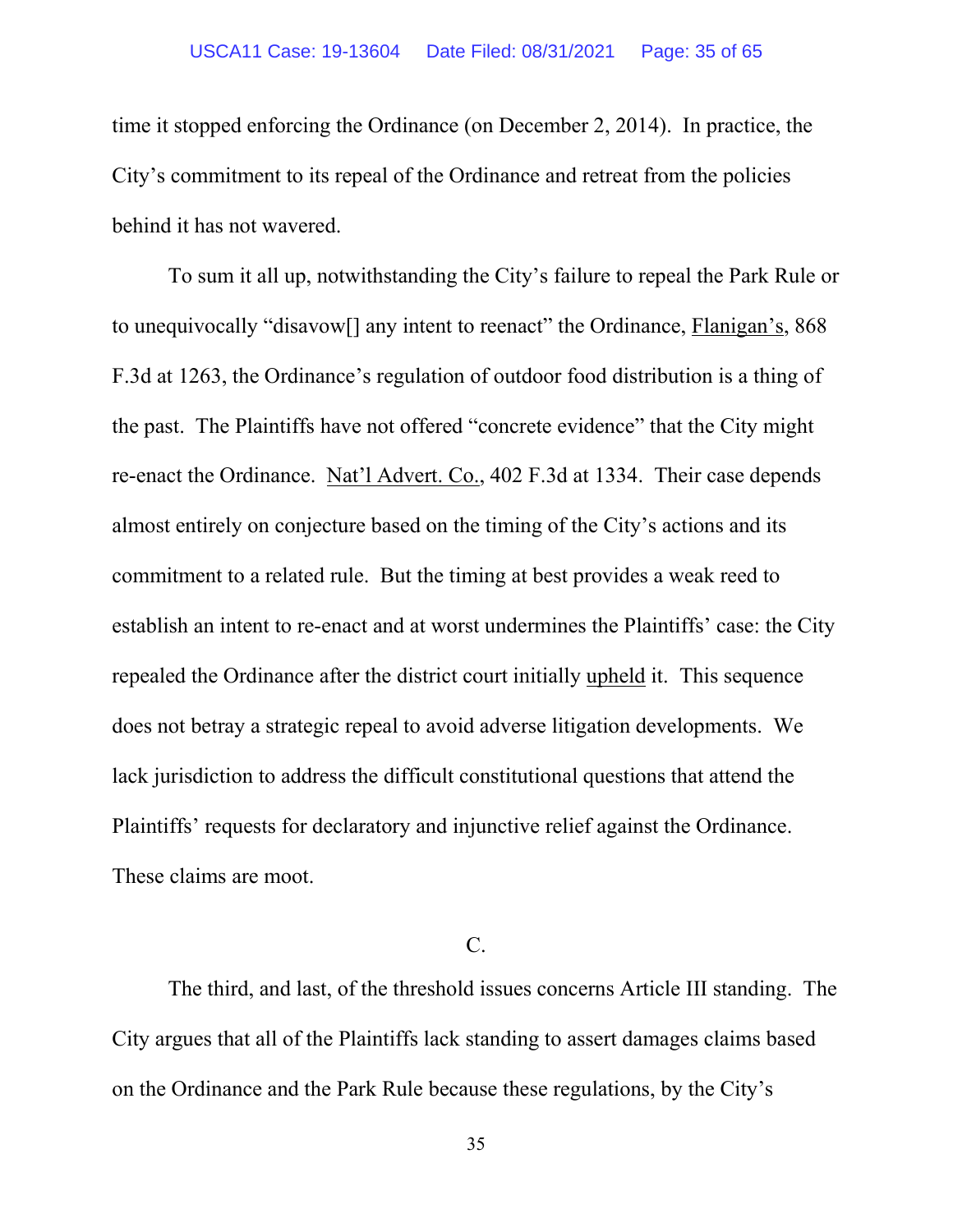account, were not enforced against any of the Plaintiffs. According to the City, the Plaintiffs cannot prove a concrete injury connected to the Ordinance or the Park Rule. Like the district court before us, we remain unpersuaded. Both the Individual Plaintiffs and FLFNB have standing to bring damages claims against the City based on its enforcement of the Ordinance and the Park Rule. They also have standing to bring claims for declaratory and injunctive relief against the Park Rule.

It is by now almost axiomatic that in order to establish constitutional standing, a party plaintiff must show three things:

First, the plaintiff must have suffered an injury in fact -- an invasion of a legally protected interest which is (a) concrete and particularized and (b) actual or imminent, not conjectural or hypothetical. Second, there must be a causal connection between the injury and the conduct complained of -- the injury has to be fairly traceable to the challenged action of the defendant, and not the result of the independent action of some third party not before the court. Third, it must be likely, as opposed to merely speculative, that the injury will be redressed by a favorable decision.

Lujan v. Defs. of Wildlife, 504 U.S. 555, 560–61 (1992) (internal citations and quotation marks omitted and alterations accepted); see also Bischoff v. Osceola Cnty., 222 F.3d 874, 883 (11th Cir. 2000). Standing for injunctive relief requires proof of a threat of future injury. Houston v. Marod Supermarkets, Inc., 733 F.3d 1323, 1329 (11th Cir. 2013). If there is a genuine issue of material fact as to whether the Plaintiffs have standing, summary judgment against them on standing grounds is inappropriate. See Bischoff, 222 F.3d at 884.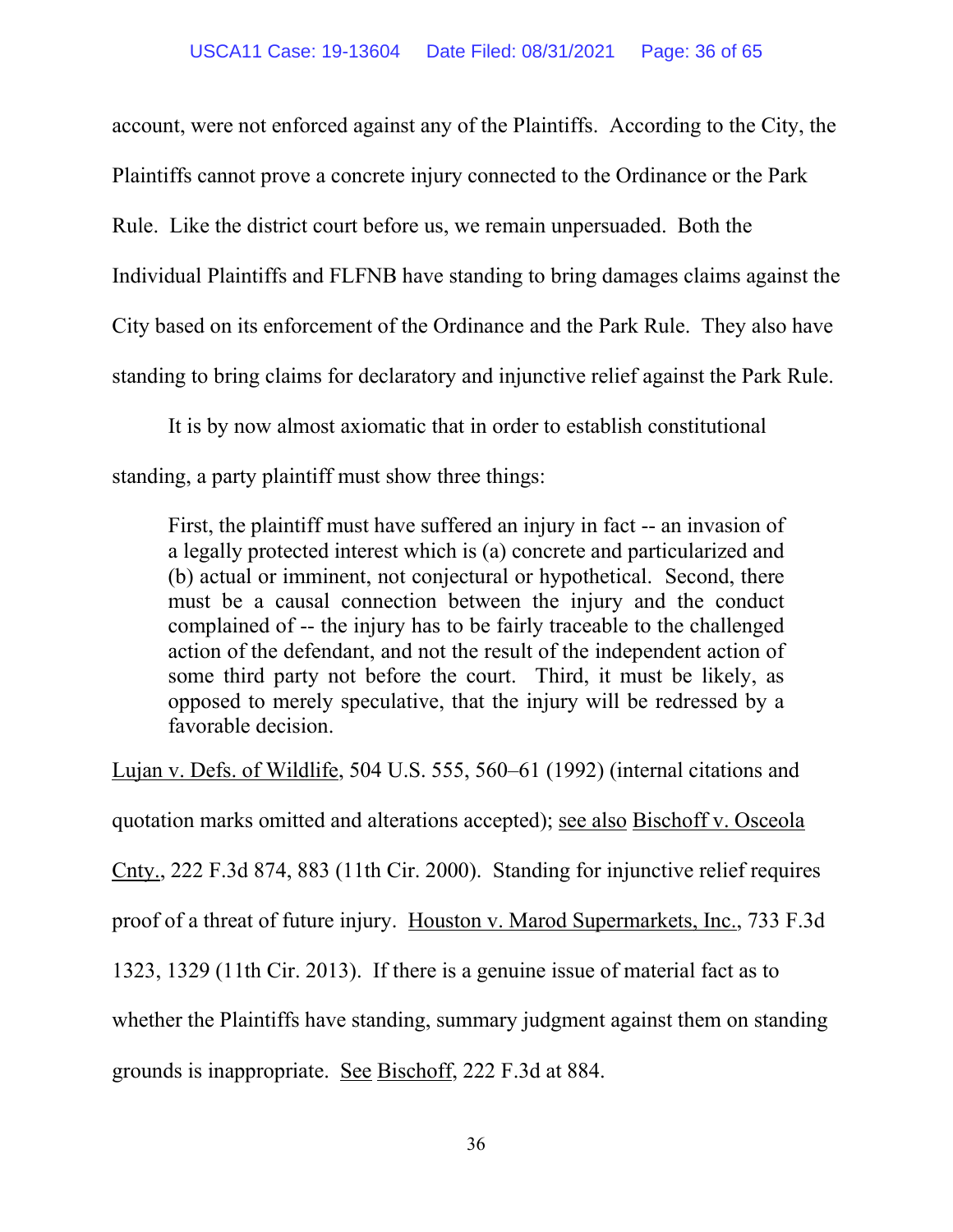*1. Individual Plaintiffs.* The City applied the Ordinance and the Park Rule to the Individual Plaintiffs insofar as they each participated in a November 7, 2014 FLFNB food-sharing event in Stranahan Park that the police broke up under their authority drawn from the Ordinance and the Park Rule. Plaintiff Nathan Pim, testifying on behalf of FLFNB, explained that the police "stopped" the event "short." **[DE 49-1 at 41]** We have already concluded that the Individual Plaintiffs were engaging in constitutionally protected expression, and the City forced them to stop and disperse. Undeniably, the Ordinance and the Park Rule injured them by directly interfering with and barring their protected expression. "[E]very violation [of a right] imports damage." Uzuegbunam v. Preczewski, 141 S. Ct. 792, 796–97, 799 (2021) (citation omitted) (considering it beyond dispute that a college student suffered an injury in fact when he complied with a college official's order to stop speaking and handing out religious literature on campus); cf. Roman Cath. Diocese of Brooklyn v. Cuomo, 592 U.S. ----, 141 S. Ct. 63, 67–68 (2020) (per curiam order granting application for injunctive relief) (those who wished to attend religious services, an exercise of their First Amendment freedoms, would suffer irreparable injury if barred from attending by state executive order); Elrod v. Burns, 427 U.S. 347, 373 (1976) ("The loss of First Amendment freedoms, for even minimal periods of time, unquestionably constitutes irreparable injury.").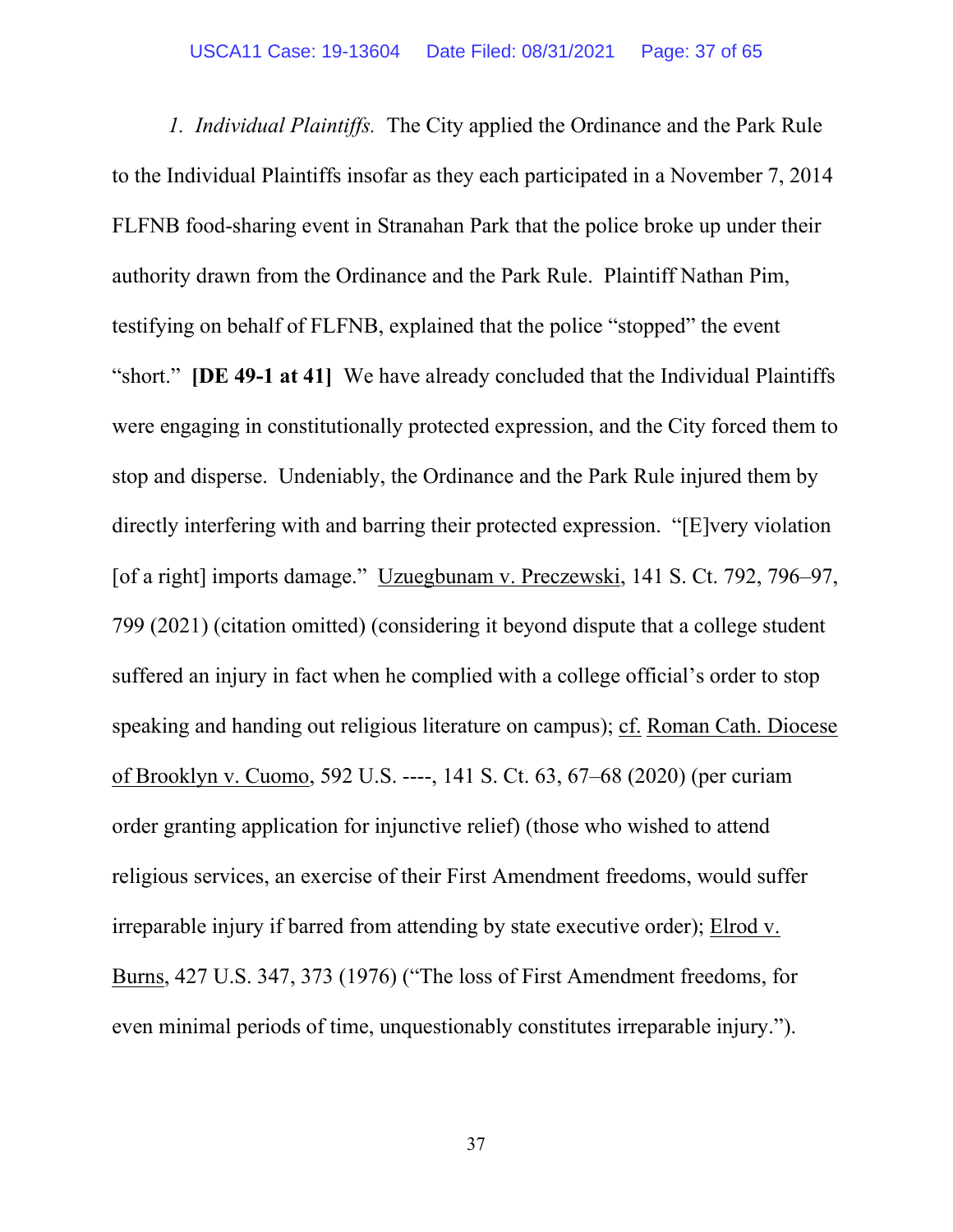In this way, the Individual Plaintiffs sustained an injury in fact sufficient to confer standing that does not depend on the arrests of their FLFNB colleagues at the same demonstrations. What's more, those arrests provide an additional basis for standing, even though the Individual Plaintiffs were not personally arrested or cited. "[S]tanding exists at the summary judgment stage when the plaintiff has submitted evidence indicating 'an intention to engage in a course of conduct arguably affected with a constitutional interest, but proscribed by a statute, and there exists a credible threat of prosecution.'" Bischoff, 222 F.3d at 884 (quoting Wilson v. State Bar of Ga., 132 F.3d 1422, 1428 (11th Cir. 1998)); see also Susan B. Anthony List v. Driehaus, 573 U.S. 149, 158–59 (2014).

Each Individual Plaintiff has declared under penalty of perjury that he or she will continue to participate in FLFNB's protected food-sharing demonstrations in Stranahan Park, and there is no dispute that this conduct is arguably proscribed by the Park Rule (and was proscribed by the Ordinance when it was in effect). Of course, the threat of prosecution must be "genuine," not "imaginary" or "speculative," Leverett v. City of Pinellas Park, 775 F.2d 1536, 1538 (11th Cir. 1985), but the Individual Plaintiffs easily meet this requirement. Each directly witnessed the police arrest and/or cite their co-demonstrators or others under the Ordinance and the Park Rule. Citations issued to the Individual Plaintiffs' fellow demonstrators referenced both the Ordinance and the Park Rule. These arrests and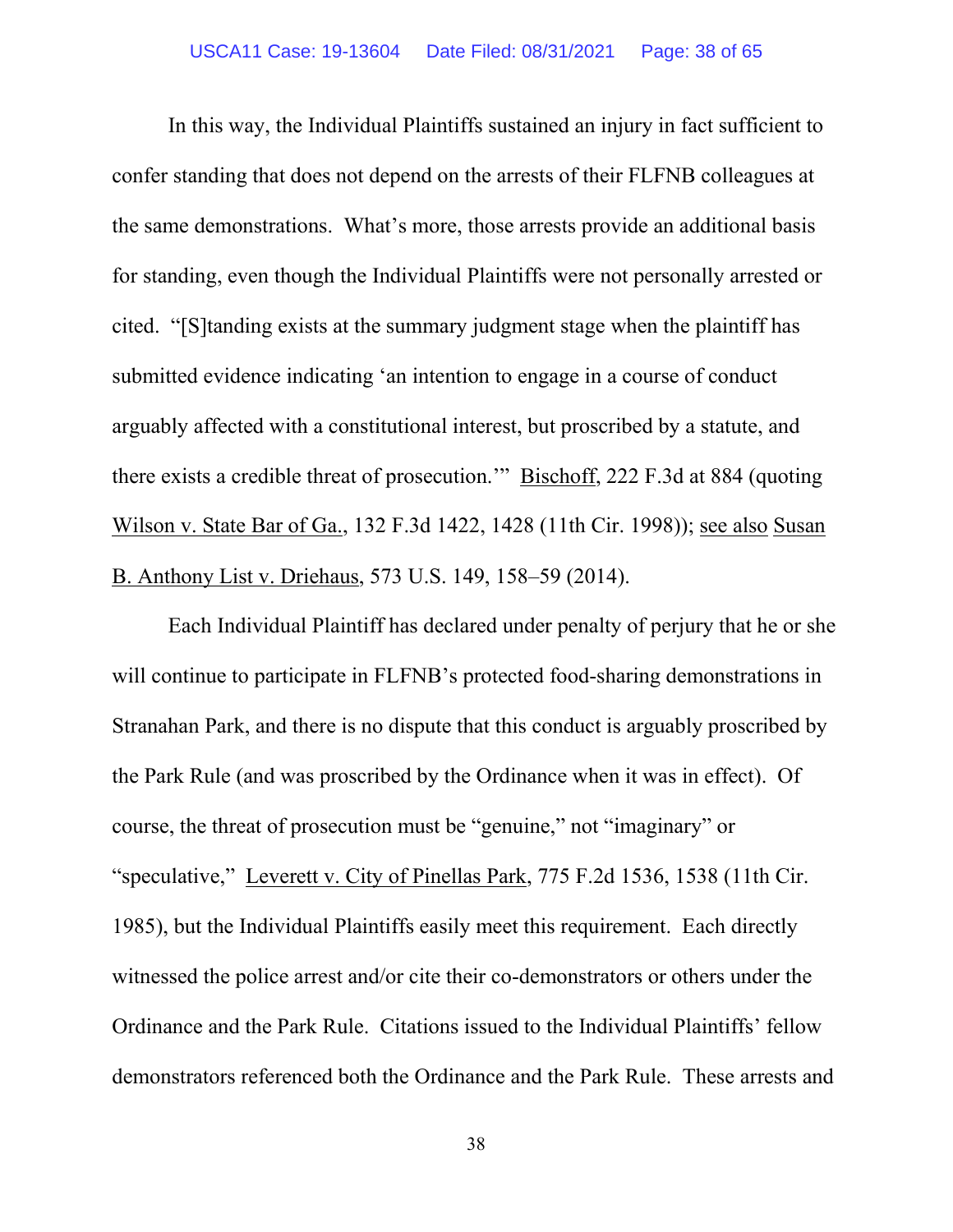citations of the Individual Plaintiffs' "companion[s]" render the threat of enforcement "non-chimerical." Susan B. Anthony List, 573 U.S. at 159 (describing Steffel v. Thompson, 415 U.S. 452, 459 (1974)); cf. Bischoff, 222 F.3d at 884–85 (plaintiffs who were threatened with arrest and whose co-demonstrators were actually arrested suffered injury in fact).

*2. FLFNB.* FLFNB does not claim that it has associational standing to sue on behalf of its members; rather it claims "standing in its own right." Havens Realty Corp. v. Coleman, 455 U.S. 363, 378 (1982). An advocacy organization like FLFNB suffers injury in fact when the defendant's conduct "perceptibly impair[s] [the organization's] ability" to carry out its mission, including by causing "drain on the organization's resources." Id. at 379; see also Fla. State Conf. of N.A.A.C.P. v. Browning, 522 F.3d 1153, 1165 (11th Cir. 2008) ("[A] n organization has standing to sue on its own behalf if the defendant's illegal acts impair its ability to engage in its projects by forcing the organization to divert resources to counteract those illegal acts.").

It is undeniable, as the district court found, that the City's enforcement of the Ordinance and the Park Rule "impair[ed]" FLFNB's "ability to engage in its projects" -- food-sharing demonstrations to criticize society's allocation of resources between food and war -- in a number of ways. Most directly, the police shut down an FLFNB food-sharing demonstration on November 7, 2014. This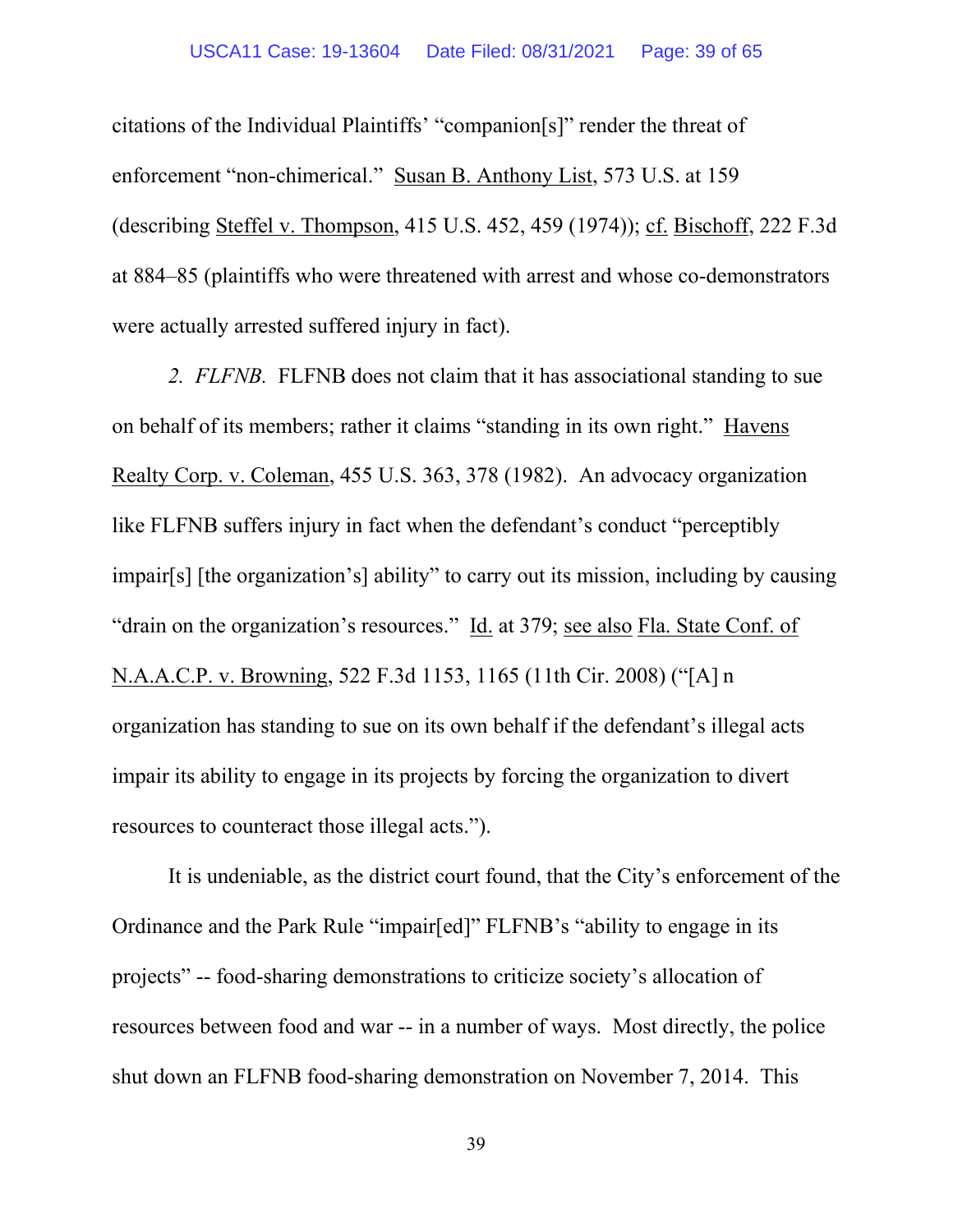blocked FLFNB from holding its traditional post-meal organizational meeting in Stranahan Park and cut short an exercise of its chief means of advocacy. See Havens, 455 U.S. at 379 (plaintiff organization suffered injury where challenged practices impaired its ability "to provide counseling and referral services for lowand-moderate-income homeseekers"). Moreover, the challenged regulations caused FLFNB to expend resources in the form of volunteer time, including efforts to collect bail money and organize legal representation for its members who were arrested under the Ordinance and the Park Rule. The threat of arrest also has practically hindered would-be volunteers from participating in FLFNB demonstrations. Thus, for example, FLFNB had to stop accepting high school volunteers because it did not want to risk subjecting them to criminal liability. These injuries will continue, because FLFNB continues to hold demonstrations under the threat of Park Rule enforcement.

FLFNB volunteers who would have normally worked on preparing for foodsharing demonstrations had to divert their energies to advocacy activities such as attending City meetings and organizing protests against the Ordinance, as well as arranging for transportation and supplies for these events. FLFNB's Rule 30(b)(6) representative unambiguously testified that this "drew away time and resources from free time we would be spending on preparing for . . . feedings." See Fla. State Conf. of N.A.A.C.P., 522 F.3d at 1165–66 (organization suffered injury in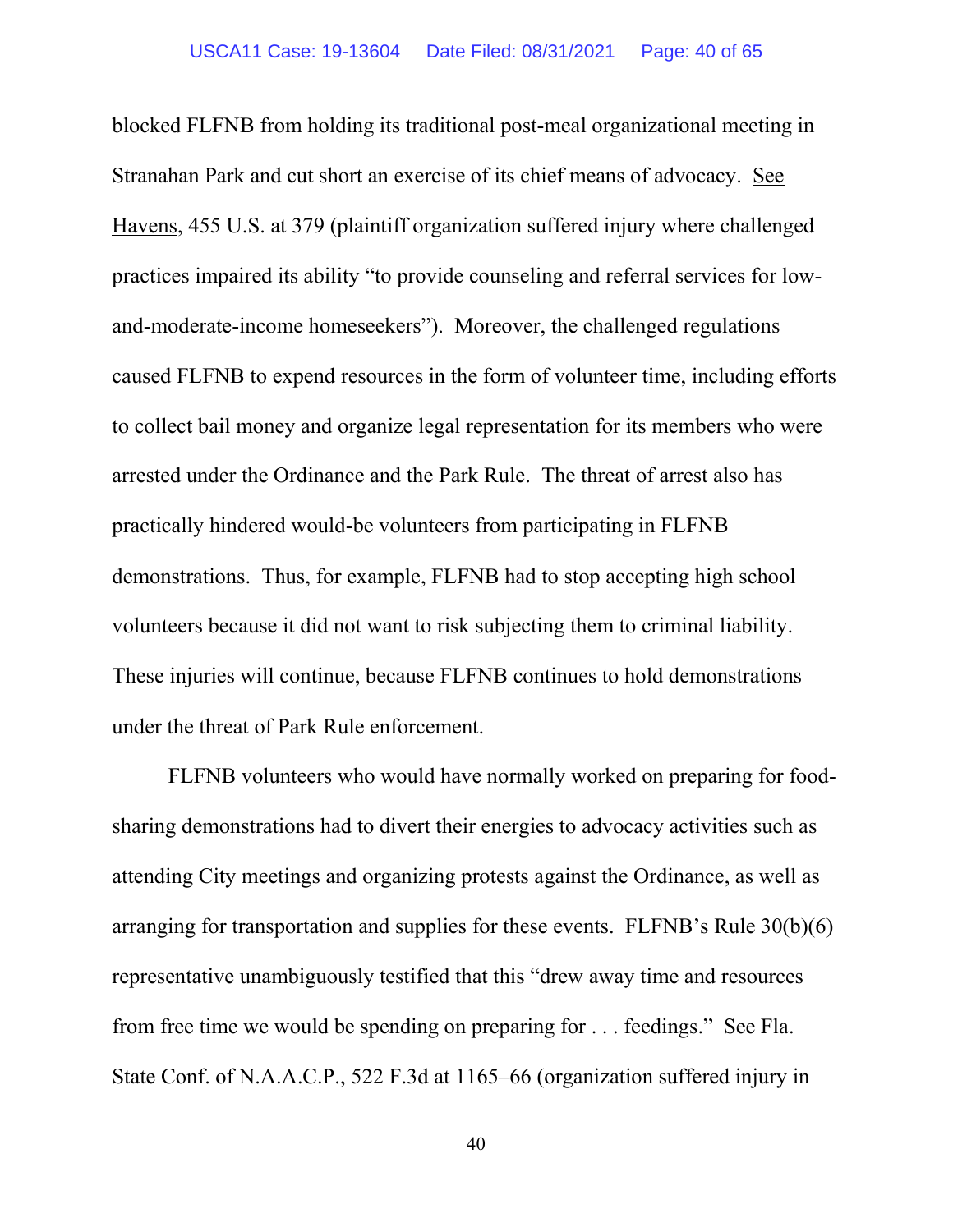#### USCA11 Case: 19-13604 Date Filed: 08/31/2021 Page: 41 of 65

fact from anticipated diversion of "personnel and time to educating volunteers and voters on compliance with" a challenged law). In the face of these injuries, the fact that FLFNB has continued to hold food sharings in Stranahan Park since the enactment of the Ordinance does not deprive it of standing.

Nor, as the City suggests, does the fact that FLFNB is an informal organization with no formative documents, formal leadership offices, or written proof of membership. The City has not offered any authority to suggest that an unincorporated association's informal structure somehow renders it incapable of sustaining actual and concrete injury. To the contrary, unincorporated associations by their nature lack a charter and often lack formal organizational structures. See S. Cal. Darts Ass'n v. Zaffina, 762 F.3d 921, 931 (9th Cir. 2014) ("[A]n 'unincorporated association' is a 'voluntary group of persons, without a charter, formed by mutual consent for the purpose of promoting a common objective.'") (citation omitted). This does not block them from seeking redress for injuries they may sustain. See Thompson v. Metro. Multi-List, Inc., 934 F.2d 1566, 1571 (11th Cir. 1991) ("Empire is an unincorporated association. As such, it has standing to allege . . . injuries suffered directly by the organization."). On this record as a whole, FLFNB's relaxed organizational style does not denude it of standing.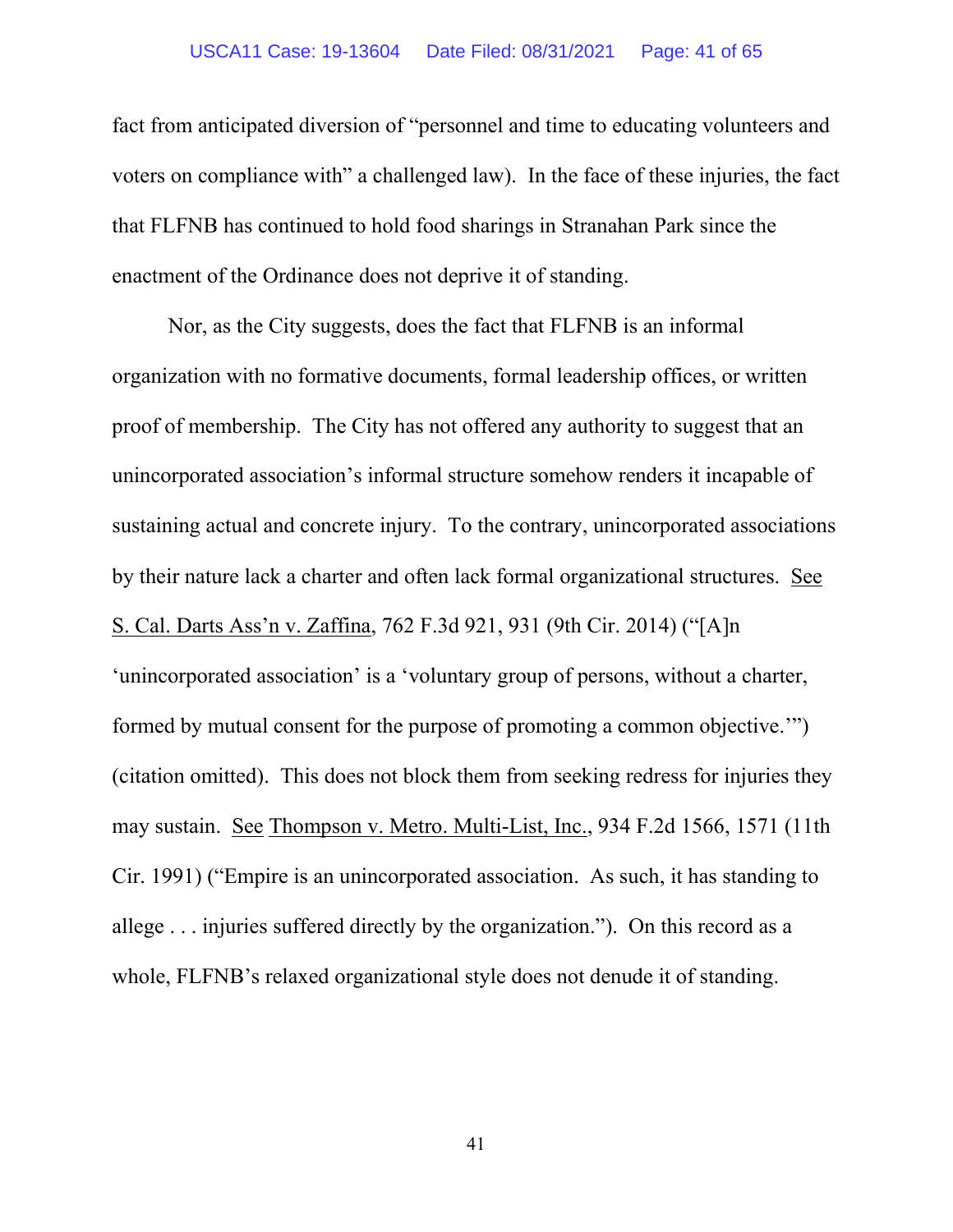III.

#### A.

To take stock so far, the Plaintiffs have standing to bring the following justiciable claims: for declaratory and injunctive relief against the Park Rule, and for compensatory damages with respect to both the Ordinance and the Park Rule. Our next step would normally be to examine the merits of the Plaintiffs' arguments that the Ordinance and the Park Rule are unconstitutional. But there is a twist here. As we see it, we need not, and therefore do not, pass upon the validity of the Ordinance. The Ordinance was repealed on November 7, 2017. And the validity, vel non, of the Ordinance has no bearing on the Plaintiffs' claims for past damages. This is because the Plaintiffs' damages claims with respect to the Ordinance -- the only Ordinance claims left -- are coextensive with their damages claims arising out of the enforcement of the Park Rule. The City enforced the Ordinance and the Park Rule as one, so reviewing the constitutionality of the Park Rule is all we must do in order to determine whether the Plaintiffs may be entitled to damages based on the City's enforcement actions. Because, as we will explain, the Park Rule violates the First Amendment as applied to the Plaintiffs, a ruling on the Ordinance provides no further benefit to the Plaintiffs. Deciding the constitutionality of the repealed Ordinance would therefore be an unnecessary exercise of our authority to interpret the Constitution. "Generally, we don't answer constitutional questions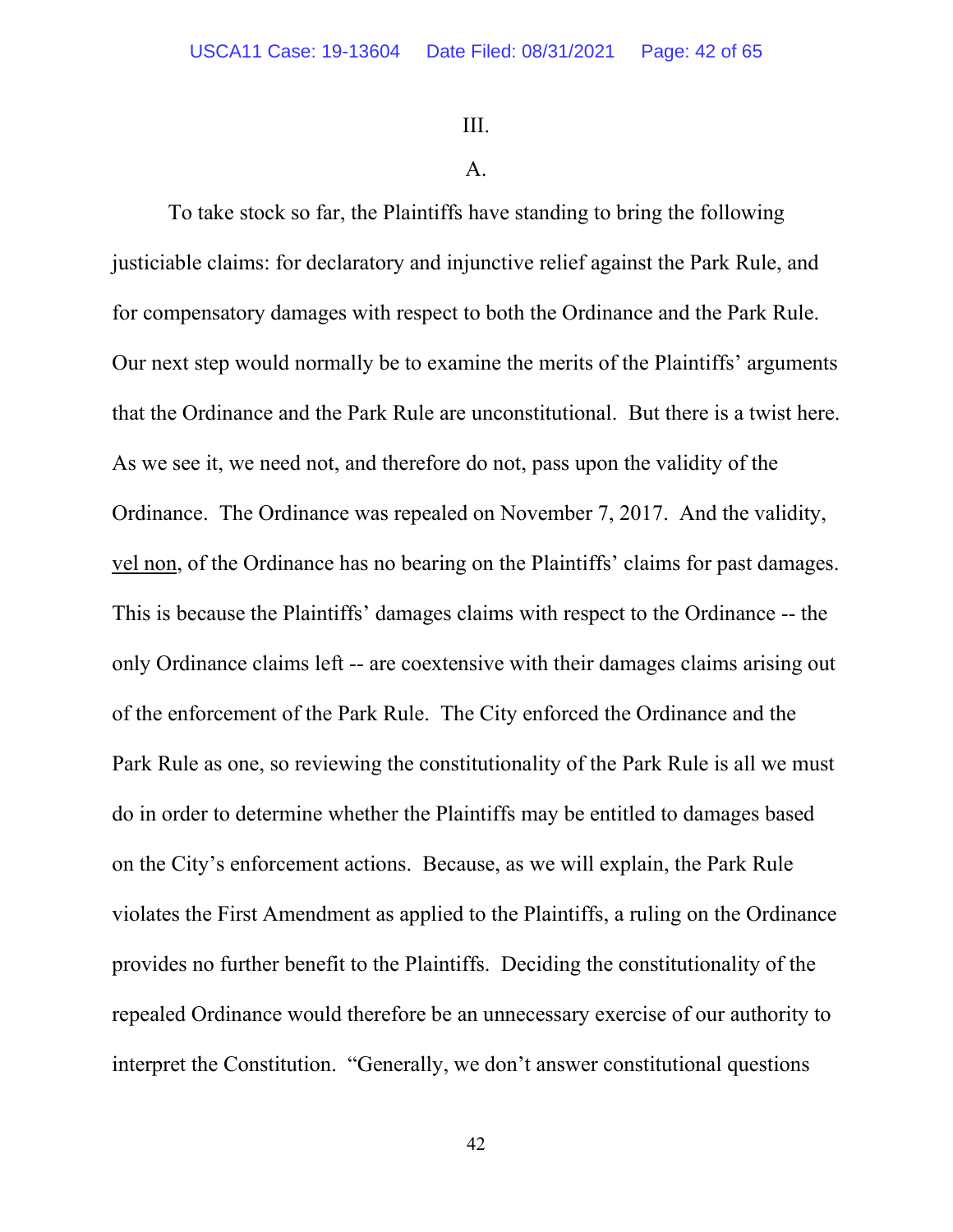that don't need to be answered." Burns v. Town of Palm Beach, 999 F.3d 1317, 1348 (11th Cir. 2021); see Lyng v. Nw. Indian Cemetery Protective Ass'n, 485 U.S. 439, 445 (1988) ("A fundamental and longstanding principle of judicial restraint requires that courts avoid reaching constitutional questions in advance of the necessity of deciding them.").

To explain, the core of the Plaintiffs' theory of damages is that they were forced to exercise their First Amendment rights under the fear of City sanction. The Ordinance and the Park Rule operated together to inflict this fear, so reserving judgment on the Ordinance will not affect the Plaintiffs' pursuit of compensatory damages. The Plaintiffs explain that they "fear future harassment, arrest and prosecution for continuing to engage in their weekly demonstrations at Stranahan Park." They also complain of associated "impairment of reputation, emotional distress, and loss of protected constitutional freedoms." Thus, for example, plaintiff William Toole declared that "[i]f the City resumes enforcement of the Ordinance and Park Rule, as I anticipate it will, I and other members of [FLFNB] will continue to face the possibility of receiving criminal citations for engaging in political expression, citations carrying a potential penalty of a \$500.00 fine, 60 days in jail, or a combination of the two." As an organization, plaintiff FLFNB suffered similar damages because "people who want to associate with [FLFNB] for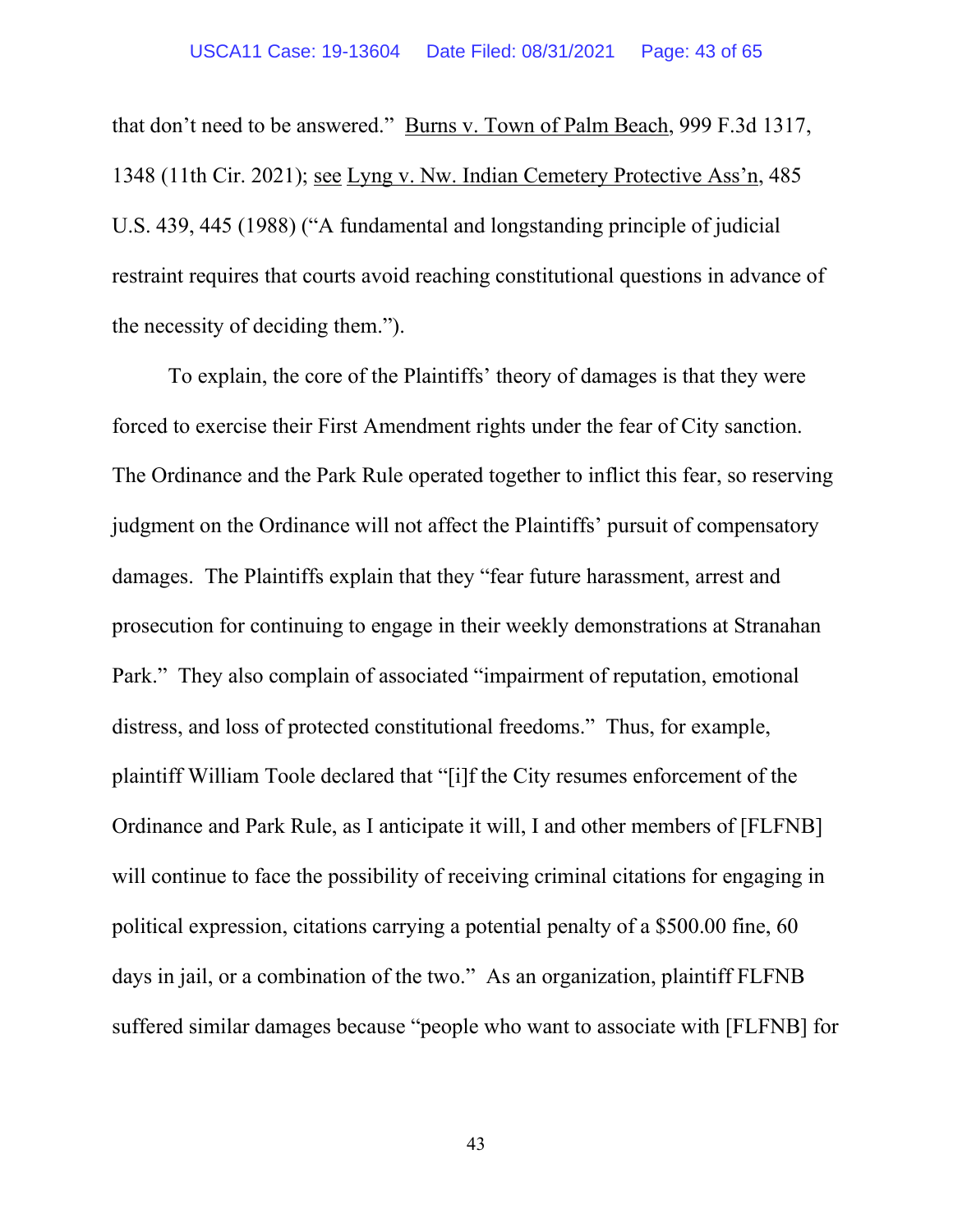purposes of engaging in [its] weekly political demonstrations do so by assuming a risk of citation or arrest."

A violation of the Ordinance and a violation of the Park Rule each carry the same penalty. The City could impose the specific penalties Toole and the other plaintiffs fear -- a \$500.00 fine and 60 days in jail -- either for a violation of the Ordinance (when it was in effect) or for a violation of the Park Rule. Those convicted of violating the Ordinance "shall . . . be punished as provided in Section 1-6 . . . of the Code." § 47-34.2(C). Section 1-6 of the Code provides for a \$500 fine or 60-day imprisonment punishment. City Code § 1-6(c).

Meanwhile, Park Rule 2.2 prohibits social services in City parks without the City's permission. Section 11.0 of the Park Rules deals with enforcement. Specifically, § 11.3, entitled "Trespass," says that "[a]ny person or group found in violation of [any Park Rule] shall be ordered to leave all [City parks] for a minimum 24-hour period. Any person who fails to leave all City [parks] at the time requested may be arrested and prosecuted for trespassing or prosecuted under other existing ordinances." This directs us to the "Trespassing" section of the City Code, which incorporates the punishment found in City Code  $\S$  1-6, the same penalty section incorporated into the Ordinance: "[v]iolators of this section shall be deemed trespassers and subject to punishment as provided in section 1-6 of this Code." City Code § 16-26 (Trespassing). Just as it does for violations of the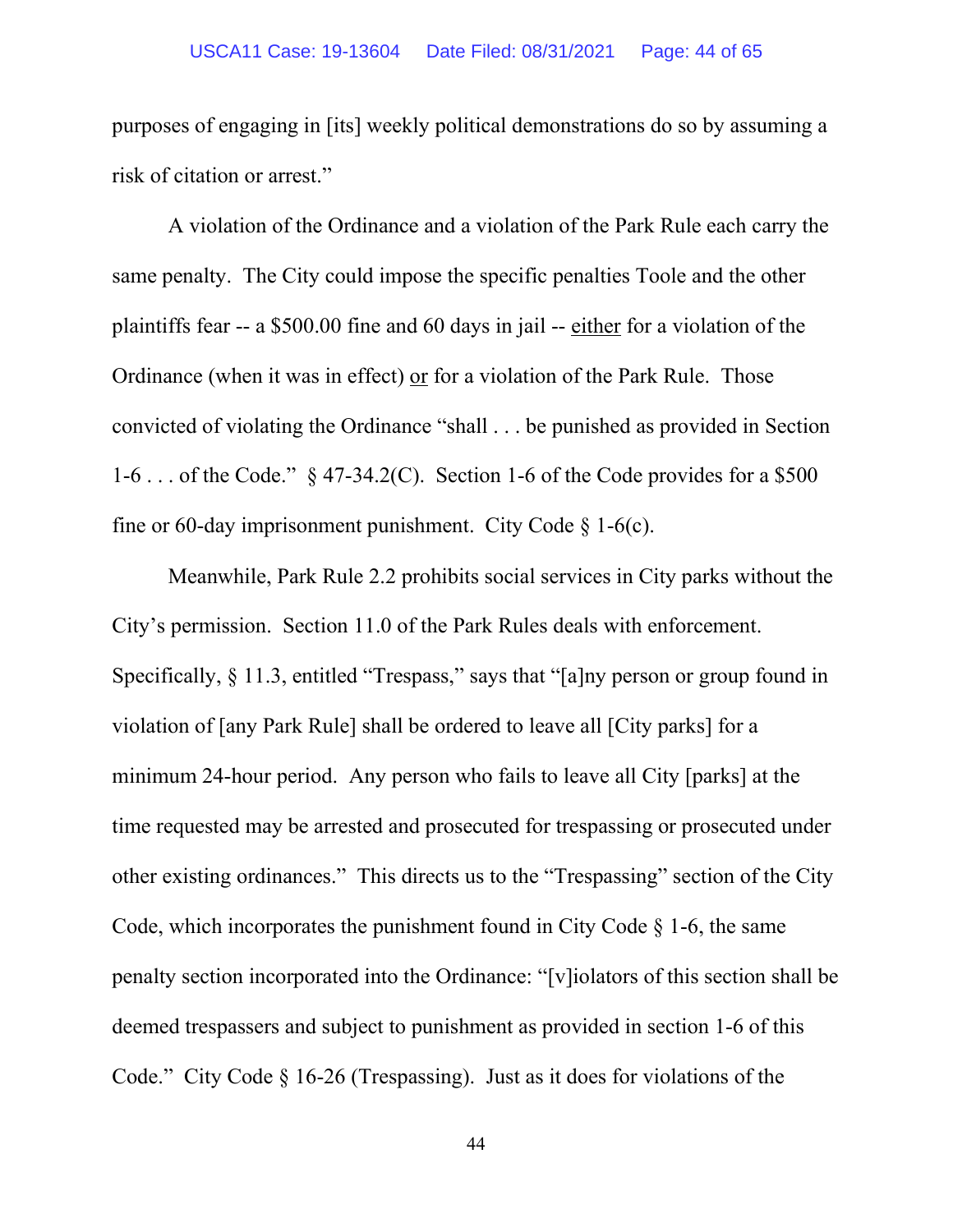outdoor food distribution Ordinance, Section 1-6 provides for a fine up to \$500 or up to 60 days in jail for Park Rule violations. City Code  $\S$  1-6(c). This identity in the available sanction makes sense, because the City enacted the Ordinance at least in part in an effort to bring itself into compliance with the 2000 state-court injunction against the Park Rule, "thereby permitting the resumption of enforcement of the Park Rule."

To support their fears of enforcement, the Plaintiffs identify five instances when the City arrested or cited fellow demonstrators in the Plaintiffs' presence. The arrest documents for four of these demonstrators cite both the Ordinance and the Park Rule. Thus, the Park Rule was an important element in most of the arrests that give rise to the Plaintiffs' claimed damages, namely their fear of arrest and prosecution for engaging in protected expression. Indeed, on November 7, 2014, the same day as the initial arrests, the City's Public Information Officer announced that the City would not allow food sharing in Stranahan Park even pursuant to the conditions of the Ordinance "because social services activities are not allowed to be conducted in our parks per Rule 2.2 of the Parks and Recreation Rules and Regulations." The City's policy of policing food sharing in Stranahan Park -- the source of the Plaintiffs' fear-based damages -- did not depend on the Ordinance. In the City's own words, it arose alternatively, and independently, from the Park Rule.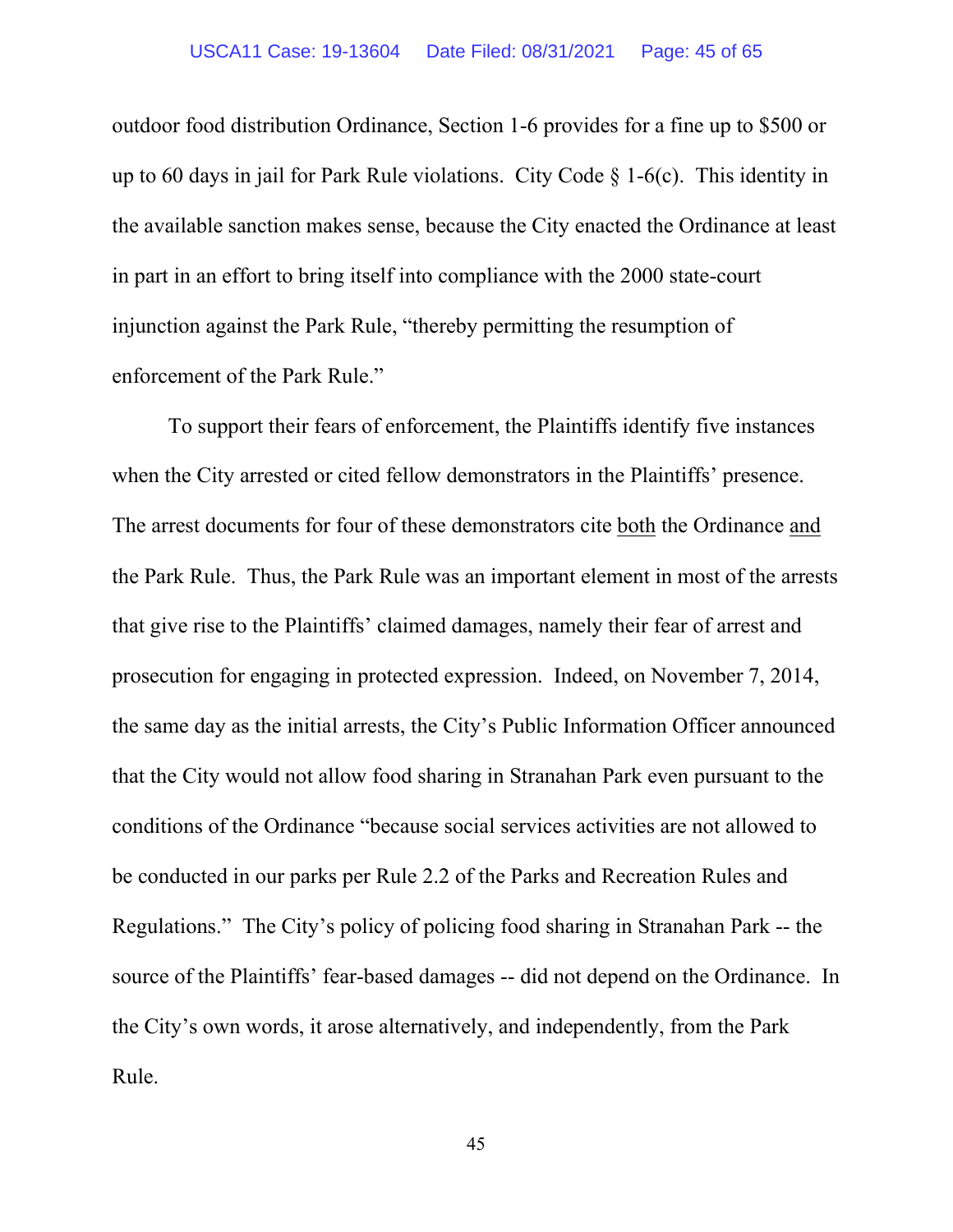It is true that the record does not indicate that the City ever brought any formal prosecutions under the Park Rule. But the City ultimately dropped all but one of the prosecutions it brought under the Ordinance (one individual pleaded no contest and served ten hours of community service), so the absence of filed Park Rule prosecutions does not drive a meaningful wedge between any damages the Plaintiffs sustained from the enforcement of the Park Rule and any monetary damages arising from the enforcement of the Ordinance.

The Ordinance and the Park Rule operated in tandem and were enforced together against FLFNB's demonstrations. The Plaintiffs acknowledge as much in their complaint: "[v]iolation of the Park Rule is a violation of the [O]rdinance because both require written permission from the City to share food in a City park." The Plaintiffs' alleged damages all stem from a single root: the City's enforcement of the Park Rule.<sup>[2](#page-45-0)</sup> Succeeding in their constitutional claim against the Park Rule would allow the Plaintiffs to proceed in their quest for damages based on this enforcement. Succeeding in their constitutional claim against the

<span id="page-45-0"></span><sup>&</sup>lt;sup>2</sup> Some of the Plaintiffs' filings also might be read to claim damages that do not relate to fears of arrest, but rather to costs incurred in protesting the enactment of the Ordinance. Even these alleged damages stem from the enforcement of the Park Rule. The materials for one of the City meetings FLFNB attended in protest explained that the City wished to pass the Ordinance so that it could resume enforcement of the Park Rule. So FLFNB allegedly expended resources to fight the Park Rule just as much as it did to fight the Ordinance. Of course, nothing in this opinion should be taken to suggest that the Plaintiffs will ultimately be able to prove compensatory damages or even the required causation. We observe only that the damages, as alleged, stem as much from the Park Rule as they do from the Ordinance.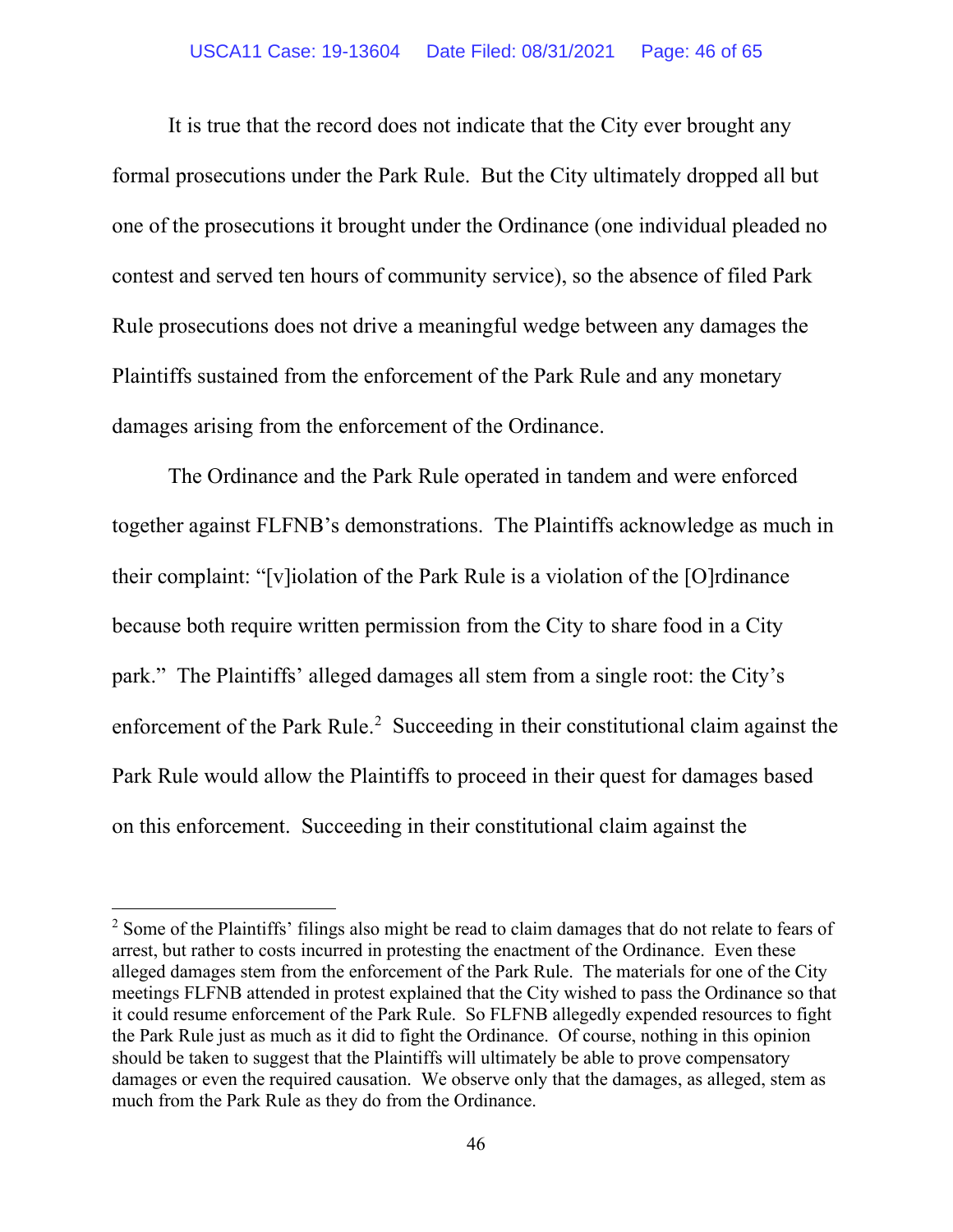Ordinance would not entitle them to anything more because their Ordinance-based damages theories invoke the same set of harms. Cf. Patterson v. Balsamico, 440 F.3d 104, 113–14 (2d Cir. 2006) (nominal damages award was "contingent on the injuries suffered by [the plaintiff] rather than the number of statutes under which [the defendant was] liable").

And as we shall see, it is not especially difficult to conclude that the Park Rule cannot pass First Amendment muster as applied to these Plaintiffs.<sup>[3](#page-46-0)</sup> The Ordinance, however, presents a closer and more difficult question. On the one hand, it presents serious constitutional issues arising out of its arduous permitting process and a fee that can rise as high as \$6,000 subject to City officials' unfettered discretion. And, at least arguably, the Ordinance effectively bans the Plaintiffs' expression in all City parks; the City did not take advantage of narrower potential alternatives such as allowing demonstrations in particular parks or permitting organizations to hold a limited number of annual food-sharing events as of right. See First Vagabonds Church of God, 638 F.3d at 758 (upholding similar Orlando ordinance with these features). On the other hand, the City has a substantial

<span id="page-46-0"></span><sup>&</sup>lt;sup>3</sup> The Plaintiffs also purport to bring a facial challenge to the Park Rule. But they have not shown that the Park Rule prohibits a substantial amount of protected conduct, especially since most of the social service park uses the Park Rule regulates will have no expressive component at all. See Doe v. Valencia Coll., 903 F.3d 1220, 1232 (11th Cir. 2018). Therefore, we follow FLFNB I and treat the Plaintiffs' challenge only as an as-applied one. See 901 F.3d at 1241 ("Whether food distribution or sharing can be expressive activity protected by the First Amendment under particular circumstances is a question to be decided in an as-applied challenge.") (citation omitted and alterations accepted).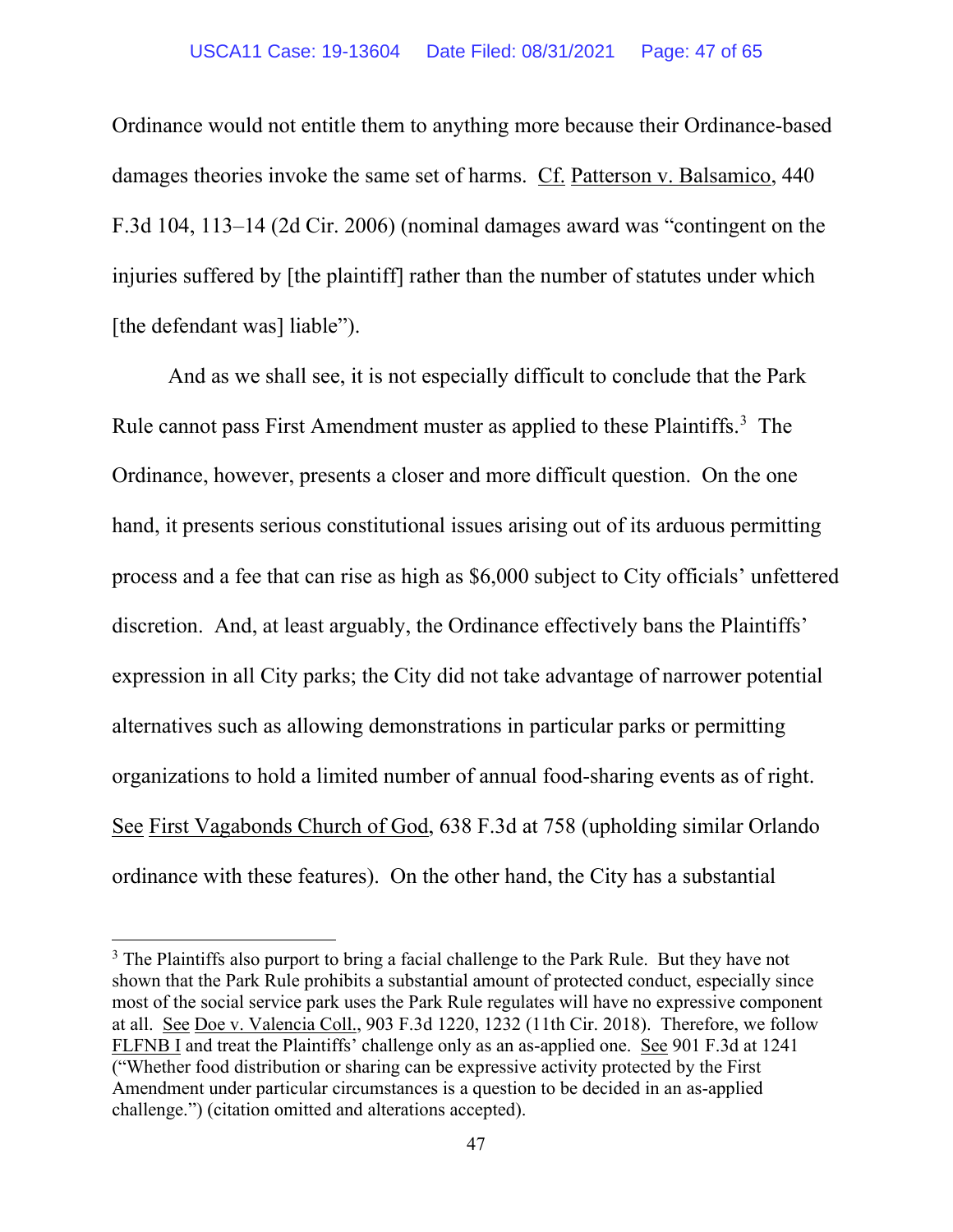interest in managing its park property, see id. at 761, and the Ordinance (unlike the Park Rule) provides clear and objective standards to guide the City's permitting decisions, such as the requirement that each food sharing use must be at least 500 feet away from any other.

The resolution of these issues does not matter here. The Ordinance has been repealed, and its validity does not bear on the Plaintiffs' quest for damages. Since the repeal of the Ordinance renders its validity a wholly academic question, in keeping with the judicial restraint principals of constitutional avoidance, we do not answer it.<sup>[4](#page-47-0)</sup> See Lyng, 485 U.S. at 446 (lower courts should have answered a constitutional question only if "a decision on that question could have entitled [the plaintiffs] to relief beyond that to which they were entitled on their statutory claims"); Ashwander v. Tenn. Valley Auth., 297 U.S. 288, 347 (1936) (courts "will not pass upon a constitutional question although properly presented by the record, if there is also present some other ground upon which the case may be disposed of"); Boss Cap., Inc. v. City of Casselberry, 187 F.3d 1251, 1254 (11th Cir. 1999) ("[I]t is our custom not to decide difficult constitutional questions unless we must."), abrogated on other grounds by City of Littleton v. Z.J. Gifts D-4, L.L.C., 541 U.S. 774 (2004).

<span id="page-47-0"></span><sup>&</sup>lt;sup>4</sup> For similar reasons, we do not reach the Plaintiffs' alternative theories for why the Park Rule is unconstitutional, namely their expressive association, vagueness, and prior restraint theories.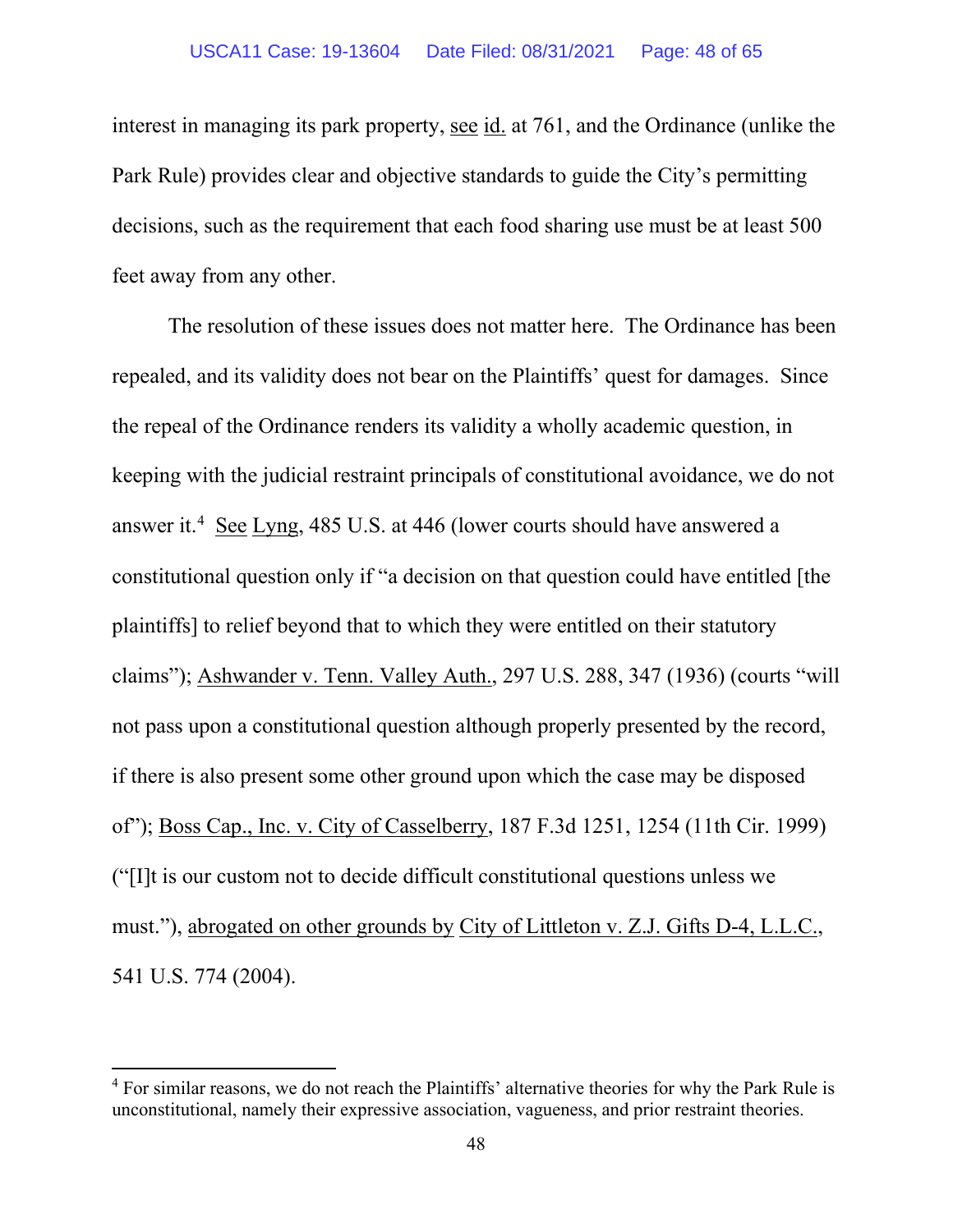B.

Finally, we come to the merits of the Plaintiffs' as-applied challenge to the Park Rule. Our review of the district court's summary judgment holding that the Park Rule was constitutional is de novo. FLFNB I, 901 F.3d at 1239. We draw all reasonable inferences in the light most favorable to the Plaintiffs, the non-moving parties. Id.

But first, we pause to clarify what is not up for debate in this appeal. In FLFNB I, a panel of this Court held that FLFNB's food-sharing demonstrations in Stranahan Park are expressive conduct protected by the First Amendment. Id. at 1245. This holding binds us under both the law of the case doctrine, see Rath v. Marcoski, 898 F.3d 1306, 1312 (11th Cir. 2018), and our Court's prior precedent rule, Andrews v. Biggers, 996 F.3d 1235, 1236 (11th Cir. 2021). The sole remaining question for us, then, is whether the Park Rule's regulation of this protected conduct passes First Amendment scrutiny.

To answer this question, we must first decide whether the Park Rule is content neutral or content based, for a content-neutral regulation of expressive conduct is subject to intermediate scrutiny, while a regulation based on the content of the expression must withstand the additional rigors of strict scrutiny. See Texas v. Johnson, 491 U.S. 397, 403–04 (1989); Burk v. Augusta-Richmond Cnty., 365 F.3d 1247, 1255 (11th Cir. 2004). As we explain, the Park Rule is content neutral.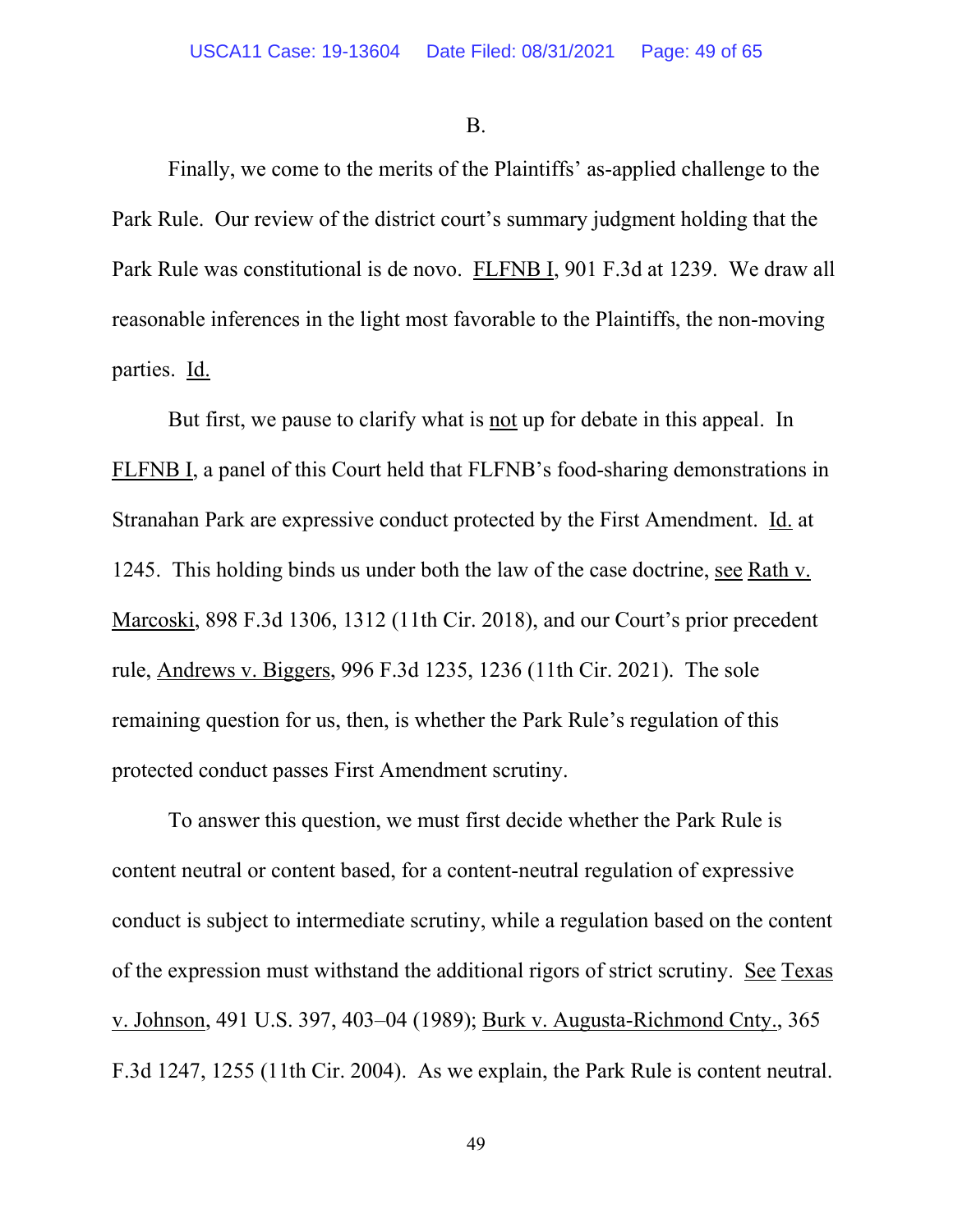So, we only apply intermediate scrutiny. Specifically, we apply the United States v. O'Brien, 391 U.S. 367 (1968), test for content-neutral regulations of expressive conduct and ask whether the Park Rule "is narrowly drawn to further a substantial governmental interest . . . unrelated to the suppression of free speech." Clark v. Cmty. for Creative Non-Violence, 468 U.S. 288, 294 (1984) (citing O'Brien, 391 U.S. at 377).

Alternatively, we evaluate the Park Rule as a time, place, and manner restriction on expressive conduct. This sort of law also must be "narrowly tailored to serve a significant governmental interest" and "leave open ample alternative channels for communication of the information." Clark, 468 U.S. at 293. These standards substantially overlap and yield the same result in this case. Either way, the Park Rule violates the First Amendment as applied to the Plaintiffs' foodsharing events.

*1. Content Neutrality.* Johnson instructs us that a regulation of expressive conduct is content neutral if the justification for the regulation is unrelated to the suppression of free expression. 491 U.S. at 403. Even a content-neutral purpose, however, cannot save a regulation that "'on its face' draws distinctions based on the message a speaker conveys." Reed v. Town of Gilbert, 576 U.S. 155, 163–64 (2015).

The Park Rule does not draw content-based distinctions on its face: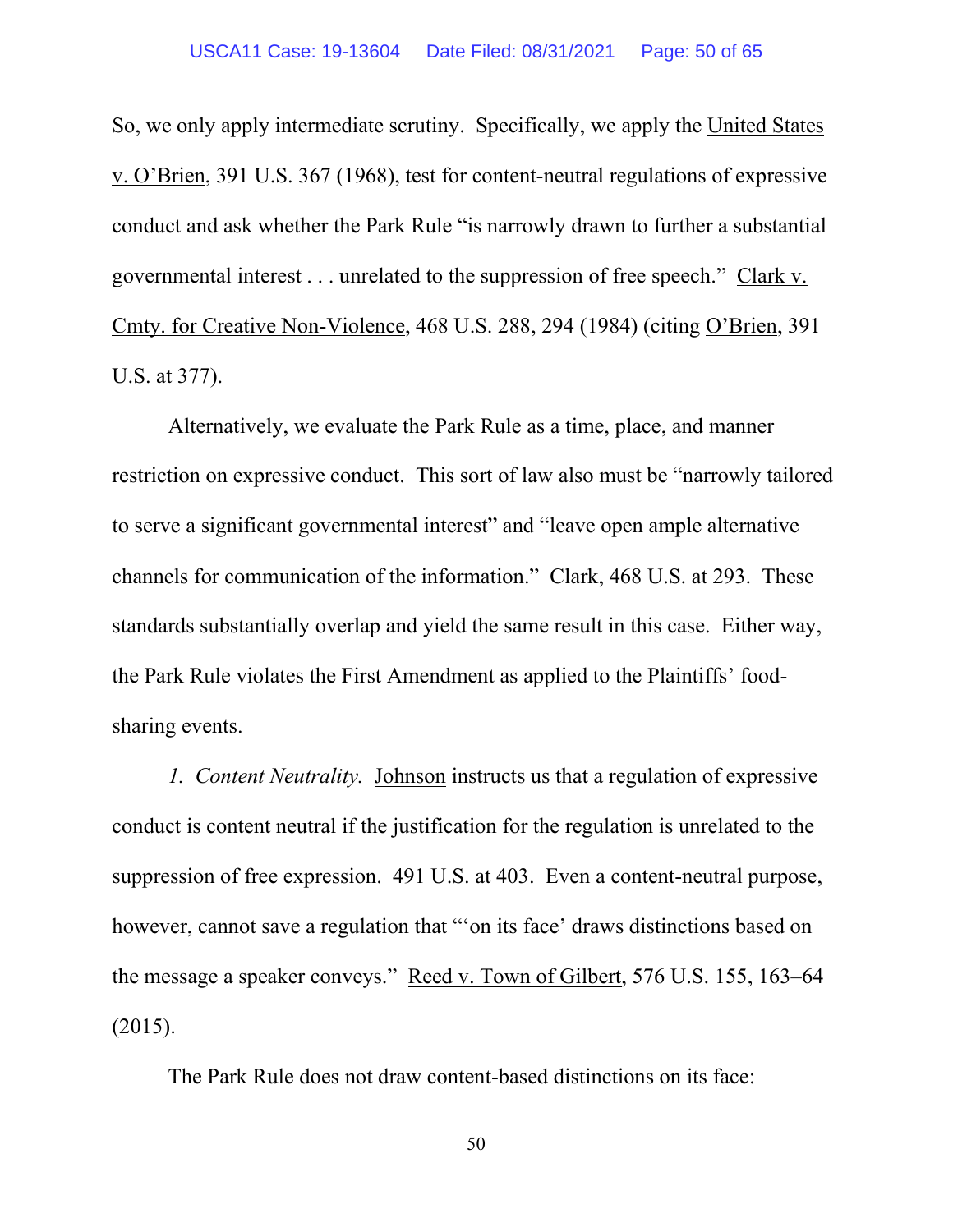Parks shall be used for recreation and relaxation, ornament, light and air for the general public. Parks shall not be used for business or social service purposes unless authorized pursuant to a written agreement with City. As used herein, social services shall include, but not be limited to, the provision of food, clothing, shelter or medical care to persons in order to meet their physical needs.

The Rule applies not just to food sharing events but also to a host of other social services, including the provision of clothing, shelter, and medical care. These services usually do not involve expressive conduct. Even most social-service food sharing events will not be expressive. See FLFNB I, 901 F.3d at 1242 (holding that FLFNB's food sharing was protected expressive conduct only after a close examination of the specific context surrounding the events). That the Park Rule regulates a range of activity, most of which has no expressive content at all, suggests its application does not vary based on any message conveyed. The Rule does not single out messages which relate to food or the importance of sharing food with the homeless.

Instead, the Park Rule's application to food sharing (and other services) turns on whether the services are provided "in order to meet [the recipients'] physical needs." This distinction does not depend on the content of the message associated with any food sharing that happens to be expressive. The Park Rule (at least in the City's view) applies to FLFNB's sharing of low-cost food with the homeless in order to communicate a message about the societal allocation of resources between food and the military, but it would also apply to an organization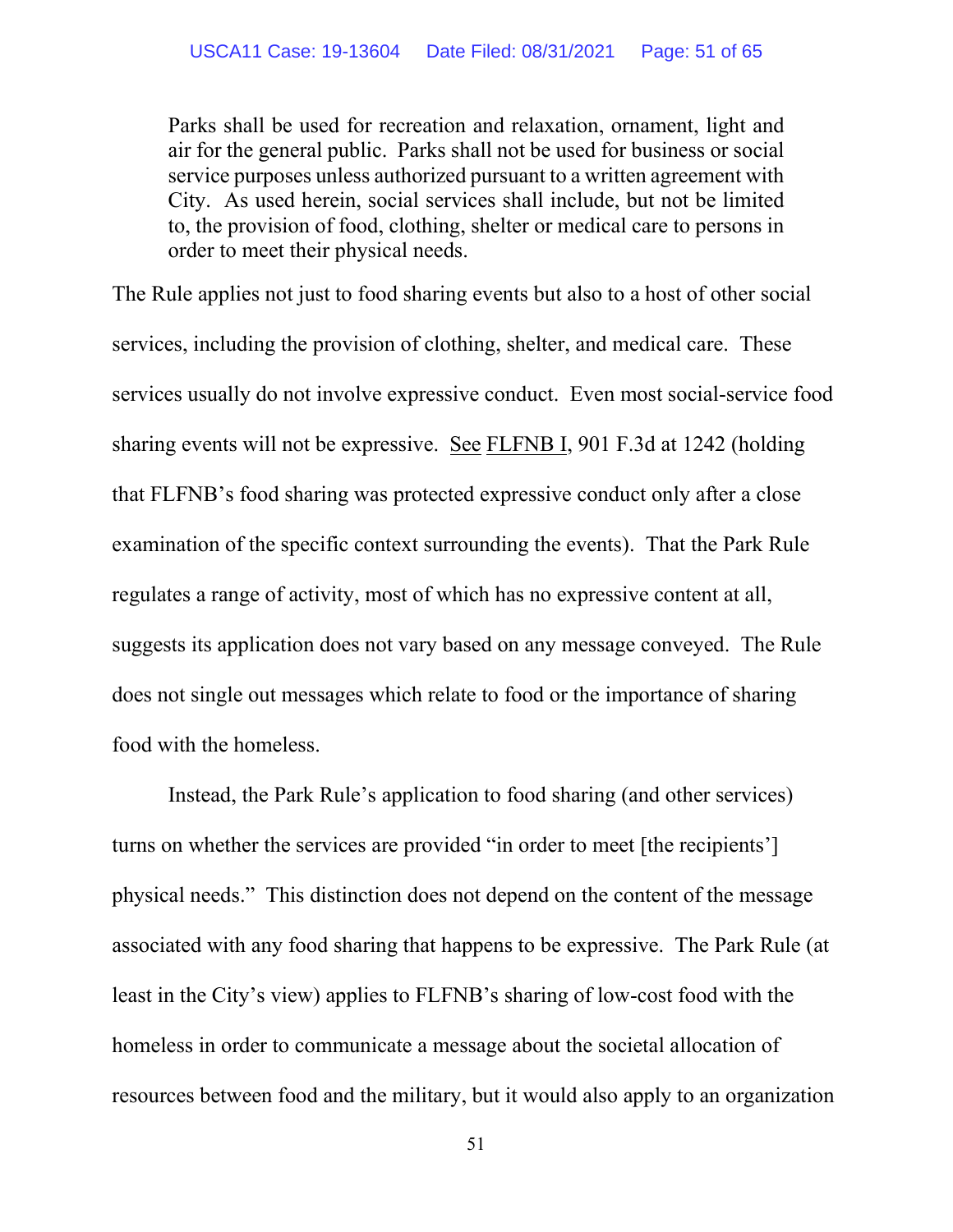#### USCA11 Case: 19-13604 Date Filed: 08/31/2021 Page: 52 of 65

that shared low-cost food with the homeless in order to communicate that the City's homeless shelters serve food that lacks vital nutrients. It would likewise apply to an organization that shared low-cost food with struggling veterans in order to emphasize the debt our society owes for their sacrifice, and so on. Indeed, it would apply to organizations that share food with those in need to communicate any number of messages. Simply put, the Rule does not "draw[] distinctions based on [any] message" food-sharers convey. Reed, 576 U.S. at 163.

The Plaintiffs rely on Reed's allusion to the possibility that some facial distinctions might be content based because they define "regulated speech by its function or purpose" to argue that the Park Rule's social-service-purpose distinction is content based. Id. at 163–64. But we have characterized this language in Reed as "dicta." Harbourside Place, LLC v. Town of Jupiter, 958 F.3d 1308, 1319 (11th Cir. 2020). In any event, as just described, the purpose on which the regulatory definition turns -- sharing food to provide for physical welfare -- is not one that draws a distinction based on the content of any expression. See Recycle for Change v. City of Oakland, 856 F.3d 666, 671 (9th Cir. 2017) (holding, after Reed, that a regulation that applied to unattended donation boxes that collected personal items "for the purpose of distributing, reusing, or recycling those items" did not turn on "communicative content"); Josephine Havlak Photographer, Inc. v. Vill. of Twin Oaks, 864 F.3d 905, 915 (8th Cir. 2017)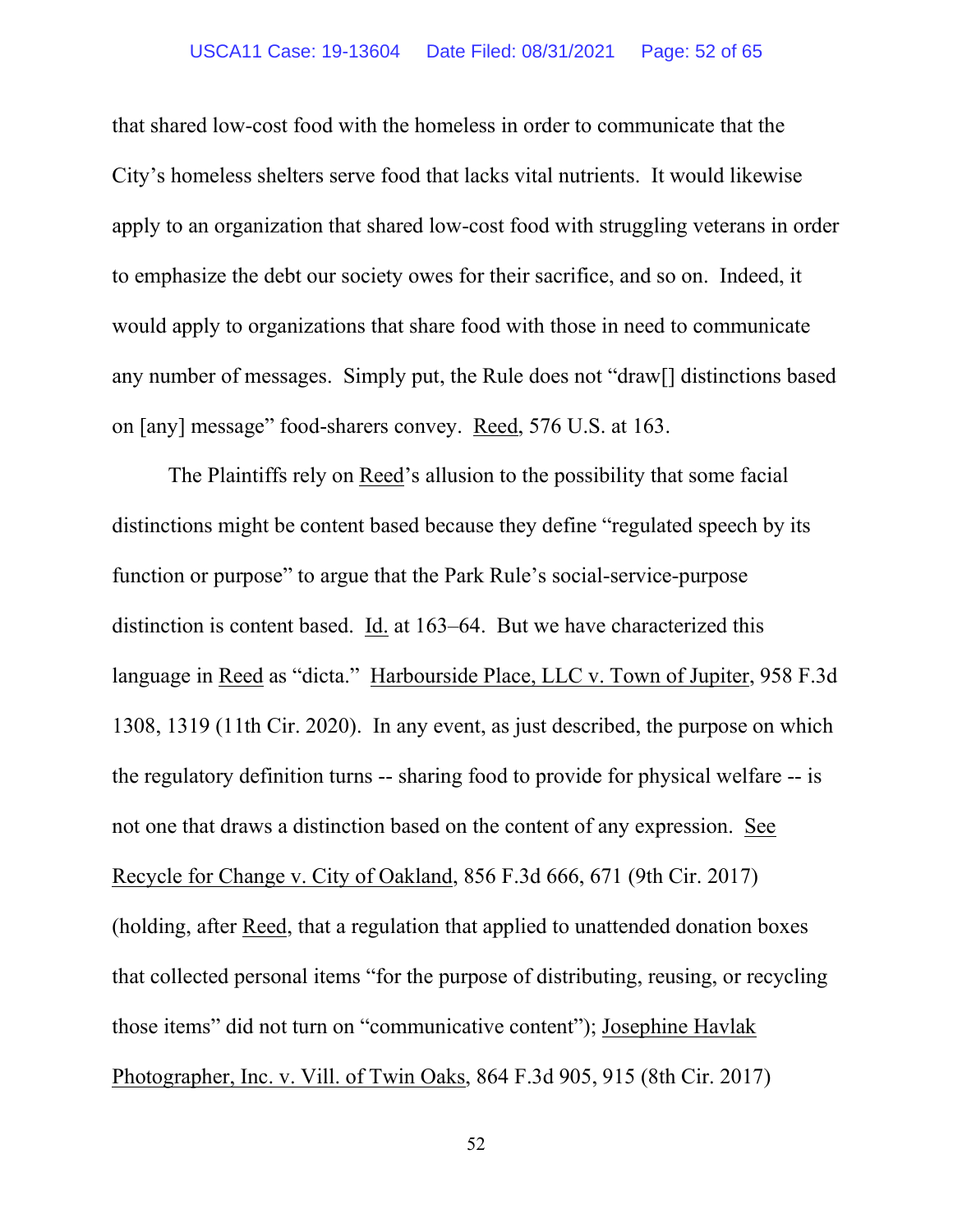#### USCA11 Case: 19-13604 Date Filed: 08/31/2021 Page: 53 of 65

(regulation that applied to photography for commercial purposes, but not noncommercial purposes, was not content based under Reed). To be sure, it seems likely that most expressive food sharings subject to the Park Rule's regulation will involve some sort of message related to the importance of sharing food with those in need. "But a facially neutral law does not become content based simply because it may disproportionately affect speech on certain topics." McCullen v. Coakley, 573 U.S. 464, 480 (2014).

Likewise, the City's justifications for the Park Rule do not relate to content. "A regulation that serves purposes unrelated to the content of expression is deemed [content] neutral, even if it has an incidental effect on some speakers or messages but not others." Ward v. Rock Against Racism, 491 U.S. 781, 791 (1989). The City enacted the Park Rule, and the Ordinance designed to facilitate its enforcement, in order to address a series of problems associated with large group food events in public parks, including loitering and crowds, trash build-up, noise, and food safety issues, as well as to ensure that similar uses of public property did not concentrate in one area. Citizens had complained about some of these problems in connection with food-sharing events. In January 2014, the City Commission held a workshop on homelessness in the community where stakeholders debated public food distribution and related topics. More generally, the Ordinance states that its purpose is "to regulate social service facilities in order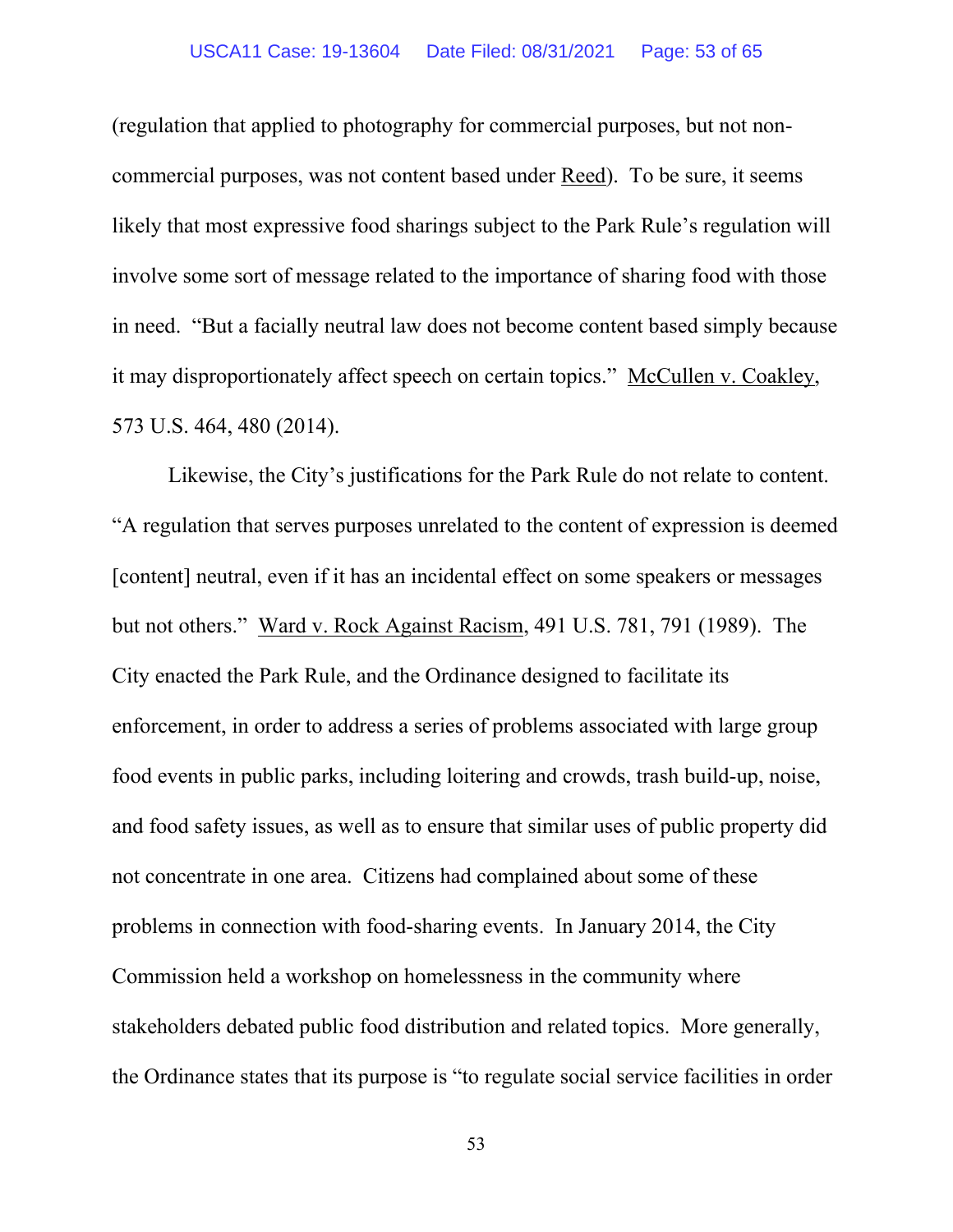to promote the health, safety, morals and general welfare of the residents of the City of Fort Lauderdale." (This statement illuminates the Park Rule's purpose as well, since the City enacted the Ordinance so that it could resume enforcement of the Park Rule.)

These concerns, which boil down to an interest in maintaining public parks and other property in a pleasant, accessible condition, are not related to the suppression of the Plaintiffs' (or any other party's) expression, so they are content neutral. See First Vagabonds Church of God, 638 F.3d at 762 ("[T]he interest of the City in managing parks and spreading large group feedings to a larger number of [locations] is unrelated to the suppression of speech."); see also McCullen, 573 U.S. at 480–81 (public safety, the need to protect security, and regulation of congestion are content-neutral concerns); Ward, 491 U.S. at 797 ("The city enjoys a substantial interest in ensuring the ability of its citizens to enjoy whatever benefits the city parks have to offer, from amplified music to silent meditation.").

One could phrase the City's motives in terms that are perhaps less flattering. The district court said the City was concerned "that food sharing as a social service attracts people who act in ways inimical to" keeping parks safe, clean and enjoyable; the Plaintiffs put a finer point on it and accuse the city of "deter[ring] homeless and hungry people from parks because of how they might act." Fort Lauderdale's elected officials seem to have decided that sharing food with large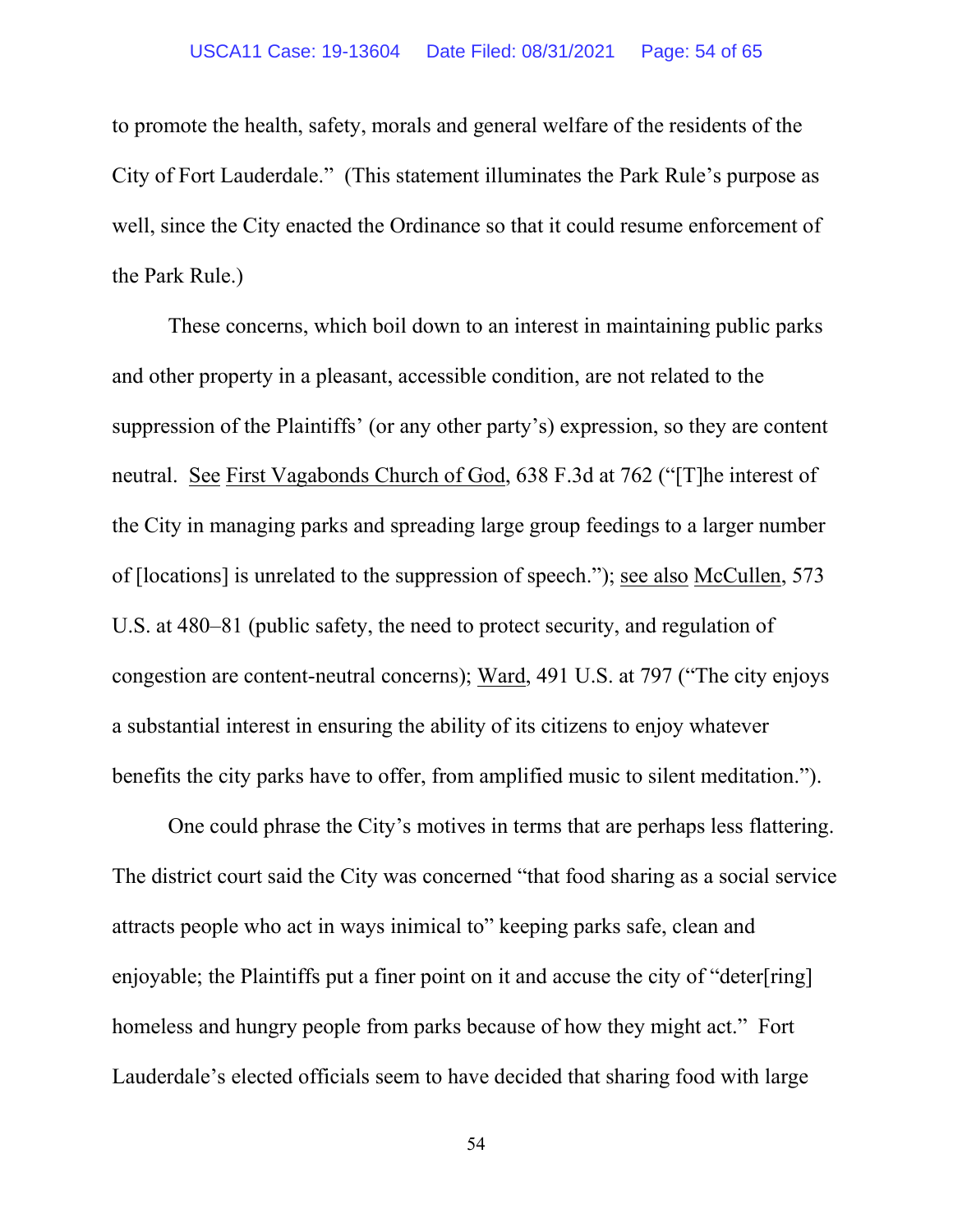groups of homeless people in public parks causes problems that make those parks less useful to the broader public. But even accepting these descriptions does not alter the First Amendment analysis, which at this stage asks only whether the City's desire to prevent groups of homeless people from gathering in public parks is a goal related to the content of the Plaintiffs' or any other party's expression. The First Amendment does not permit us to go further and comment upon whether this objective is virtuous public policy. We hold simply that the Park Rule is not related to expressive conduct; it has nothing to do with the Plaintiffs' critique of society's allocation of scarce resources between welfare and defense spending.

The Plaintiffs are wrong to say that the City's concern with the behavior of the crowds that gather at FLFNB expressive food-sharing events is a justification related to "[l]isteners' reaction to speech," which they correctly point out would not be "a content-neutral basis for regulation." Forsyth Cnty. v. Nationalist Movement, 505 U.S. 123, 134 (1992). Forsyth and related cases stand for the principle that a city may not regulate speech because it "cause[s] offense or ma[kes] listeners uncomfortable," McCullen, 573 U.S. at 481, or because it might elicit a violent reaction or difficult-to-manage counterprotests, Forsyth Cnty., 505 U.S. at 134. The City is concerned not that FLFNB's expression will offend or cause violence, but that it will cause the gathering of crowds -- participants in the meals, rather than a bystander audience -- and associated logistical problems such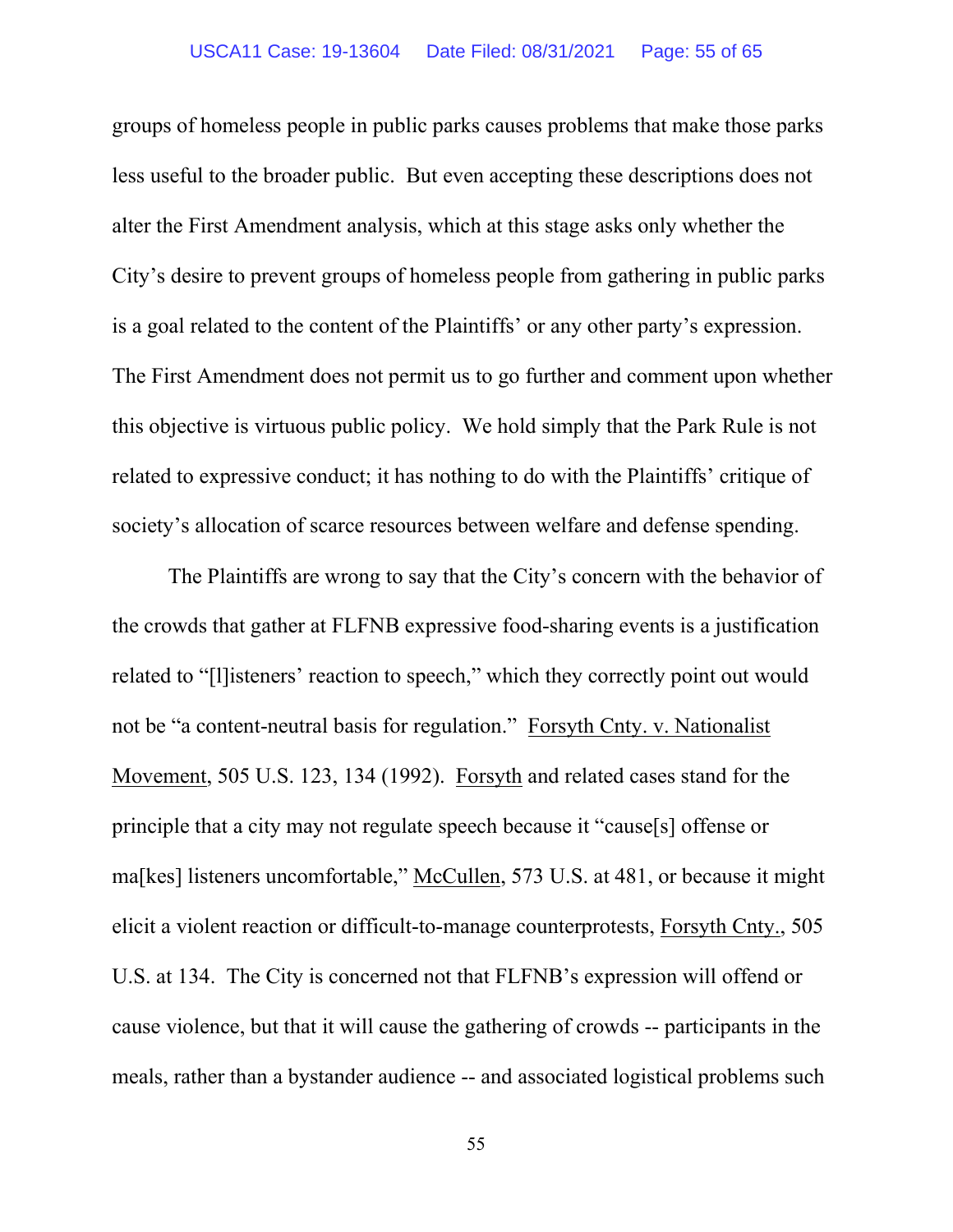as the accumulation of trash. Addressing the practical problems crowds pose is a content-neutral concern. See McCullen, 573 U.S. at 481 ("Whether or not a single person reacts to abortion protestors' chants or petitioners' counseling, large crowds outside abortion clinics can still compromise public safety, impede access, and obstruct sidewalks."); cf. Coal. for the Abolition of Marijuana Prohibition v. City of Atlanta, 219 F.3d 1301, 1317–18 (11th Cir. 2000) (a regulation that distinguished between events based on whether they would require municipal services to "accommodate . . . large public gatherings" was "justified without reference to the content of the regulated speech") (emphasis omitted).

*2. Intermediate Scrutiny.* Since the Park Rule is a content-neutral regulation of expressive conduct, it is subject only to intermediate scrutiny, not the more demanding requirements of strict scrutiny. Specifically, under United States v. O'Brien, the Park Rule may regulate the Plaintiffs' expressive food sharing only so long as food sharing "itself may constitutionally be regulated" (no one has suggested it may not) and the Park Rule "is narrowly drawn to further a substantial governmental interest" that is "is unrelated to the suppression of free speech." Clark, 468 U.S. at 294 (1984) (citing O'Brien, 391 U.S. 367, 377 (1968)).

The City does have a "substantial interest in ensuring the ability of [its] citizens to enjoy whatever benefits the city parks have to offer." Ward, 491 U.S. at 797. More specifically, the Park Rule seeks to further the City's "substantial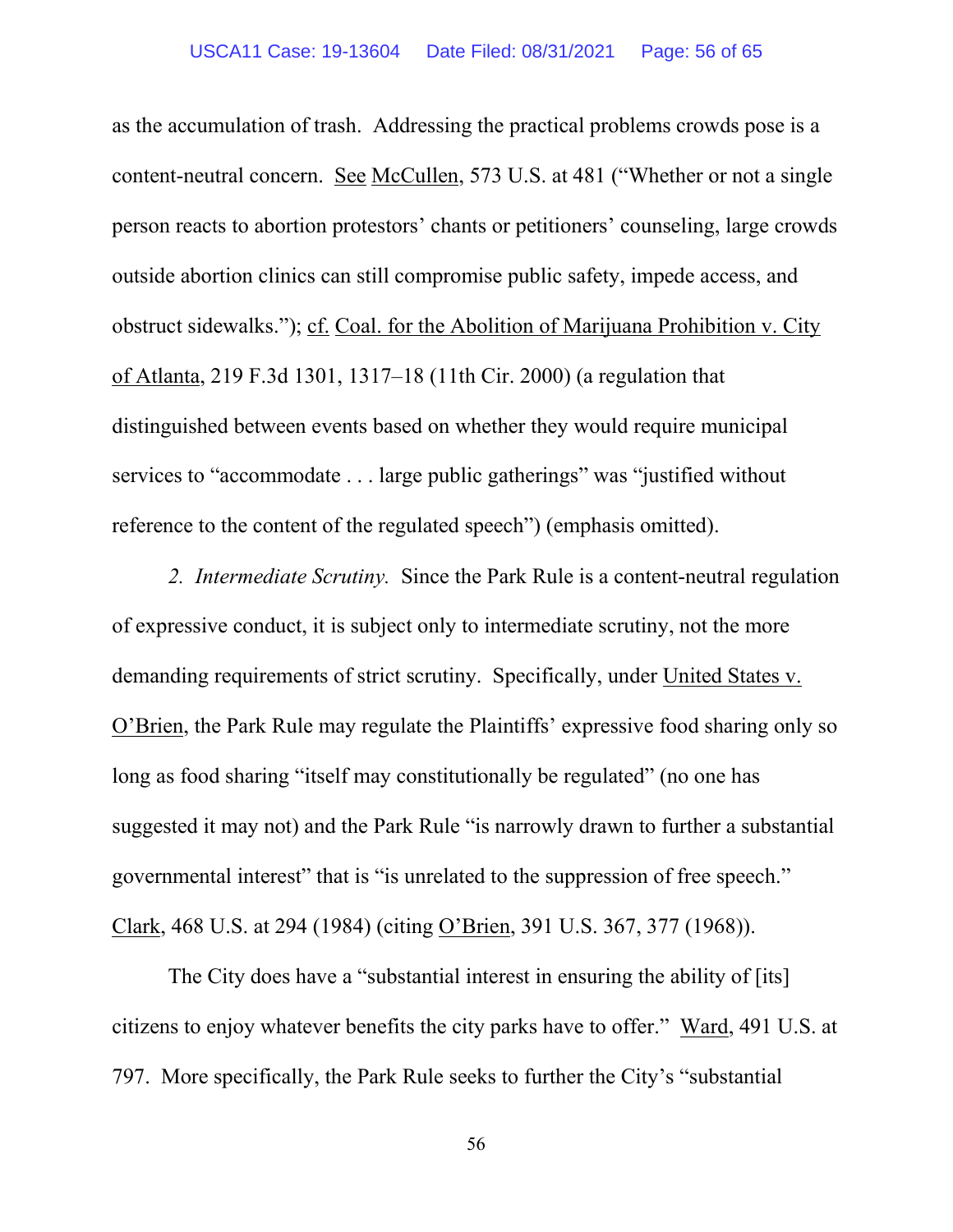#### USCA11 Case: 19-13604 Date Filed: 08/31/2021 Page: 57 of 65

interest in managing park property and spreading the burden of large group feedings throughout a greater area." First Vagabonds Church of God, 638 F.3d at 762. As we have explained, the regulations are concerned with avoiding concentration of similar park uses and with sanitation and other logistical problems that crowded food distribution events cause -- substantial government interests that are unrelated to the suppression of free speech.

However, the Park Rule is not narrowly tailored to the City's interest in park maintenance. Under intermediate scrutiny, the regulation "'need not be the least restrictive or least inclusive means' of serving the government's interests." McCullen, 573 U.S. at 486 (citation omitted). Rather, "the requirement of narrow tailoring is satisfied 'so long as the regulation promotes a substantial governmental interest that would be achieved less effectively absent the regulation,'" and "the means chosen are not substantially broader than necessary to achieve the government's interest." Ward, 491 U.S. at 799–800 (citation omitted and alterations accepted).

Fatally, the Park Rule imposes a permitting requirement without implementing any standards to guide City officials' discretion over whether to grant a permit. The Rule bans social-service food sharings in City Parks "unless authorized pursuant to a written agreement with City." That's it. Under the terms of the Rule, a City official may deny a request for permission to hold an expressive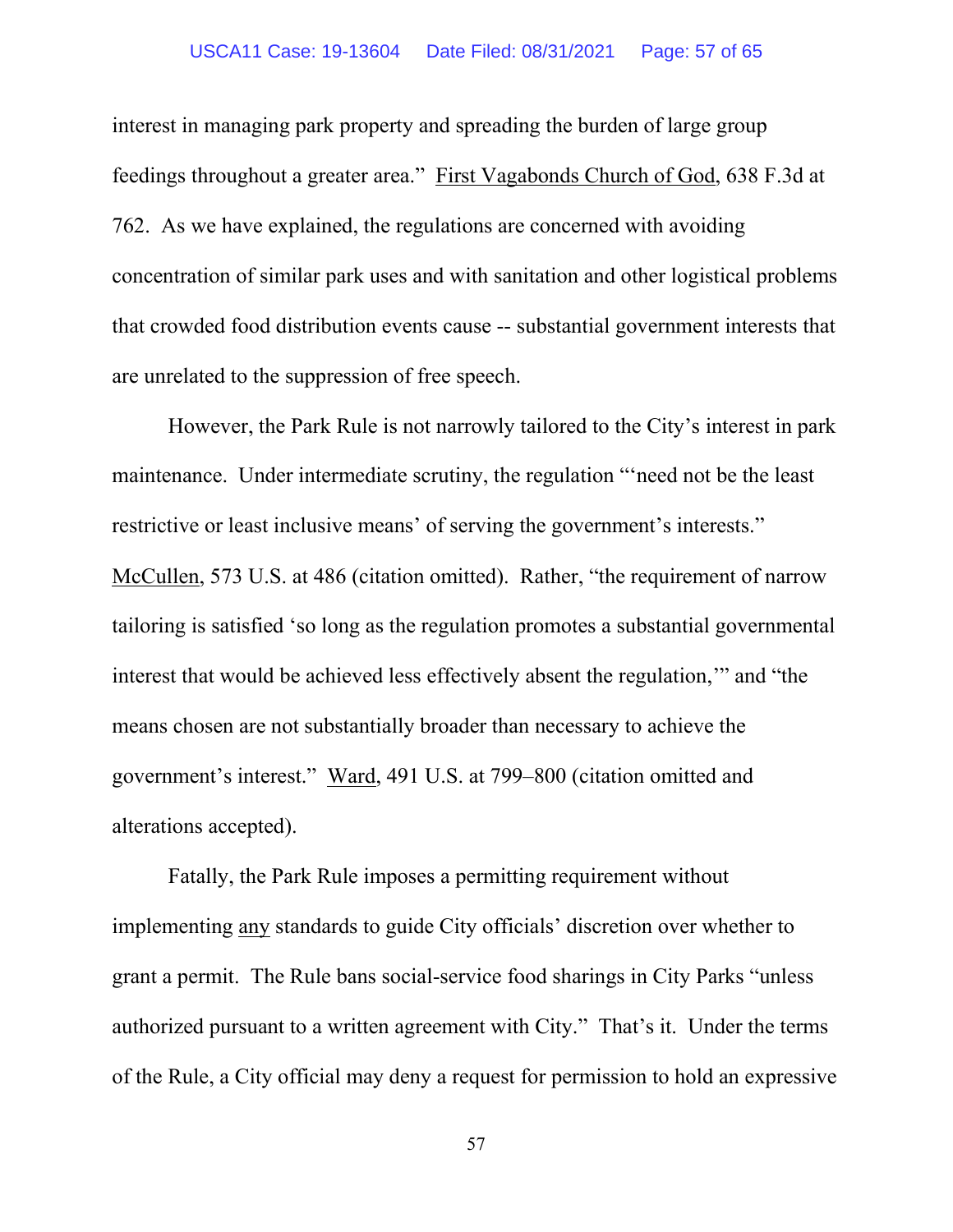food sharing event in the Park because he disagrees with the demonstration's message, because he doesn't feel like completing the necessary paperwork, because he has a practice of rejecting all applications submitted on Tuesdays, or for no reason at all. In a word, the complete lack of any standards allows for arbitrary enforcement and even for discrimination based on viewpoint.

Generally, subjecting protected expression to an official's "unbridled discretion" presents "too great" a "danger of censorship and of abridgment of our precious First Amendment freedoms." Se. Promotions, Ltd. v. Conrad, 420 U.S. 546, 553 (1975). "[D]istaste for [such] censorship -- reflecting the natural distaste of a free people -- is deep-written in our law." Id. It comes as no surprise, then, that "a long line" of Supreme Court decisions makes it abundantly clear that a regulation which "makes the peaceful enjoyment of freedoms which the Constitution guarantees contingent upon the uncontrolled will of an official -- as by requiring a permit or license which may be granted or withheld in the discretion of such official -- is an unconstitutional censorship or prior restraint upon the enjoyment of those freedoms." Shuttlesworth v. City of Birmingham, 394 U.S. 147, 151 (1969) (quoting Staub v. City of Baxley, 355 U.S. 313, 322 (1958)).

The facts of Shuttlesworth illustrate the point. A Birmingham, Alabama ordinance empowered the city commission to deny parade permits whenever they thought it necessary for "public welfare," "decency," "morals, or "convenience."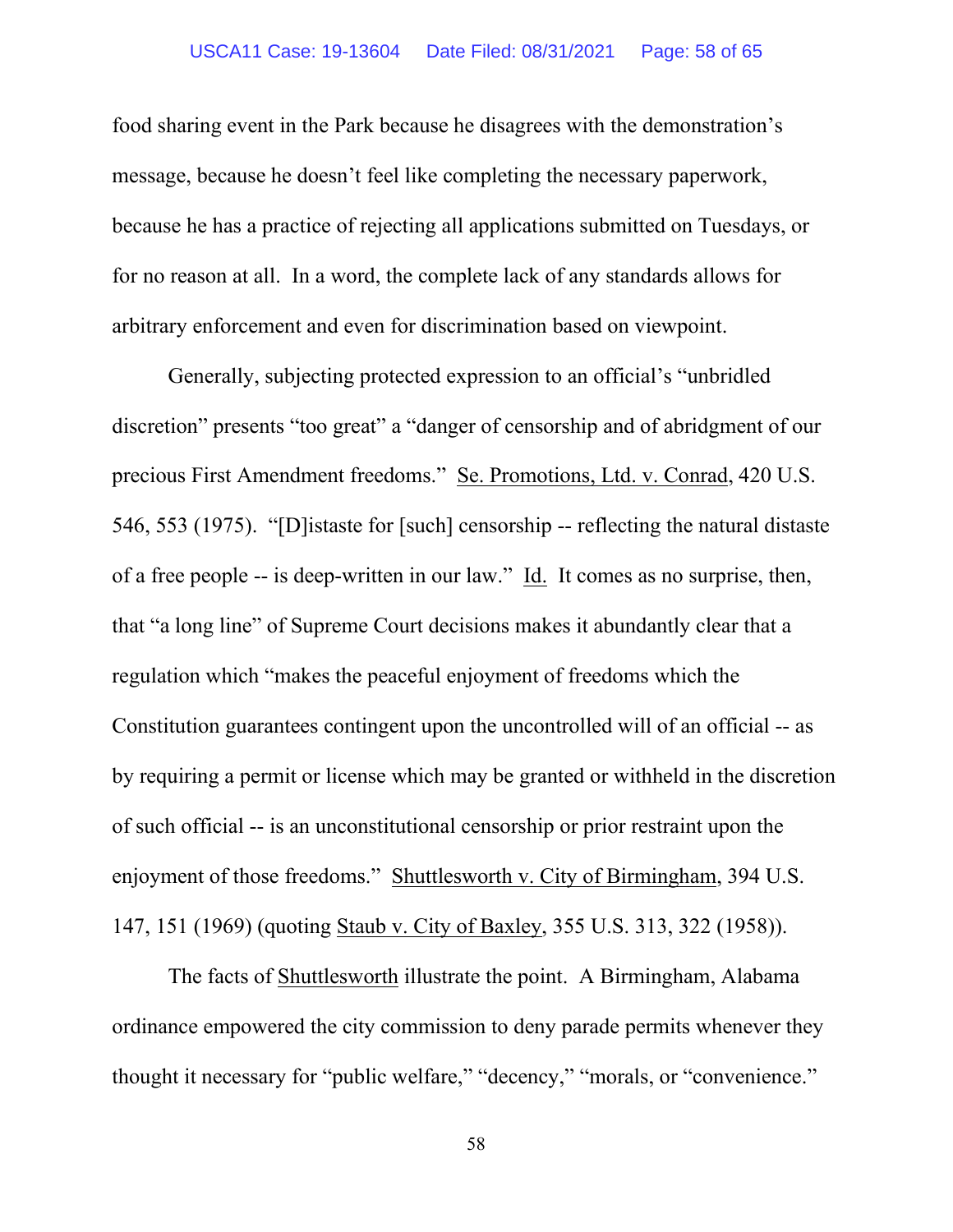Id. at 148–50. In 1963, city officials used this ordinance to arrest and prosecute participants in a peaceful civil rights march held without a license, including Rev. Fred Shuttlesworth. Id. But the Supreme Court invalidated Shuttlesworth's conviction. Id. at 159. The risk that the ambiguity in the licensing regime would permit officials to target individuals, like Shuttlesworth, on the basis of their disfavored expression was too great for the First Amendment to bear.

The reasoning of these prior restraint cases controls the as-applied narrow tailoring inquiry we conduct in this case: "[e]xcessive discretion over permitting decisions is constitutionally suspect because it creates the opportunity for undetectable censorship and signals a lack of narrow tailoring." Burk, 365 F.3d at 1256. The Park rule does not even supply malleable standards like those found in Shuttlesworth; it doesn't provide any standards at all. As applied to the Plaintiffs' protected expression, the Park Rule fails First Amendment scrutiny.

Moreover, the Park Rule's sweeping grant of discretion to City permitting officials is not necessary to further the City's interests in crowd control and park conservation. The government "may not regulate expression in such a manner that a substantial portion of the burden on speech does not serve to advance its goals." McCullen, 573 U.S. at 486 (citations omitted). Of course, the mere availability of less restrictive alternatives will not cause a regulation to fail narrow tailoring scrutiny, and we may not "replace the City as the manager of its parks." First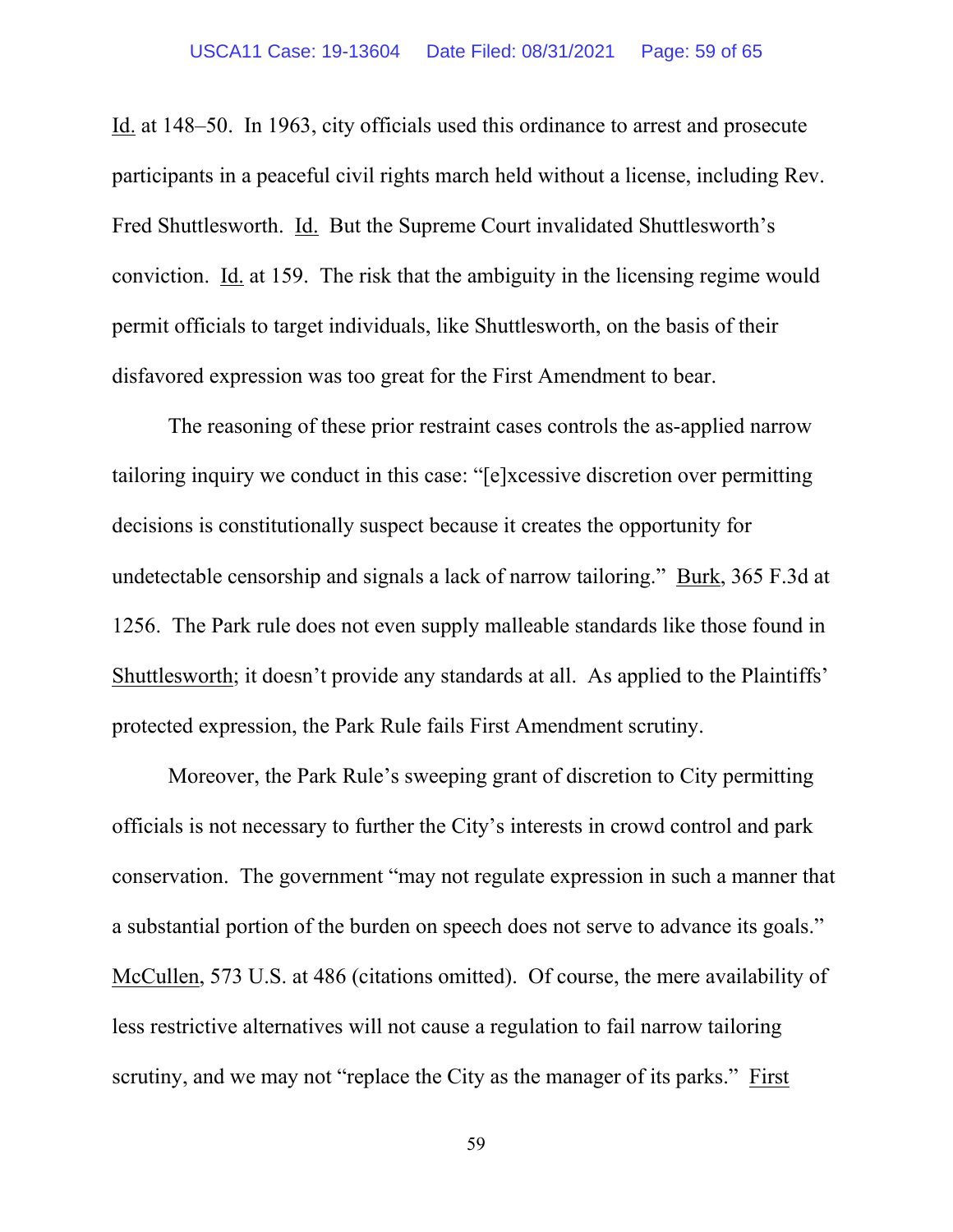Vagabonds Church of God, 638 F.3d at 762 (citation omitted and alterations accepted). But an abundance of targeted alternatives may indicate that a regulation is broader than necessary. See McCullen, 573 U.S. at 490–94 (relying in part on available alternatives to conclude that a regulation of speech near abortion clinics burdened more speech than necessary).

The Park Rule amounts to an outright ban on public food sharing in all of Fort Lauderdale's parks; any exception is subject only to the standardless whims of City permitting officials. For a model of a narrower regulation targeting more or less the same interests, the City need only have looked 218 miles to the northwest. In First Vagabonds Church of God, we upheld an Orlando regulation that permitted public food distribution without a license in sixty-six parks. 638 F.3d at 761. For the group of forty-two parks in the central downtown district near City Hall, each organization was entitled to two licenses per year. Id. And the Orlando ordinance applied only to events likely to attract twenty-five or more people. Id. at 759.

Fort Lauderdale offers no reason it could not have similarly narrowed the Park Rule's permission requirement or tailored it in some other way. Thus, for example, in addition to adding "narrowly drawn, reasonable and definite standards" to guide officials' permitting discretion, Forsyth Cnty., 505 U.S. at 133 (citation omitted), the City could have required permission only for events likely to attract groups exceeding a certain size. Or it could have required City permission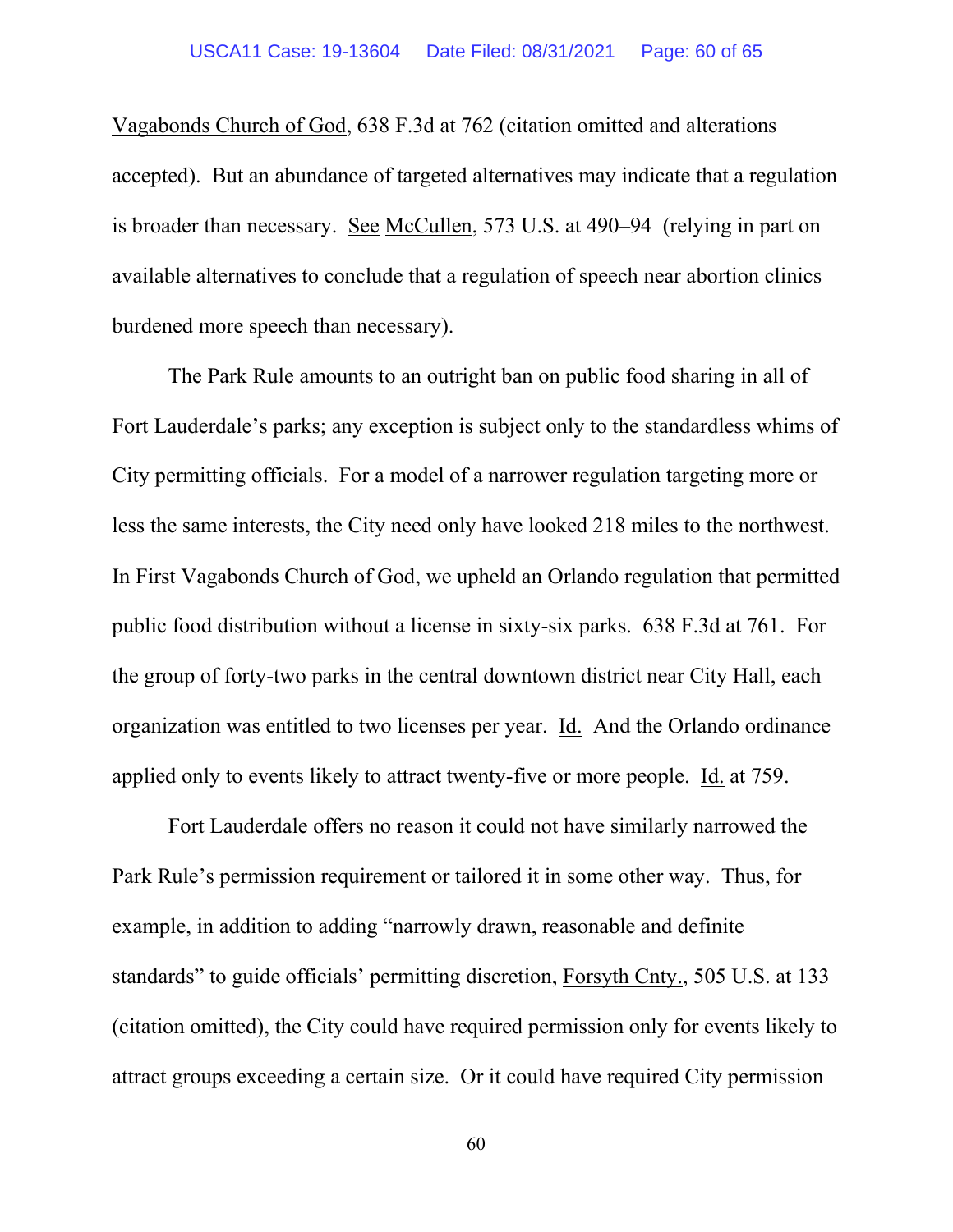only for certain parks. Central to the City's conclusion that public food distribution causes problems in parks is a collection of seven citizen and organizational complaints about food-sharing events. Six of these are specific to the downtown Fort Lauderdale area. The City could have required permission only in downtown parks or designated limited areas within parks for sharing food. See McCullen, 573 U.S. at 493 (evidence of disruptive demonstrations at a single Boston clinic did not justify a statewide regulation of demonstrations at abortion clinics); see Clark, 468 U.S. at 295 (rejecting challenge to a limited ban on camping in Washington, D.C.'s Lafayette Park as applied to an anti-homelessness demonstration; the Park Service allowed camping in designated areas in other parks); Smith v. City of Fort Lauderdale, 177 F.3d 954, 956–57 (11th Cir. 1999) (upholding ban on begging that applied only to a five-mile "designated, limited beach area" and did not ban begging in "many other public fora"). The City also might have allowed groups like FLFNB a limited annual number of food distribution events in Stranahan Park as of right. Again, we do not presume to tell the City exactly how it should manage its parks; all this is only to say that the Park Rule's utterly standardless permission requirement is "substantially broader than necessary to achieve" the City's interest in maintaining its parks. Ward, 491 U.S. at 782–83. The Park Rule therefore cannot qualify as a valid regulation of the Plaintiffs' expressive conduct.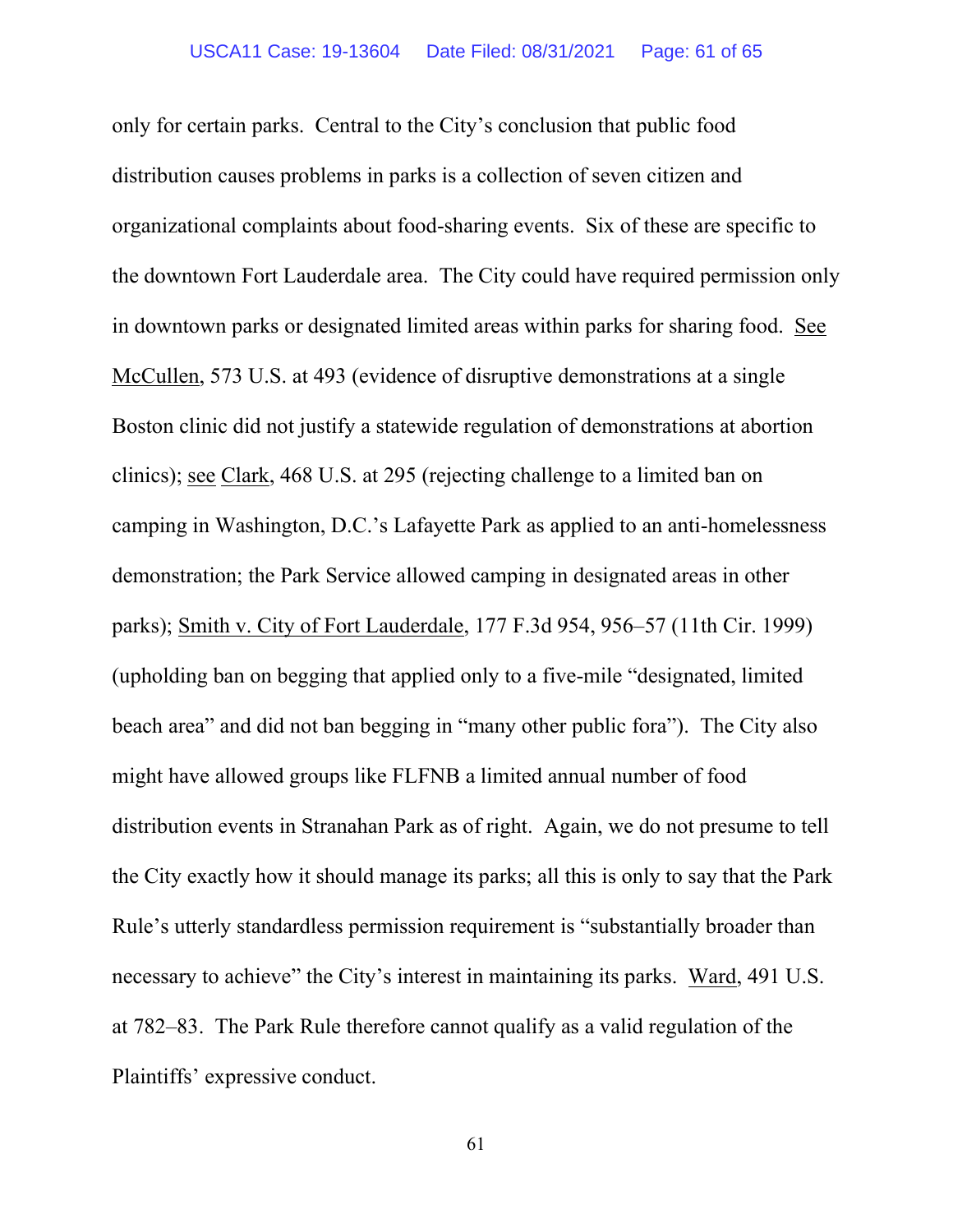Alternatively, we evaluate the Park Rule under Clark's standard for time place, and manner restrictions. A content-neutral law regulating the time, place, and manner of expression in a public forum must be "narrowly tailored to serve a significant governmental interest" and "leave open ample alternative channels for communication of the information." Clark, 468 U.S. at 293. Stranahan Park is "an undisputed public forum." FLFNB I, 901 F.3d at 1238. We underscore that parks "occupy a special position in terms of First Amendment protection because of their historic role as sites for discussion and debate." McCullen, 573 U.S. at 476 (quotation omitted); United States v. Grace, 461 U.S. 171, 177 (1983) (Public parks are "historically associated with the free exercise of expressive activities."); Hague, 307 U.S. at 515 (opinion of Roberts, J.) ("Wherever the title of streets and parks may rest, they have immemorially been held in trust for the use of the public and, time out of mind, have been used for purposes of assembly, communicating thoughts between citizens, and discussing public questions. Such use of the streets and public places has, from ancient times, been a part of the privileges, immunities, rights, and liberties of citizens."). "[T]he government's ability to permissibly restrict expressive conduct" in Stranahan Park is therefore "very limited." Grace, 461 U.S. at 177. But the government nevertheless "may enforce reasonable time, place, and manner regulations" on expression in the park. See id.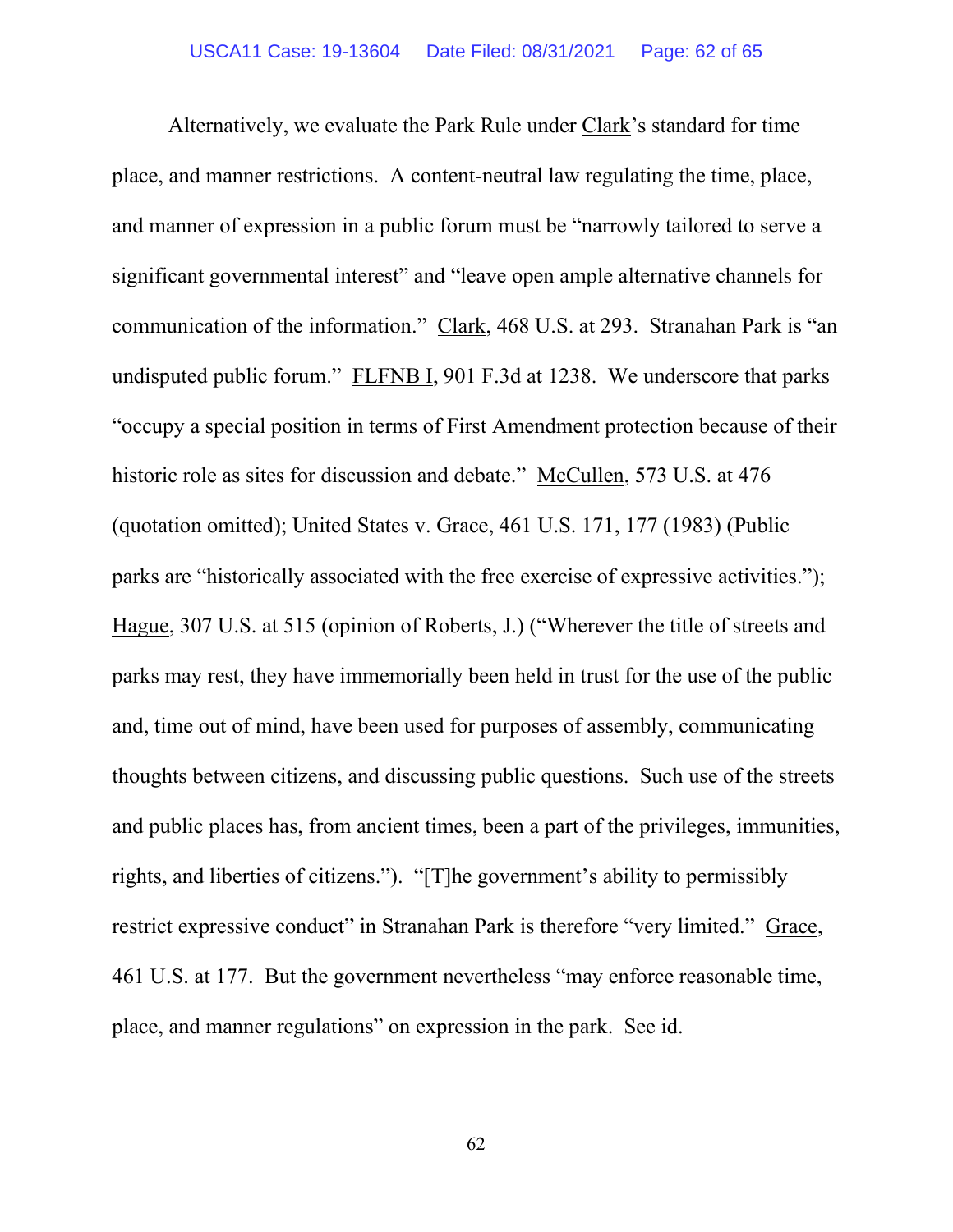As a practical matter, there is little difference between this standard and the O'Brien test we have just discussed, and, in any event, they yield the same result in this case. Clark, 468 U.S. at 298 (observing that the O'Brien standard "is little, if any, different from the standard applied to time, place, or manner restrictions"); see First Vagabonds Church of God, 638 F.3d at 761–62 (analyzing a similar ordinance under both standards). Both require that the regulation be narrowly tailored to serve a significant government interest. Clark, 468 U.S. at 293, 298. Just as it does under O'Brien, the Park Rule's grant of standardless discretion to the City's permitting officials causes it to fail time, place, and manner scrutiny: "[a] government regulation that allows arbitrary application is 'inherently inconsistent with a valid time, place, and manner regulation because such discretion has the potential for becoming a means of suppressing a particular point of view.'" Forsyth Cnty., 505 U.S. at 130–31 (quoting Heffron v. Int'l Soc'y for Krishna Consciousness, Inc., 452 U.S. 640, 649 (1981)); Burk, 365 F.3d at 1256 ("[T]ime, place, and manner regulations must contain narrowly drawn, reasonable and definite standards, to guide the official's decision and render it subject to effective judicial review.") (internal quotation marks and citations omitted). Since the Park Rule fails because it is not narrowly tailored, we need not address whether it leaves open ample alternative channels for the communication of the Plaintiffs' message.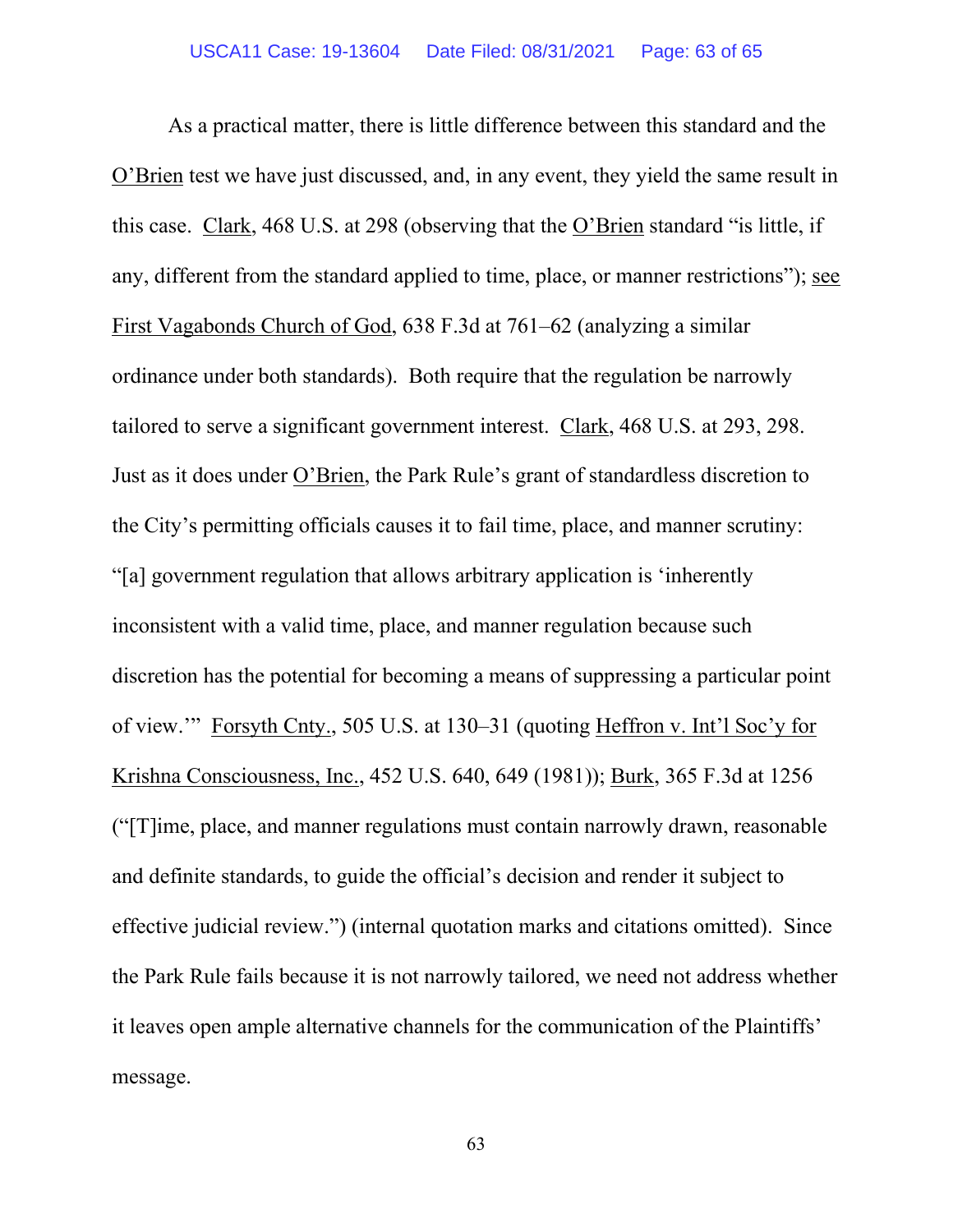The long and short of it is that the Park Rule as applied to the Plaintiffs' expressive food sharing activities violates the First Amendment. Accordingly, we **REVERSE** the district court's summary judgment order and **REMAND** for further proceedings consistent with this opinion.

## **REVERSED AND REMANDED.**